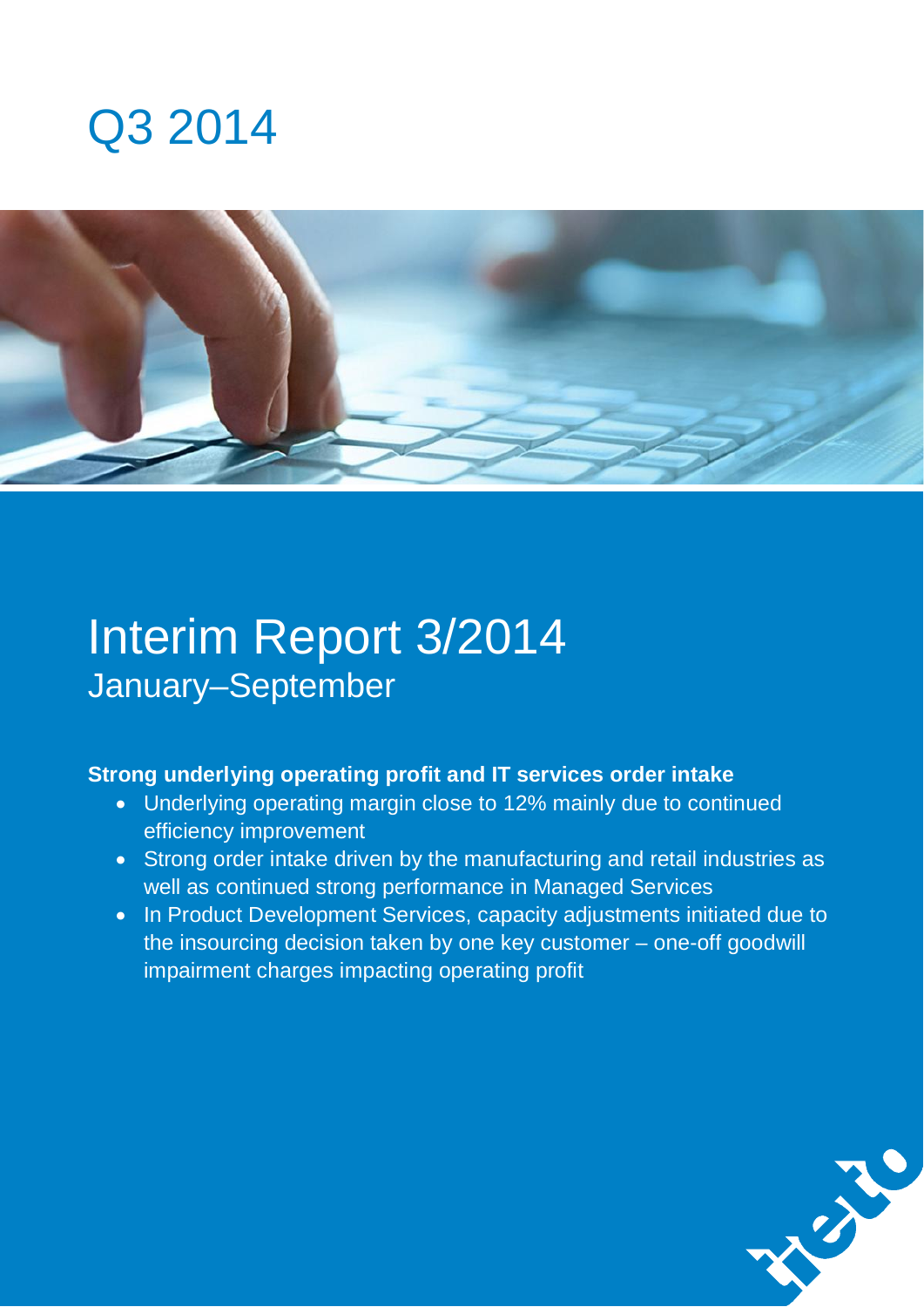## Key figures

- Net sales in local currencies were organically down by 2.6%
- In IT services, organic growth in local currencies was 1.0%
- Order intake (Total Contract Value) amounted to EUR 395 (299) million and order backlog was EUR 1 558 (1 421) million
- Third-quarter operating profit excl. one-off items rose to EUR 41.3 (37.5) million, margin increased to 11.9% (10.4)
- Operating profit includes goodwill impairment charges of EUR 40 million

|                                                                         | 7-9/2014 | $7 - 9/2013^{2}$ | $1 - 9/2014$ | $1 - 9/2013^{2}$ |
|-------------------------------------------------------------------------|----------|------------------|--------------|------------------|
| Net sales, EUR million                                                  | 346.2    | 361.1            | 1 1 1 9 .6   | 1 201.7          |
| Change, %                                                               | $-4.1$   | n/a              | $-6.8$       | n/a              |
| Organic change in local currencies, %                                   | $-2.6$   | n/a              | $-1.7$       | n/a              |
| Operating profit (EBITA), EUR million                                   | $-3.7$   | 25.2             | 52.4         | 71.2             |
| Operating margin (EBITA), %                                             | $-1.1$   | 7.0              | 4.7          | 5.9              |
| Operating profit (EBIT), EUR million                                    | $-3.9$   | 24.3             | 51.6         | 68.4             |
| Operating margin (EBIT), %                                              | $-1.1$   | 6.7              | 4.6          | 5.7              |
| Operating profit (EBIT) excl. one-off items <sup>1)</sup> , EUR million | 41.3     | 37.5             | 105.8        | 99.1             |
| Operating margin (EBIT) excl. one-off items <sup>1</sup> , %            | 11.9     | 10.4             | 9.5          | 8.2              |
| Profit after taxes, EUR million                                         | $-12.8$  | 18.4             | 28.3         | 47.2             |
| EPS, EUR                                                                | $-0.17$  | 0.25             | 0.39         | 0.65             |
| Net cash flow from operations, EUR million                              | 11.1     | 40.8             | 77.7         | 101.5            |
| Return on equity, 12-month rolling, %                                   | 8.7      | 5.4              | 8.7          | 5.4              |
| Return on capital employed, 12-month rolling, % 3)                      | 10.4     | 9.0              | 10.4         | 9.0              |
| Investments, EUR million                                                | 10.1     | 15.5             | 30.6         | 48.1             |
| Interest-bearing net debt, EUR million                                  | 25.7     | 52.6             | 25.7         | 52.6             |
| Net debt/EBITDA                                                         | 0.2      | 0.2              | 0.2          | 0.2              |
| Book-to-bill                                                            | 1.1      | 0.8              | 1.1          | 1.0              |
| Order backlog                                                           | 1558     | 1 4 2 1          | 1558         | 1421             |
| Personnel on 30 Sep                                                     | 13878    | 14778            | 13878        | 14 778           |

1) Excl. capital gains, goodwill impairment charges and restructuring costs

2) Figures restated according to IFRS 11 'Joint arrangements'

3) The figure for 2013 has been restated. The new calculation formula is on page 16.

# Full-year outlook for 2014 unchanged

Tieto expects its full-year operating profit (EBIT) excluding one-off items to increase from the previous year's level (EUR 141.2 million in 2013).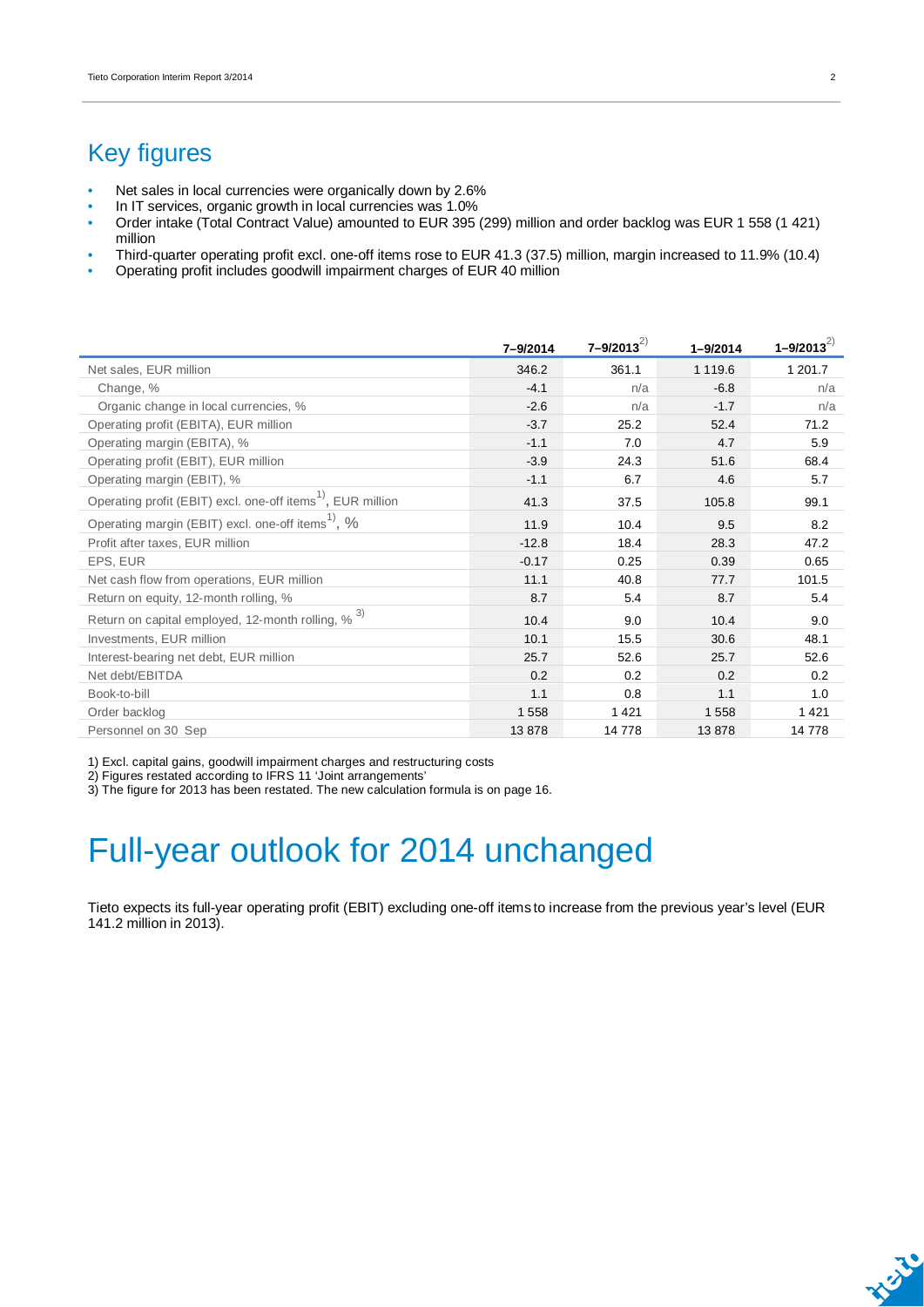# CEO's comment

#### Comment regarding the interim report by Kimmo Alkio, President and CEO:

"We are pleased to see the continued performance improvement in both our core IT services business and the underlying profitability of the Group. I'm also satisfied with the healthy order intake in many of our businesses, especially in the manufacturing and retail industries as well as the Managed Services business as a whole.

The market environment for our Product Development Services business remains challenging due to the recent insourcing decision made by one of our large customers. Consequently, we have initiated actions to reduce the cost base and to improve our performance in this area within our existing customer base. Additionally, we continue to seek growth for Product Development Services through new customers globally.

At Tieto, we continue to invest in several business areas that are expected to drive future growth of the company. Cloud services have been successful for our customers and have delivered over 100% cloud services growth for Tieto during the last nine months. Momentum remains high in our start-up operations for both Industrial Internet and Customer Experience Management. I remain optimistic that our investments will continue to deliver double-digit growth in the chosen areas."

## Market development

The IT services market in the Nordic countries experienced two-fold development in the third quarter. Clients continue to look for ways to achieve additional cost savings and to become more competitive in their businesses. On the other hand, enterprises also continuously seek new ways to grow and differentiate themselves from their competitors.

Cloud-based technologies combined with global delivery and industrialized processes provide enterprises with lower total cost of ownership, opening up good opportunities for providers of IT services. At the same time, with the help of new technologies enterprises can innovate and create competitive advantage.

Tieto expects the Nordic market to grow by around 2% in 2014. However, it is possible that growth may slow down towards the year-end, especially in Finland, due to the somewhat weaker financial outlook. Growth in the second half may be slower than in the first half. In the longer term, growing trends like mobility, cloud, big data and social features enable the emergence of new services providing a high-level digital experience and efficiency of back-end processes. Tieto sees customer experience management, industrial internet and cloud services, among others, as future sources of high growth.

- Customer experience management provides companies with means to differentiate themselves from their competitors by excelling in digitally empowered experience and utilizing insights on customer behaviour. Enterprises such as traditional retailers and banks need to invest in ensuring customer loyalty and new revenue streams through services that provide a seamless customer experience across multiple channels. The Nordic market is expected to grow by an annual rate of around 20% in the coming years.
- In Industrial internet, the market is getting poised to harness the advantages of new technologies. By utilizing new ways to connect devices, handle data and distribute intelligence and autonomy among devices, customers are able to not only increase efficiency, but also to create entirely new businesses and improve the service experience for end customers. Interest in the "as a service" model provides IT vendors with a good opportunity to create substantial business. The Nordic market is expected to grow by an annual rate of around 50% (CAGR) to over EUR 5 billion by 2020.
- Cloud services: The market for transferring operations into scalable and flexible cloud environments is growing fast. Currently, cloud services are a standard part of new offers as customers seek ways to reduce the total cost of ownership. Due to greater automation, services are becoming less labour-intensive and more cost-efficient, helping service providers to remain competitive. Additionally, scalability related to the 1-to-many service model enabled by the cloud and better server capacity utilization support good profitability for cloud services.

### Industry sector drivers

Additionally, industry-specific drivers affect the IT service market:

• In the **finance** sector, front-end services and customer experience management remain focus areas for both the banking and insurance sectors across all markets while some cautiousness to start new projects is evident in the market. At the same time, cost savings pressure drives demand for infrastructure renewals and interest towards outsourcing and cloud services. In the small and medium-sized business segment, the activity level has increased and the market is dominated by the "as a service" model and there is growing interest in "business process as a service" models.

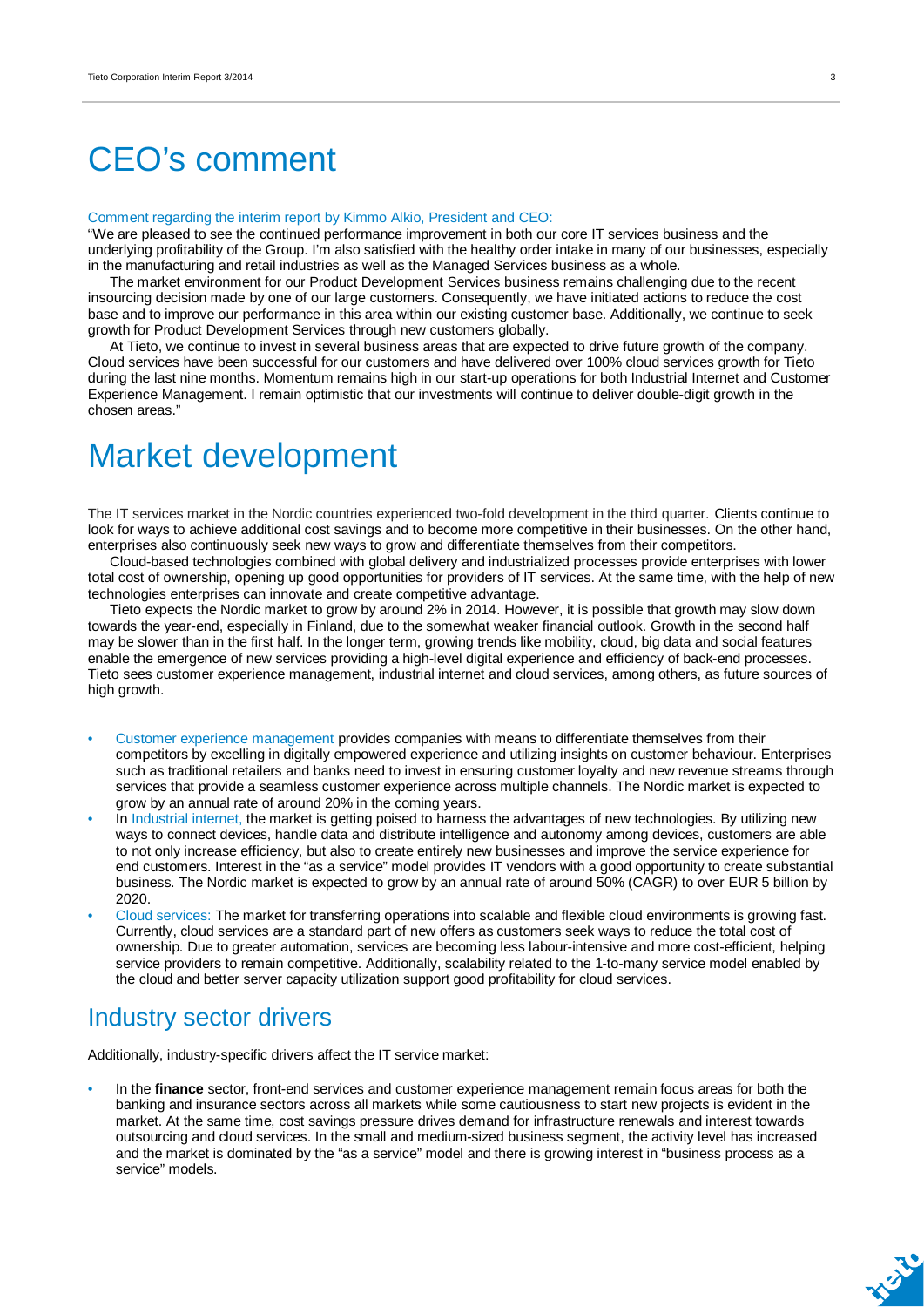- In the **public** sector, the weak financial outlook has affected IT spending in Finland. However, cost cutting increases the pressure to deploy shared IT services and utilize existing frame agreements, and Tieto sees relatively healthy demand for data centre and capacity services. In Sweden, the outsourcing trend continues to be strong and there is strong demand for cloud services.
- In the **healthcare and welfare** sector in Finland, deliveries related to national interoperability are well on track in the healthcare sector and around 60% of Tieto's healthcare customers in the public sector have been connected to the national archive. In 2015, deliveries will also continue to the healthcare customers in the private sector. The reform of healthcare and welfare services may be delaying some decisions. Increasing regulation and digitalization of healthcare and welfare processes are expected to keep activity at a good level in all Nordic countries.
- In the **manufacturing and forest** sectors, demand for outsourcing services is good and cloud services continue to drive growth. Cost savings and efficiency improvements in the demand supply chain are important drivers for initiating new IT projects. Interest in business intelligence and advanced analytics is on the rise. In the forest sector, interest in customer experience management and end user services is also increasing.
- In the **retail & logistics sector**, changes in consumer behaviour continue to drive the needs for change and transformation. Retailers and service providers are investing in more advanced commerce solutions in order to achieve better consumer understanding, customer engagement, loyalty as well as increased revenue. Customers' ongoing cost cutting programmes also create demand for outsourcing and infrastructure services that enable them to reduce costs.
- In the **energy** utilities sector, clients are awaiting regulatory changes related to the harmonization of the Nordic markets prior to making further IT investments. The market for advanced metering infrastructure in Norway is progressing well. In the **oil & gas** market, the activity level is decreasing as cost cutting is currently on the agenda for oil & gas companies as well.
- In the **media** sector, customers are driving business transformation reflecting the increased deployment of digital services. Due to clients' tight budgets, investment decisions are driven by cost reductions which is expected to result in new outsourcing opportunities in the mid-term.
- In the **telecom** sector, telecom operators remain under pressure and consolidation continues. Large transformation programmes are divided into smaller projects and customers have tightened the requirements for additional business value. Additionally, IT service providers are experiencing aggressive competition in this sector.
- In the market for **telecom product development**, the share of software development in overall product design is increasing. However, the insourcing trend has resulted in reduced external R&D spending and outsourced software development continues to hold a relatively small share.

# Company strategy

Tieto provides a full range of IT services comprising integration and operations management services complemented with its own products. Due to its total service offering, strong offshore capability and continued improvements in cost structure, the company is well positioned in its target markets. In the long run, Tieto's ambition is to grow faster than the market in IT services, with growth mainly coming from services driving end-customer experience and cloud services as well as selected industry products.

Product Development Services (PDS) is the largest Nordic provider of product development services in the telecom sector. PDS continues to increase efficiency and maintain profitability within its existing business operations. In addition, PDS aims to build its scale globally.

The company has defined its future investments in key offerings, partly compensating for the decline of traditional IT services. The selected offerings and the company's measures to increase the industrialization of its services are expected to contribute to growth and the long-term operating margin (EBIT) target of 10% towards 2016.

**Investments in future high-growth offerings** driving significant growth over the following few years from the 2013 sales level of around EUR 200 million

- Customer Experience Management providing Tieto's customers in the financial services and retail sectors with a competitive advantage by excelling in customer interaction and service
- Lifecare the leading Nordic industry-specific solution for the healthcare and welfare sector
- Industrial Internet supporting customers' business beyond pure equipment sales by extending to services, especially in the manufacturing sector.

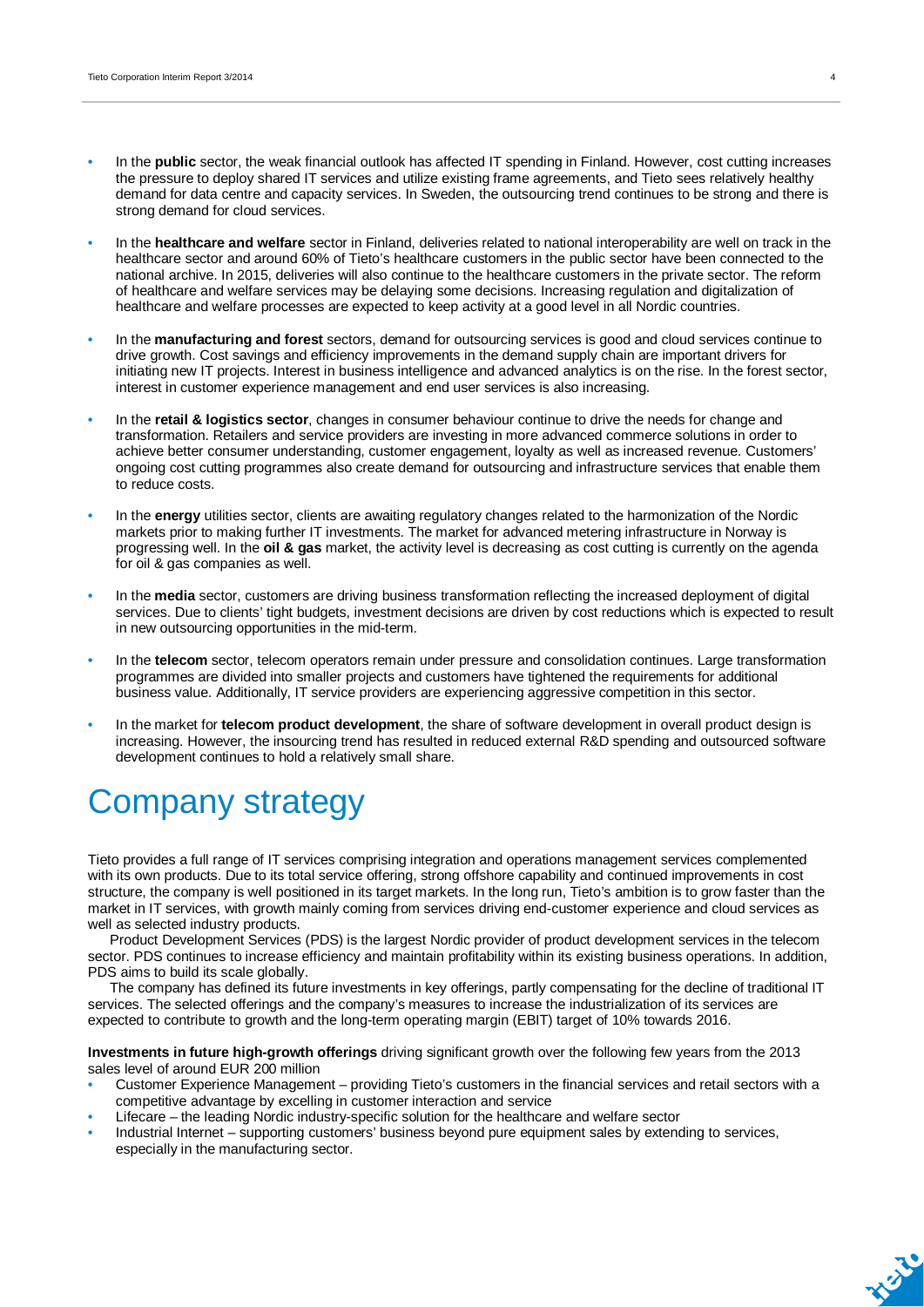**Investments in other key services** to enhance scalability of selected key offerings

- Selected offerings in Industry Products to further strengthen well-performing solutions in the areas of financial services, hydrocarbon accounting and supply chain management
- Modernization of services in application management and infrastructure management to drive simplification, speed and efficiency
- Cloud services, mainly in Managed Services, to further drive growth of existing services, e.g. Tieto Cloud Server and Tieto Productivity Cloud, and to launch new services.

Customer Experience Management (CEM) as well as Business and IT Transformation practices are segments with attractive double-digit growth potential for CSI. In the CEM area, Tieto has won a number of cases, especially in the finance sector. Examples of Tieto's role in this area include serving as an advisor for digital customer experience innovations, a partner for large CEM-driven transformations, and a provider of a SaaS-based online and mobile bank.

The market for Lifecare has remained good due to the ongoing digitalization of the healthcare and welfare sector. Further investments will be made in the suite of applications, with a number of new launches being expected also in 2015 and 2016. In the third quarter, Tieto launched seven new Lifecare applications in areas such as interoperability, mobile homecare and children's day care. The market for the Finnish national interoperability has been active in 2014. In the Finnish market, Tieto's applications in this area represent a substantial share of customer solutions.

In Industrial Internet, Tieto's growth-stage investment, the focus has been on the design of offerings and the partner network. The first pilot cases and negotiations on continuing activities are currently ongoing. Tieto and Cisco have recently announced that they will collaborate on the Internet of Everything solutions, which will help various industries, e.g. manufacturing and healthcare, to take advantage of data being generated by machines and derive more value from their existing networks.

Tieto is in the process of increasing industrialization in application management and infrastructure management. Investments in increasing competitiveness are already paying off and, in these areas, Tieto has won large agreements that will be based on global delivery capability and industrialized processes.

Tieto's cloud-related sales including all service lines account for a high-single-digit percentage point share of the company's net sales. Tieto provides a variety of services, including cloud-related consulting and integrations in addition to cloud-based capacity services. In Managed Services, Tieto Cloud Server and Tieto Productivity Cloud continue to see strong demand. The service line is also preparing for the launch of industry-specific offerings combining the company's technological competences with industry expertise, e.g. in the public and healthcare sector. Cloud offerings were growing by 38% in the third quarter compared with the previous quarter. In the nine-month period, cloud services grew by 131% compared with the previous year. Cloud offerings currently represent around 12% of Managed Services' sales.

### Performance improvement

Sales in 2014 are affected by the implementation of several divestments. The 2013 sales of the divested businesses amounted to around EUR 43 million. The divestments affect comparability with 2014 sales, mainly in the first half. Organically, the company aims to grow its full-year sales of IT services in 2014 in line with the market. In Product Development Services (PDS), full-year sales are anticipated to decline in 2014 due to the continued insourcing trend.

Tieto has earlier anticipated that investments (OPEX) in offering development and innovation will increase from the 2013 level of EUR 40 million to around EUR 50 million in 2014. In the nine-month period, development costs have been around EUR 4 million higher. The company currently anticipates the development costs in 2014 to be in the range of EUR 45–50 million. Capital expenditure (CAPEX) in 2014 is anticipated to remain at the level of 3–4% of sales – at the lower end of the range – which is below the current depreciation level (EUR 78.1 million in 2013).

The trend in the company's profitability has remained favourable and with its efficiency programmes the company has succeeded in more than compensating for the negative effect of salary inflation. The programme launched in 2013 has been concluded and the company is expected to see over EUR 50 million in savings in 2014. Of the targeted savings of EUR 50 million, around EUR 10 million was visible already in the results for 2013 and in 2014, the programme has proceeded according to plan.

In 2014, Tieto has announced efficiency measures in both IT services (160 employees in CSI) and PDS (1 200 employees). In PDS, 250 of the planned redundancies were announced during May and June and 950 of the redundancies were announced in October, following the insourcing decision made by one key customer in the R&D business.

In 2014, the efficiency measures initiated during the year are anticipated to have a positive effect of around EUR 10 million on operating profit, mainly in the fourth quarter. Of this amount, EUR 5 million is expected to materialize in IT services and EUR 5 million in PDS. The estimate for the impact of efficiency measures in 2015 will be specified later.

To ensure that Tieto can profitably deliver high-quality services at competitive prices, the company will continue to focus on competence renewal and improving efficiency. New technologies and standardization will drive industry changes towards less labour-intensive solutions, especially in areas where automation and industrialization yield greater efficiency.

PDS unit sales and operating profit will be affected in 2015 by the insourcing decision made by one key customer. The insourcing is anticipated to materialize mainly during the first quarter of 2015. Sales related to this customer represent around 5% of Group sales. The total net cash flow impact of the measures during 2014 and 2015 is expected to be minor, as the release of working capital will offset the negative impact of restructuring costs and reduced business

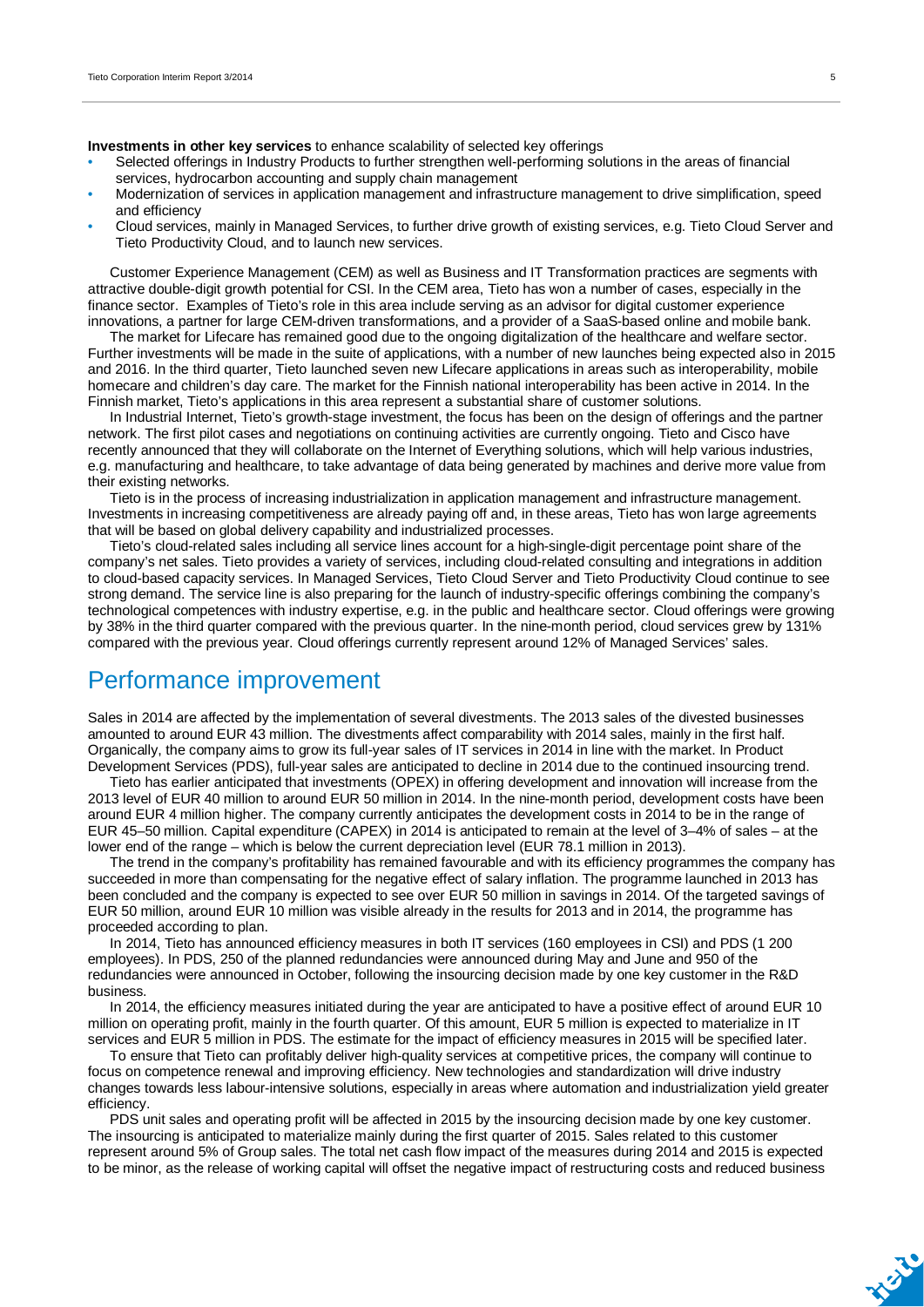volumes. In the fourth quarter, underlying profitability is anticipated to improve due to higher operational efficiency and some temporary commercial terms. Restructuring costs related to these measures may rise up to EUR 20 million, which will be booked mainly in the fourth quarter pending employee negotiations. Including the earlier anticipated restructuring costs, full-year restructuring costs are estimated to be in the range of EUR 45–50 million in total for the company. The estimate also includes one-off costs related to site consolidation to be implemented in the Helsinki capital area.

Going forward, efficiency measures and restructuring needs will be based on potential overcapacity in selected businesses, automation and the need to realign the company's competence base.

# Financial performance in July–September

Comparison figures in this report have been restated according to the new standard IFRS 11, 'Joint arrangements'.

Third-quarter net sales were down by 4.1% and amounted to EUR 346.2 (361.1) million. The divestments executed in 2013 did not have any material impact on the quarter, only EUR 1 million, while acquisitions added EUR 5 million to sales. Currency fluctuations had a negative impact of EUR 9 million on sales, mainly due to the weaker Swedish Krona. Organically, net sales in local currencies declined by 2.6%. In IT services, net sales in local currencies were organically up by 1.0%. Clients in Product Development Services continued to cut external spending, reflecting an intensified insourcing trend.

Third-quarter operating profit (EBIT) amounted to EUR -3.9 (24.3) million, representing a margin of -1.1% (6.7). Operating profit included EUR 5.6 million in restructuring costs and EUR 39.6 million in goodwill impairment charges. Operating profit excl. one-off items<sup>1)</sup> stood at EUR 41.3 (37.5) million, or 11.9% (10.4) of net sales.

The efficiency measures taken in 2013 and 2014 had a positive effect of over EUR 13 million on operating profit compared with the third quarter of 2013. Salary inflation amounted to around EUR 5 million. Currency changes had a negative of EUR 2 million on operating profit.

Depreciation, impairment and amortization amounted to EUR 55.0 (19.3) million. The figure for 2014 includes goodwill impairment of EUR 39.6 million. The remaining part of the decrease is mainly due to a major mainframe and software agreement. Due to this agreement, depreciation is decreasing while software costs are up. Net financial expenses stood at EUR 1.4 (1.7) million in the third quarter. Net interest expenses were EUR 0.8 (1.9) million and net losses from foreign exchange transactions EUR 0.6 (positive 0.4) million. Other financial income and expenses amounted to EUR -0.0 (-0.2) million.

The third-quarter tax rate was exceptionally high, mainly due to the fact that the impairment charges are not tax deductible. Earnings per share (EPS) totalled EUR -0.17 (0.25). Earnings per share excluding one-off items<sup>1)</sup> amounted to EUR 0.43 (0.38). The non-recurring taxes related to the divestment are excluded from the 2013 figure.

 $1)$  Excl. capital gains, goodwill impairment charges and restructuring costs

### Financial performance by service line

| <b>EUR million</b>                      | <b>Customer</b><br>sales<br>7-9/2014 | <b>Customer</b><br>sales<br>7-9/2013 | Change, % | Operating<br>profit<br>7-9/2014 | Operating<br>profit<br>7-9/2013 |
|-----------------------------------------|--------------------------------------|--------------------------------------|-----------|---------------------------------|---------------------------------|
| <b>Managed Services</b>                 | 121                                  | 117                                  | 3         | 11.0                            | 3.7                             |
| Consulting and System Integration       | 84                                   | 92                                   | -9        | 7.2                             | 4.0                             |
| <b>Industry Products</b>                | 91                                   | 91                                   | $\Omega$  | 20.3                            | 19.9                            |
| <b>Product Development Services</b>     | 51                                   | 60                                   | $-15$     | $-37.4$                         | $3.0^{\circ}$                   |
| Support Functions and Global Management |                                      |                                      |           | $-5.0$                          | $-6.3$                          |
| <b>Total</b>                            | 346                                  | 361                                  | $-4$      | $-3.9$                          | 24.3                            |

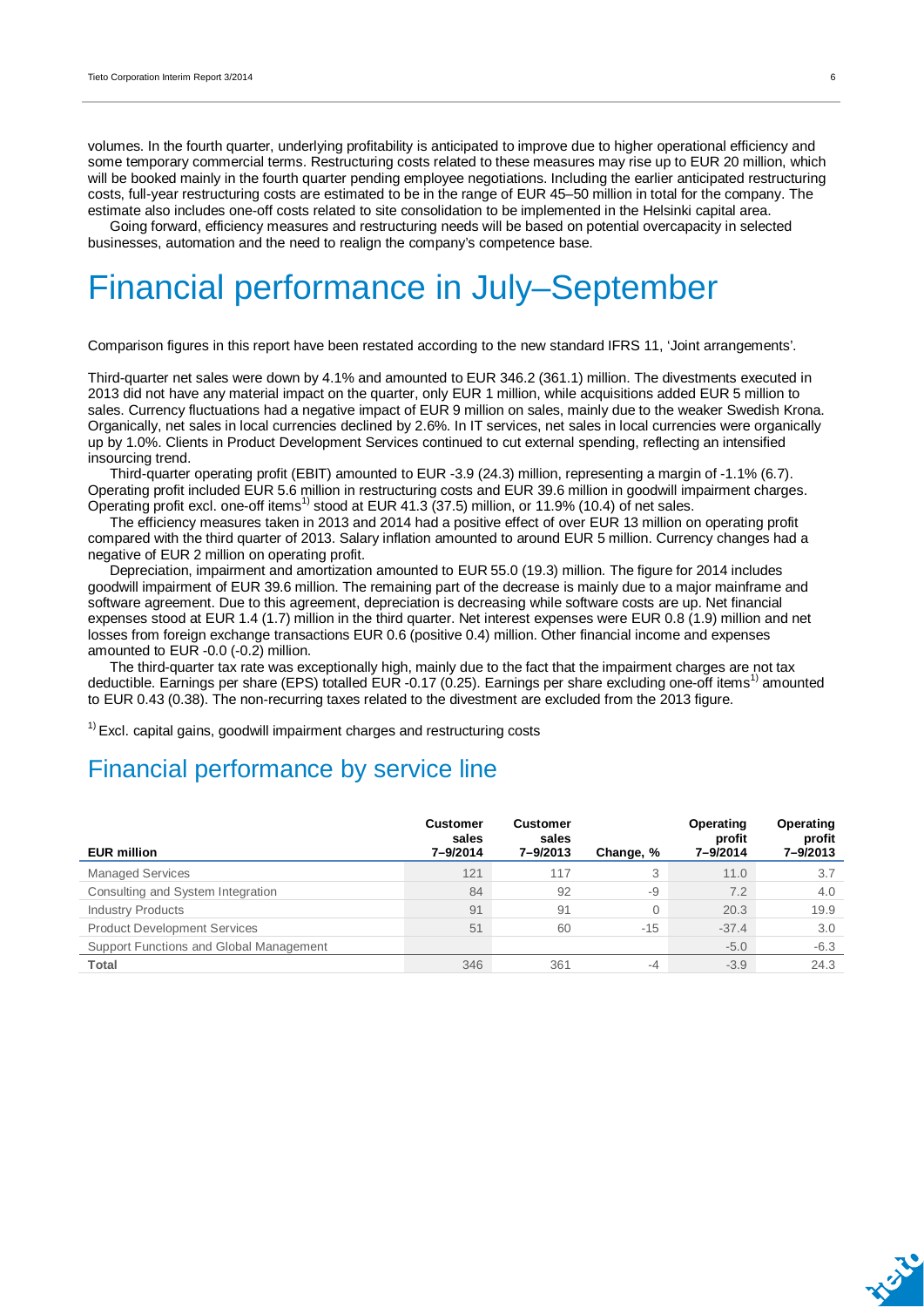### Operating margin by service line

| %                                   | Operating<br>margin<br>7-9/2014 | Operating<br>margin<br>7-9/2013 | Operating<br>margin excl.<br>one-off items <sup>1)</sup><br>7-9/2014 | Operating<br>margin excl.<br>one-off items <sup>1</sup><br>7-9/2013 |
|-------------------------------------|---------------------------------|---------------------------------|----------------------------------------------------------------------|---------------------------------------------------------------------|
| <b>Managed Services</b>             | 9.0                             | 3.2                             | 9.1                                                                  | 5.1                                                                 |
| Consulting and System Integration   | 8.6                             | 4.3                             | 11.6                                                                 | 10.4                                                                |
| <b>Industry Products</b>            | 22.4                            | 21.9                            | 22.3                                                                 | 22.1                                                                |
| <b>Product Development Services</b> | $-73.0$                         | 5.0                             | 8.9                                                                  | 7.9                                                                 |
| Total                               | $-1.1$                          | 6.7                             | 11.9                                                                 | 10.4                                                                |

 $1)$  Excl. capital gains, impairments and restructuring costs

### Organic change in local currency by service line

| <b>EUR million</b>                  | <b>Customer</b><br>sales adj. for<br>acquisitions and<br>currency<br>7-9/2014 | <b>Customer</b><br>sales adj. for<br>divestments<br>7-9/2013 | Change, % |
|-------------------------------------|-------------------------------------------------------------------------------|--------------------------------------------------------------|-----------|
| <b>Managed Services</b>             | 125                                                                           | 117                                                          |           |
| Consulting and System Integration   | 85                                                                            | 91                                                           | $-7$      |
| <b>Industry Products</b>            | 94                                                                            | 91                                                           | 4         |
| <b>IT</b> services                  | 303                                                                           | 300                                                          |           |
| <b>Product Development Services</b> | 48                                                                            | 60                                                           | $-21$     |
| <b>Total</b>                        | 351                                                                           | 360                                                          | $-3$      |

Third-quarter sales were affected by the divestment of the security solutions business in Denmark. Additionally, the acquisitions of Canvisa Consulting and part of Siemens Convergence Creators' business are eliminated.

For a comprehensive set of service line and industry group figures, see the tables section.

In Managed Services, sales in local currencies grew organically by 7%. The market for projects to transform ICT infrastructure to cloud-based environments remained strong and sales of cloud services amounted to EUR 15 million, up by 38% compared with the previous quarter. Revenue recognized from equipment sales accounted for less than one percentage point of growth. Growth was partly attributable to an internal transfer of some business in Tieto's joint venture in the finance sector. Comparable sales growth was around 4%. Good volume development coupled with higher efficiency resulted in profitability improvement. Personnel costs remained at the previous year's level due to higher offshoring. Operating margin was seasonally high. In the fourth quarter, the margin is typically lower.

In Consulting and System Integration, good profitability development continued. The business mix comprises both growth segments, such as Customer Experience Management, and legacy business areas. Traditional application management continued to experience price erosion and reduced revenues. Further investments were made to increase efficiency and automation in application management and the first large agreement based on industrialized processes was concluded during the quarter. Sales for customer experience management and transformation consulting saw healthy growth. The telecom sector continued to experience negative development, whereas sales were up in the finance sector. Underlying profit remained at the previous year's level despite lower volumes. Due to personnel adjustments and improved efficiency, utilization rate and operating margin were up. The quarter ended with healthy book-to-bill. However, the fourth quarter will be affected by somewhat higher offering development costs.

In Industry Products, sales in local currencies were organically up by 4%. Licence sales and maintenance experienced good growth while implementation of new solutions was down due to lower interest in starting new development projects. Growth was mainly attributable to the healthcare and welfare sector which posted 9% growth. Profitability of the underlying business rose from the first-half levels, as is typical of the third quarter. Operating margin remained healthy at the previous year's level. The situation in Eastern Europe may impact Financial Services' license revenues in the near term while the overall exposure of the Group to this region is limited.

In Product Development Services (PDS), sales continued to decrease. The acquisition closed in April, the new customer wins in the semiconductor area and some new openings with existing customers in the mobile devices area are

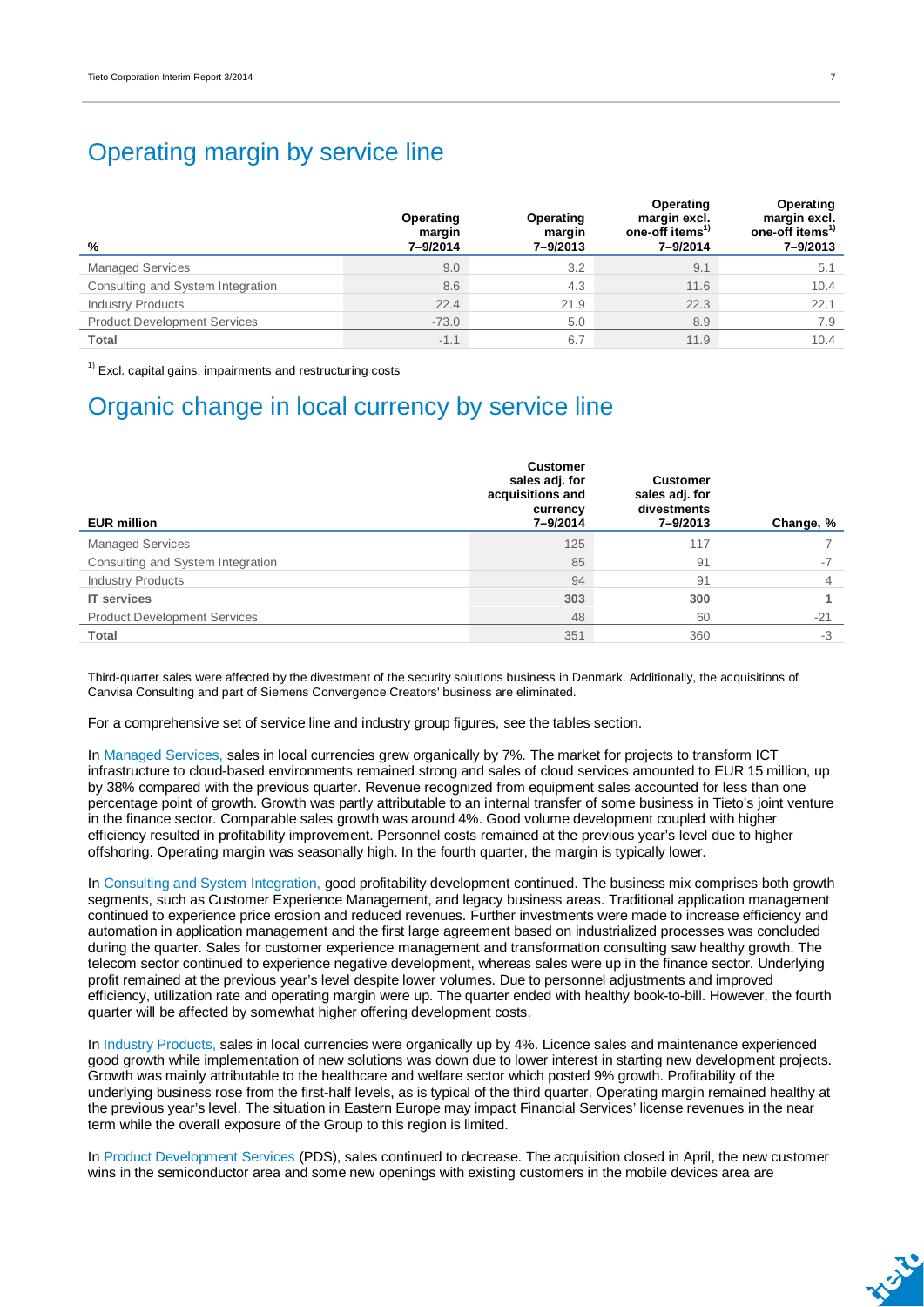promising, but their overall financial impact is still limited. The adjustment of operations has continued and the profitability of the underlying business improved. Based on the insourcing decision made by one key customer, Tieto booked goodwill impairment charges of around EUR 40 million that affected third-quarter operating profit. In the fourth quarter, restructuring costs will be high while underlying profitability is anticipated to improve due to higher operational efficiency and some temporary commercial terms.

### Customer sales by industry group

| <b>EUR million</b>                  | <b>Customer sales</b><br>7-9/2014 | <b>Customer sales</b><br>7-9/2013 | Change, % |
|-------------------------------------|-----------------------------------|-----------------------------------|-----------|
| <b>Financial Services</b>           | 77                                |                                   |           |
| Manufacturing, Retail and Logistics | 73                                | 70                                |           |
| Public, Healthcare and Welfare      | 91                                | 90                                |           |
| Telecom, Media and Energy           | 54                                | 63                                | $-14$     |
| <b>IT</b> services                  | 295                               | 300                               | $-2$      |
| <b>Product Development Services</b> | 51                                | 60                                | $-15$     |
| Total                               | 346                               | 361                               |           |

### Organic change in local currency by industry group

| <b>EUR million</b>                  | <b>Customer</b><br>sales adj. for<br>acquisitions and<br>currency<br>7-9/2014 | <b>Customer</b><br>sales adj. for<br>divestments<br>7-9/2013 | Change, % |
|-------------------------------------|-------------------------------------------------------------------------------|--------------------------------------------------------------|-----------|
| <b>Financial Services</b>           | 79                                                                            | 77                                                           |           |
| Manufacturing, Retail and Logistics | 74                                                                            | 69                                                           |           |
| Public, Healthcare and Welfare      | 94                                                                            | 90                                                           |           |
| Telecom, Media and Energy           | 56                                                                            | 63                                                           | $-11$     |
| <b>IT</b> services                  | 303                                                                           | 300                                                          |           |
| <b>Product Development Services</b> | 48                                                                            | 60                                                           | $-21$     |
| <b>Total</b>                        | 351                                                                           | 360                                                          | $-3$      |

Third-quarter sales were affected by the divestment of the security solutions business in Denmark. Additionally, the acquisitions of Canvisa Consulting and part of Siemens Convergence Creators' business are eliminated.

In Financial Services, sales in local currencies grew organically by 3% with all service lines posting growth. Industry Products experienced good licence sales growth in the Cards area. The activity level also remained good in CSI and Managed Services. Sales in both Finland and Sweden were growing.

In Manufacturing, Retail and Logistics, sales in local currencies grew organically by 7% with growth mainly coming from outsourcing services. The industry group has concluded several new agreements in the nine-month period, reflected in strong book-to-bill. Both the manufacturing and retail sectors posted growth. Sales in all Nordic countries were growing.

In Public, Healthcare and Welfare, sales in local currencies were organically up by 4%. The healthcare and welfare segment and the Swedish public sector posted strong growth, 9% and 13% respectively. In Finland, the initiative to create national interoperability in the healthcare and welfare sector has proceeded well and has created new cases for Tieto.

In Telecom, Media and Energy, sales in local currencies were down by 11%. In the telecom, media and energy segment, expiring projects affect volumes, as few new projects are being started up. Advanced metering infrastructure in Norway is progressing well with additional new agreements during the quarter. Order intake was somewhat up in the third quarter.

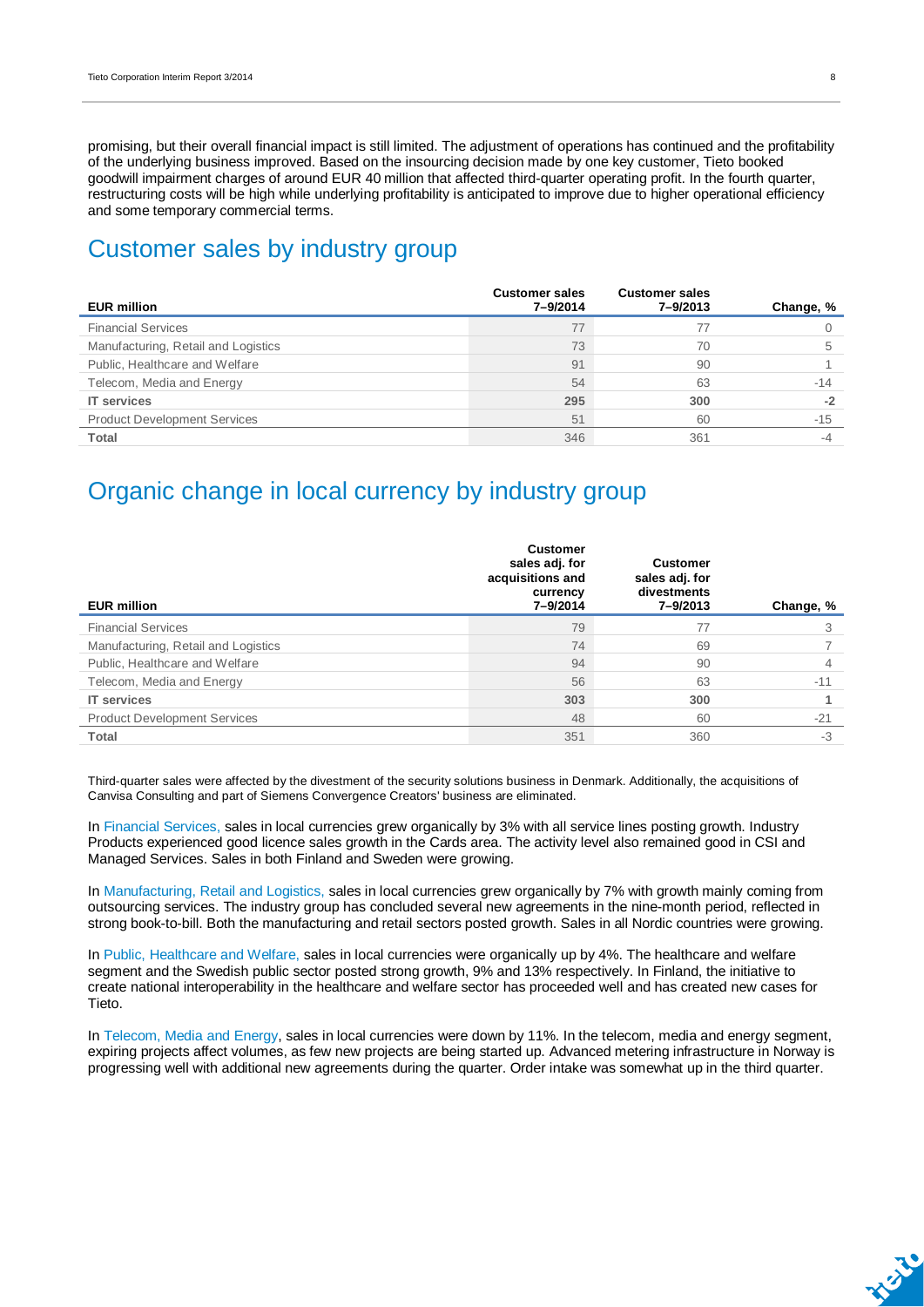# Financial performance in January–September

Comparison figures in this report have been restated according to the new standard IFRS 11, 'Joint arrangements'.

Nine-month net sales were down by 6.8% and amounted to EUR 1 119.6 (1 201.7) million. Divestments had a negative impact of EUR 42 million and acquisitions added EUR 12 million to sales. Currency fluctuations had a negative impact of EUR 33 million on sales. Organically, net sales in local currencies declined by 1.7%. In IT services, net sales in local currencies were organically up by 2.3%. Clients in Product Development Services continued to cut external spending.

Nine-month operating profit (EBIT) amounted to EUR 51.6 (68.4) million, representing a margin of 4.6% (5.7). Operating profit included EUR 39.6 million in goodwill impairment charges, EUR 14.8 million in restructuring costs and EUR 0.2 million in capital gains. Operating profit excl. one-off items<sup>1)</sup> stood at EUR 105.8 (99.1) million, or 9.5% (8.2) of net sales. The efficiency measures taken in 2013 and 2014 had a positive effect of over EUR 35 million on operating profit compared with 2013. Currency changes had a negative of EUR 3 million on operating profit.

Depreciation, impairment and amortization amounted to EUR 86.0 (69.1) million. The figure includes goodwill impairment of EUR 39.6 (8.0) million. The decrease in depreciation is mainly due to a major mainframe and software agreement. Due to this agreement, depreciation is decreasing while software costs are up. Net financial expenses stood at EUR 3.6 (5.0) million in the nine-month period. Net interest expenses were EUR 2.3 (4.8) million and net losses from foreign exchange transactions EUR 0.7 (positive 0.6) million. Other financial income and expenses amounted to EUR -0.6 (-0.8) million.

Nine-month earnings per share (EPS) totalled EUR 0.39 (0.65). Earnings per share excluding one-off items<sup>1)</sup> amounted to EUR 1.09 (1.00). The non-recurring taxes related to the divestment are excluded from the 2013 figure.

### Financial performance by service line

| <b>EUR million</b>                      | <b>Customer</b><br>sales<br>$1 - 9/2014$ | <b>Customer</b><br>sales<br>$1 - 9/2013$ | Change, % | Operating<br>profit<br>$1 - 9/2014$ | Operating<br>profit<br>1-9/2013 |
|-----------------------------------------|------------------------------------------|------------------------------------------|-----------|-------------------------------------|---------------------------------|
| <b>Managed Services</b>                 | 380                                      | 362                                      | 5         | 29.4                                | 9.8                             |
| Consulting and System Integration       | 281                                      | 309                                      | -9        | 24.5                                | 10.6                            |
| <b>Industry Products</b>                | 288                                      | 305                                      | -5        | 50.7                                | 52.9                            |
| <b>Product Development Services</b>     | 171                                      | 225                                      | $-24$     | $-38.6$                             | 9.7                             |
| Support Functions and Global Management |                                          |                                          |           | $-14.4$                             | $-14.6$                         |
| <b>Total</b>                            | 1 1 2 0                                  | 1 202                                    | $-7$      | 51.6                                | 68.4                            |

### Operating margin by service line

| %                                   | Operating<br>margin<br>$1 - 9/2014$ | Operating<br>margin<br>$1 - 9/2013$ | Operating<br>margin excl.<br>one-off items <sup>17</sup><br>$1 - 9/2014$ | Operating<br>margin excl.<br>one-off items <sup>17</sup><br>$1 - 9/2013$ |
|-------------------------------------|-------------------------------------|-------------------------------------|--------------------------------------------------------------------------|--------------------------------------------------------------------------|
| <b>Managed Services</b>             | 7.7                                 | 2.7                                 | 7.7                                                                      | 3.3                                                                      |
| Consulting and System Integration   | 8.7                                 | 3.4                                 | 10.0                                                                     | 7.9                                                                      |
| <b>Industry Products</b>            | 17.6                                | 17.4                                | 17.6                                                                     | 17.8                                                                     |
| <b>Product Development Services</b> | $-22.5$                             | 4.3                                 | 5.7                                                                      | 7.4                                                                      |
| Total                               | 4.6                                 | 5.7                                 | 9.5                                                                      | 8.2                                                                      |

 $1)$  Excl. capital gains, goodwill impairment charges and restructuring costs

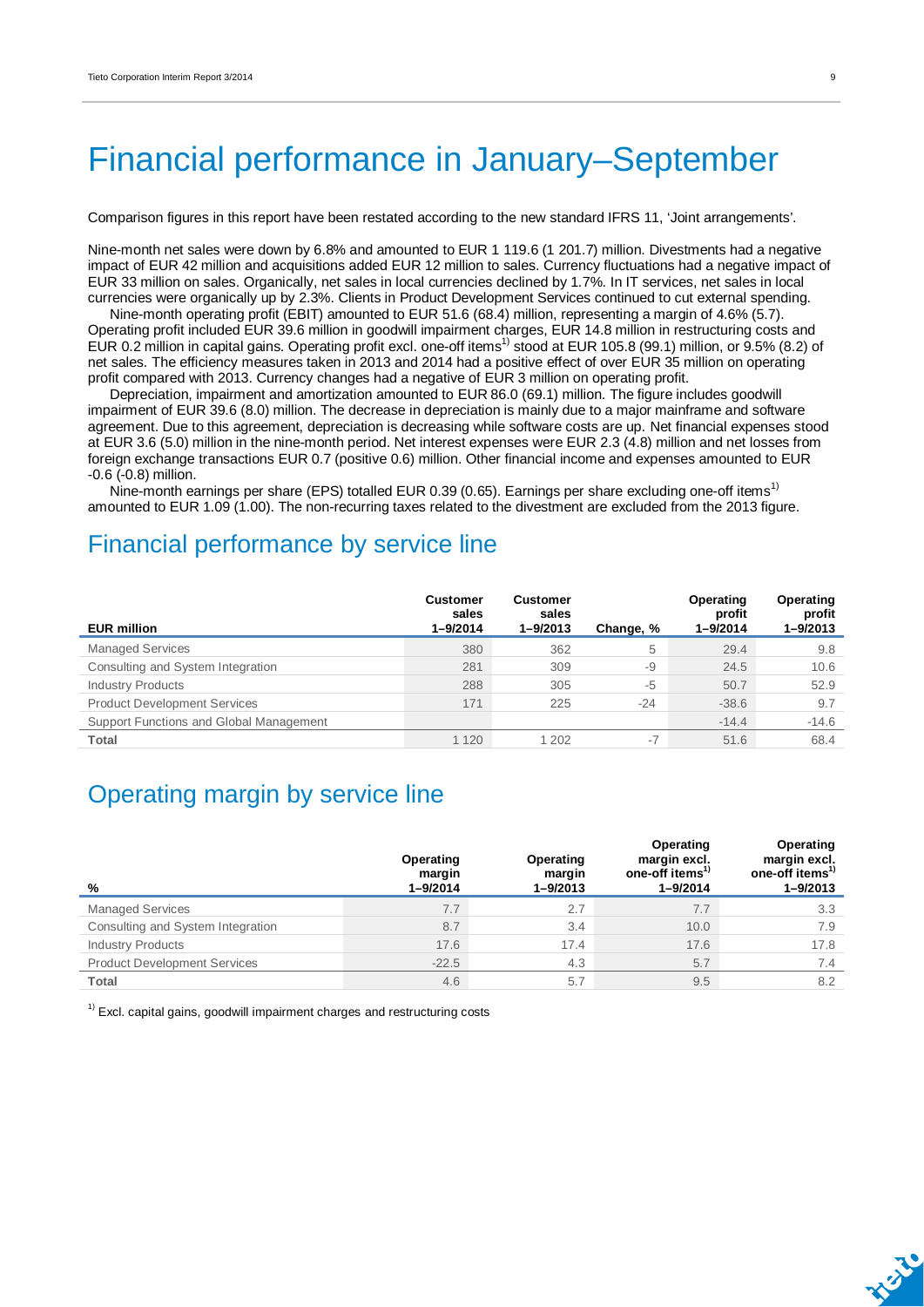### Organic change in local currency by service line

| <b>EUR million</b>                  | <b>Customer</b><br>sales adj. for<br>acquisitions and<br>currency<br>$1 - 9/2014$ | <b>Customer</b><br>sales adj. for<br>divestments<br>$1 - 9/2013$ | Change, % |
|-------------------------------------|-----------------------------------------------------------------------------------|------------------------------------------------------------------|-----------|
| <b>Managed Services</b>             | 391                                                                               | 362                                                              | 8         |
| Consulting and System Integration   | 282                                                                               | 293                                                              | $-4$      |
| <b>Industry Products</b>            | 302                                                                               | 295                                                              | ◠         |
| <b>IT</b> services                  | 974                                                                               | 950                                                              |           |
| <b>Product Development Services</b> | 167                                                                               | 209                                                              | $-20$     |
| Total                               | 1 140                                                                             | 1 1 6 0                                                          | $-2$      |

The following divestments affected sales: local businesses in Germany and the Netherlands and the security solutions business in Denmark. Additionally, the acquisitions of Canvisa Consulting and part of Siemens Convergence Creators' business are eliminated.

### Customer sales by industry group

| <b>EUR million</b>                  | <b>Customer sales</b><br>$1 - 9/2014$ | <b>Customer sales</b><br>$1 - 9/2013$ | Change, % |
|-------------------------------------|---------------------------------------|---------------------------------------|-----------|
| <b>Financial Services</b>           | 245                                   | 242                                   |           |
| Manufacturing, Retail and Logistics | 230                                   | 224                                   |           |
| Public, Healthcare and Welfare      | 295                                   | 298                                   | $-1$      |
| Telecom, Media and Energy           | 179                                   | 211                                   | $-15$     |
| <b>IT services</b>                  | 949                                   | 975                                   | $-3$      |
| <b>Product Development Services</b> | 171                                   | 225                                   | $-24$     |
| Total                               | 1 1 2 0                               | 1 202                                 | $-7$      |

### Organic change in local currency by industry group

| <b>EUR million</b>                  | <b>Customer</b><br>sales adj. for<br>acquisitions and<br>currency<br>1-9/2014 | <b>Customer</b><br>sales adj. for<br>divestments<br>$1 - 9/2013$ | Change, % |
|-------------------------------------|-------------------------------------------------------------------------------|------------------------------------------------------------------|-----------|
| <b>Financial Services</b>           | 250                                                                           | 239                                                              | 5         |
| Manufacturing, Retail and Logistics | 233                                                                           | 221                                                              | 6         |
| Public, Healthcare and Welfare      | 304                                                                           | 288                                                              | 6         |
| Telecom, Media and Energy           | 187                                                                           | 202                                                              | $-7$      |
| <b>IT services</b>                  | 974                                                                           | 950                                                              |           |
| <b>Product Development Services</b> | 167                                                                           | 209                                                              | $-20$     |
| <b>Total</b>                        | 1 1 4 0                                                                       | 1 1 6 0                                                          | $-2$      |
|                                     |                                                                               |                                                                  |           |

The following divestments affected sales: local businesses in Germany and the Netherlands and the security solutions business in Denmark. Additionally, the acquisitions of Canvisa Consulting and part of Siemens Convergence Creators' business are eliminated.

# Cash flow, financing and investments

Third-quarter net cash flow from operations amounted to EUR 11.1 million (40.8), including the increase of EUR 32.7 (decrease 7.6) million in net working capital. The increase in net working capital was partly attributable to a decrease in

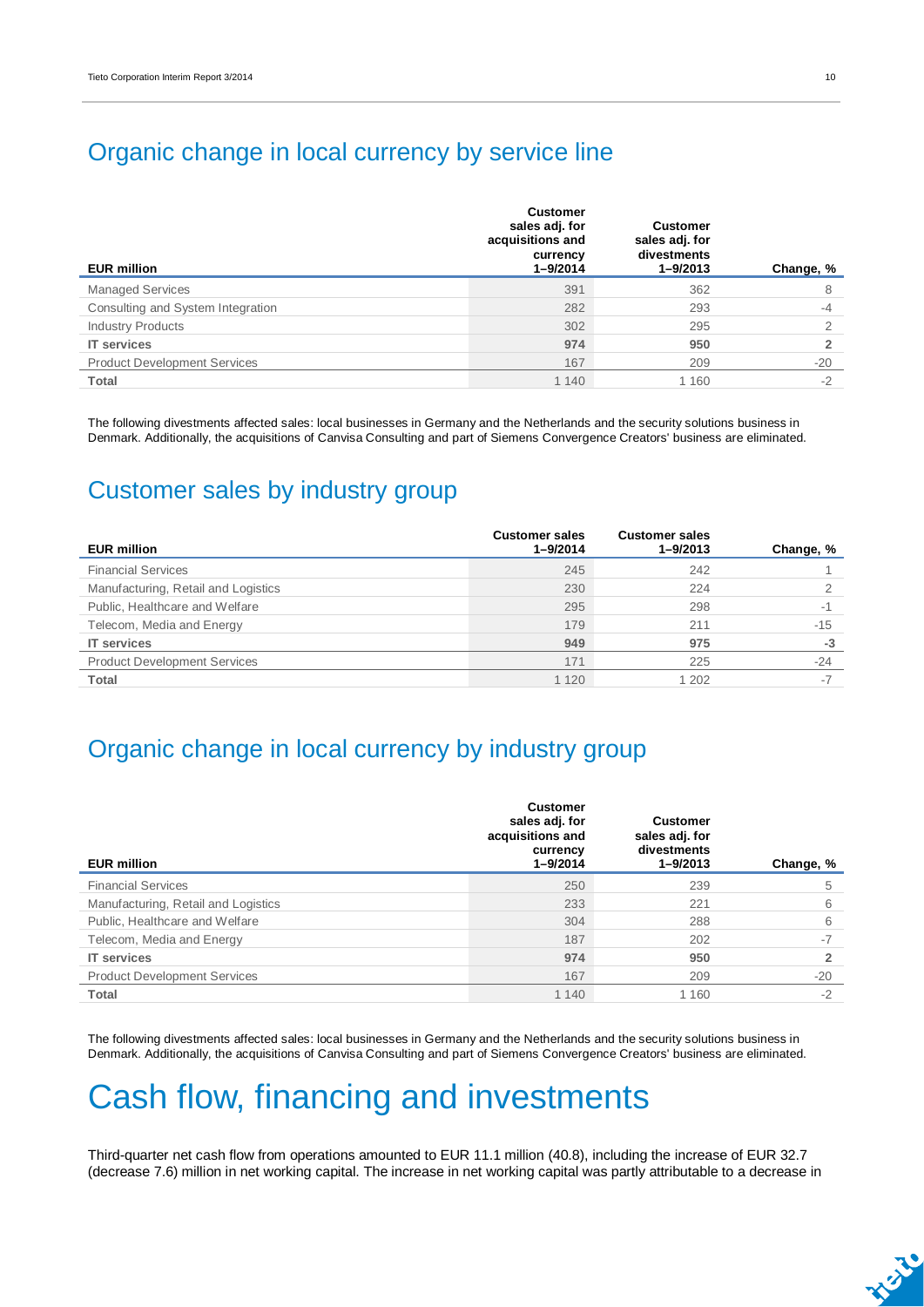accounts payable, which resulted from temporarily lower purchasing volumes. Additionally, the payment related to the termination of the Vitja project reduced accrued liabilities. Vacation payments have a negative impact on net working capital in the third quarter.

Payments for restructuring, which have a negative impact on cash flow, amounted to about EUR 7.0 (7.1) million in the third quarter. The restructuring-related cash flow in the fourth quarter is anticipated to be slightly higher than in the third quarter.

Nine-month net cash flow from operations amounted to EUR 77.7 million (101.5), including the increase of EUR 48.6 (12.2) million in net working capital. The increase in net working capital was attributable to a decrease in accounts payable and provisions, mainly related to restructuring. Payments for restructuring amounted to about EUR 31.3 (29.0) million in the nine-month period.

Tax payments declined to EUR 8.5 (14.9) million in the nine-month period due to a refund of EUR 8.2 million in Finland in the second quarter.

There were no payments for acquisitions in the nine-month period of 2014 (1.7 in 2013).

Nine-month capital expenditure totalled EUR 30.6 (48.1) million, of which paid EUR 30.2 (40.7) million. Capital expenditure represented 2.7% (4.0) of net sales and was mainly related to data centres.

The equity ratio was 51.4% (46.7). Gearing decreased to 5.4% (10.2). Net debt totalled EUR 25.7 (52.6) million, including EUR 120.3 million in interest-bearing debt, EUR 1.9 million in finance lease liabilities, EUR 10.7 million in finance lease receivables, EUR 1.4 million in other interest-bearing receivables and EUR 84.4 million in cash and cash equivalents.

The EUR 100 million bond matures in May 2019 and it carries a coupon of fixed annual interest of 2.875%. Interestbearing long-term loans amounted to EUR 101.2 million at the end of September. Interest-bearing short-term loans amounted to EUR 19.1 million, including EUR 10 million in commercial papers issued under the EUR 250 million commercial paper programme. Other short-term interest-bearing loans of EUR 9.1 million were mainly related to joint venture cash pool balances and an agreement for software licence financing. The syndicated revolving credit facility of EUR 100 million maturing in May 2016 was not in use at the end of September.

# Order backlog

Total Contract Value (TCV) amounted to EUR 395 (299) million in the third quarter. According to the current definition for TCV, the total value, including the part beyond the notice period, is included in the TCV. Tieto estimates that the change in the definition has not had any significant impact on the figure. Book-to-bill stood at 1.1 (0.8). For IT services, book-tobill was 1.2 (0.7).

TCV for the deals signed in the nine-month period amounted to EUR 1 206 (1 206) million and book-to-bill stood at 1.1 (1.0). The order backlog rose to EUR 1 558 (1 421) million. In total, 21% (23) of the backlog is expected to be invoiced during 2014.

# Business transactions in January–September

In January, Tieto signed an agreement with Siemens to acquire part of Siemens Convergence Creators' Network Directory Server (NDS), IP Multimedia Systems (IMS), Home Location Register (HLR) and Radio Access (RA) businesses. The transaction will strengthen Tieto Product Development Services' (PDS) portfolio in the voice and IP transformation area.

As part of the acquisition, approximately 220 employees transferred to Tieto. Based on the acquisition, new business related to a significant customer will also be transferred to Tieto PDS. Over time, the transaction is expected to contribute in excess of EUR 15 million to annual sales. In addition, it is anticipated to improve PDS' profit. The final transition to Tieto took place on 1 April 2014.

In the first quarter, Tieto divested its PKI security solutions business in Denmark. The annual sales of the divested business amounted to around EUR 2 million.

# Major agreements in January–September

### Financial Services

In March, Tieto and LähiTapiola decided to expand their collaboration and have now signed a five-year framework agreement with an option of two additional years on application maintenance and development. The agreement covers key financial and personnel management systems and implementation of SAP software.

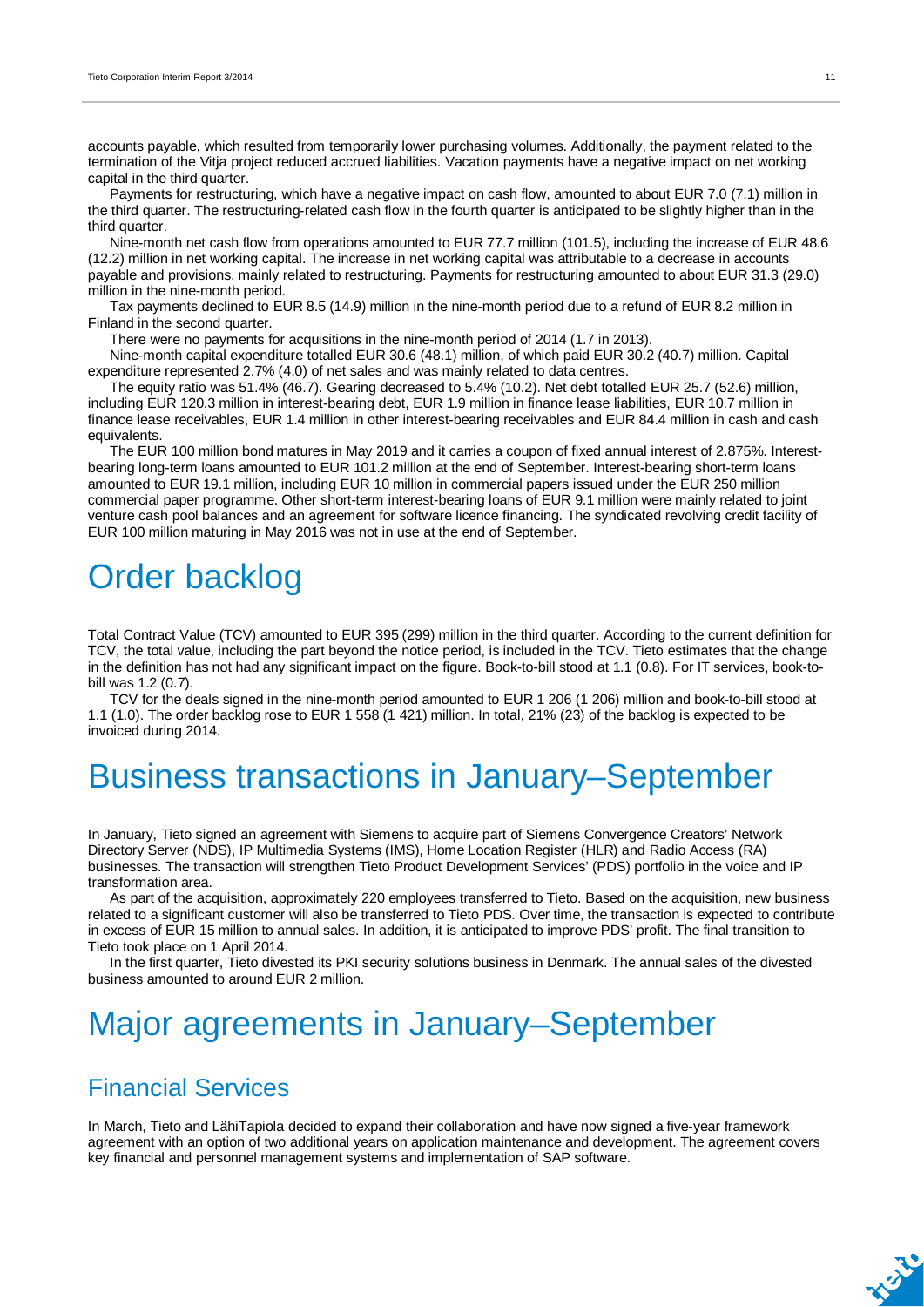In March, OP-Pohjola selected Tieto as the provider of a new platform for its customer services. The platform is provided "as a Service". The total value of the agreement running over two years is close to EUR 6 million.

In June, Tieto and Arek concluded an agreement on maintenance, development and project services. The agreement runs for four and a half years.

In June, ELO selected Tieto as its Infrastructure renewal partner with a total contract value of over EUR 13 million. The agreement runs for four years with an option for one additional year. Tieto and ELO also concluded a frame agreement on IT services.

In June, Ilmarinen selected Tieto as its partner for front-end renewal and maintenance.

In September, Tieto and Varma Mutual Pension Insurance Company signed a contract for the delivery of operations management services. In addition to the traditional capacity, communication and network solutions, the five-year contract covers cloud services. The contract is an extension of the service contract signed in 2009.

In August, Tieto and EnterCard agreed on an extension of the existing outsourcing agreement with Tieto. The new contract is worth approximately SEK 200 million and involves the modernization of EnterCard's IT environment with new technical solutions based on cloud and capacity services. The contract runs for five years with an option for two additional years.

### Manufacturing, Retail and Logistics

In January, Metso and Valmet signed an extensive five-year contract with Tieto on IT capacity services. The cloud-based solution is expected to bring significant cost savings and long-term flexibility for Metso and Valmet.

In January, Mondi selected Tieto as the provider of Holistic Manufacturing Intelligence for Advanced Process Control, a sustainable performance solution for paper and board production. The project is expected to be finalized in 2016 and the total value of the agreement is around EUR 3 million.

In March, HSB and Tieto concluded a new three-year agreement on infrastructure services with a total contract value of EUR 5 million. In April, the agreement was expanded to cover additional services in the cloud and workplace area.

In June, Tieto and Lemminkäinen concluded a four-year agreement on infrastructure outsourcing.

In June, Onninen chose Tieto as a provider of SAP-related infrastructure services and cloud services. The agreement runs for three years.

In September, Tieto and UPM agreed to expand their partnership in the application management services area. The three-year agreement – with an option to extend by two years – has significant contract value. As part of the agreement, it is planned that 47 employees from UPM will transfer to Tieto.

In July, Volvo Finance and Tieto concluded an agreement on infrastructure outsourcing. The value of the five-year contract is around EUR 7 million.

In September, S Group chose Tieto to be one of its main partners for data centre and capacity services. The multiyear agreement holds significant value. Tieto will provide S Group with standardized modern services harnessing the benefits of the company's latest cloud and hybrid solutions.

### Public, Healthcare and Welfare

In January, Nacka municipality extended its outsourcing agreement on infrastructure services with Tieto. The contract value is SEK 45 million and is valid until 2017.

In February, Stockholm County Council concluded an outsourcing agreement on infrastructure services with Tieto. The contract value is close to EUR 7 million and is valid until 2015.

 In February, Tietokarhu, a joint venture of Tieto and the Finnish state, signed a contract extension enabling the Finnish Tax Administration to continue to use Tietokarhu's services in a flexible manner during 2017–2019. The value of the agreement is estimated to be around EUR 9–10 million annually.

In March, the Finnish Transport Safety Agency and Tieto concluded an agreement on infrastructure services as part of the large frame agreement with Hansel, signed in May 2013. The agreement is valid until 2021 and the contract value is around EUR 14 million.

In June, Region Skåne decided on a two-year extension to its existing contract. The contract value is EUR 11 million. Based on the Hansel frame agreement concluded in May 2013, the Finnish Transport Safety Agency chose Tieto as a partner for managed services in the second quarter. The total value of the contract is EUR 8 million.

In June, Tieto, the Finnish National Police Board and the Finnish ICT Agency Haltik decided to terminate the agreement on the inter-government IT system project Vitja. The parties mutually agreed that Tieto will pay a one-time fee of EUR 7.5 million to the Finnish National Police Board. In addition to the provisions reported earlier, the company booked a loss of around EUR 3 million in the second quarter. A cash flow effect of EUR 7.5 million materialized in the third quarter.

In September, Tieto and Valtori, the Finnish Government ICT Centre, signed a multi-annual agreement on data centre and capacity services. The agreement is based on the framework agreement concluded with Hansel in 2013, and it covers a significant part of the framework agreement's full potential. Based on the agreement, Valtori may acquire IT services for its own use or for its customers' use. In the third quarter, the value of the agreements on data centre and

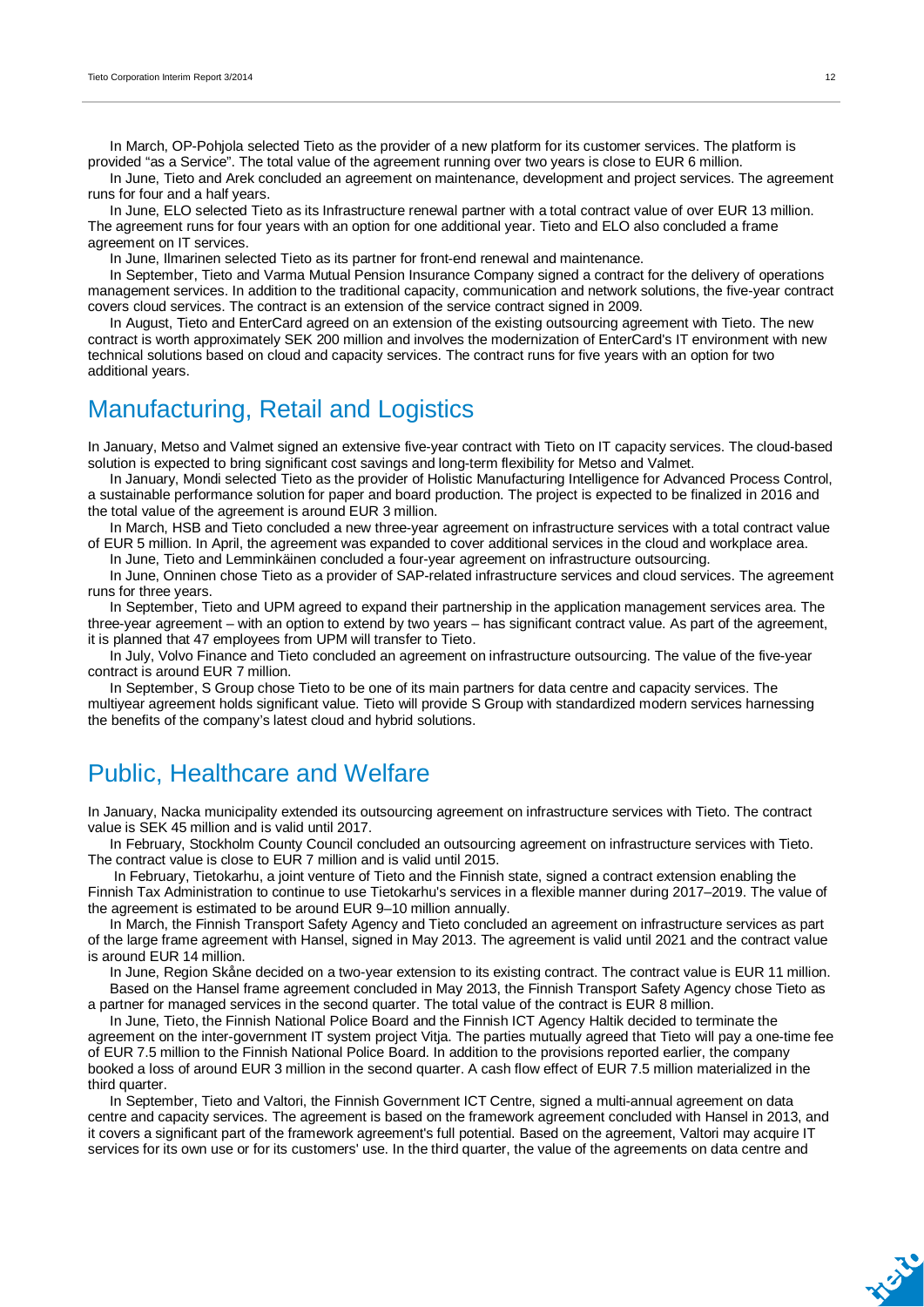capacity services concluded was over EUR 10 million. These agreements also include options to extend by additional years.

### Telecom, Media and Energy

Telecom, Media and Energy experienced a solid inflow of new contracts, mainly in the telecom and energy sectors. However, according to the terms and conditions of these agreements, Tieto is not able to disclose the contracts in most cases.

In July, Vattenfall selected Tieto to deliver its Energy Utilities Industry Software as a Service solution (SaaS) for Vattenfall Finland. Tieto will deliver the latest cloud solutions to support Vattenfall´s retail business in the Finnish market. The contract runs for five years with an option for two additional years.

## Personnel

The number of full-time employees amounted to 13 878 (14 778) at the end of September. The number of full-time employees in the global delivery centres totalled 6 429 (6 522), or 46.3% (44.1) of all personnel. In Product Development Services, the offshore ratio was 61.3% (60.8). In IT services, the offshore ratio continued to rise and stood at 43.5% (39.8) at the end of September.

During the nine-month period, the number of full-time employees decreased by a net amount of around 440. Acquisitions and outsourcing agreements added around 250 employees and net recruitments around 70 employees while job cuts reduced the number of personnel by around 750. More than 300 of the job cuts were related to the 2013 efficiency programme, which was concluded in the first quarter of 2014. The 12-month rolling employee turnover stood at 10.0% (9.5) at the end of September. The average number of full-time employees was 14 105 (15 416) in the nine-month period.

Salary inflation is expected to be around 3% on average in 2014. In offshore countries, salary inflation is clearly above the average. Markets like India may see double-digit salary hikes.

## Shares and share-based incentives

Between 3 June and 8 September 2014, a total of 56 656 new Tieto Corporation shares were subscribed for with the company's stock options 2009B and a total of 31 460 new shares with stock options 2009C. The shares subscribed for under the stock options were registered in the Trade Register on 18 September 2014. As a result of the subscriptions, the number of Tieto shares increased to 73 658 402.

On 30 September, the company held a total of 510 819 own shares, representing 0.7% of the total number of shares and voting rights. The number of outstanding shares, excluding the treasury shares, was 73 147 583 at the end of the period.

## Events after the period

On 1 October, Product Development Services announced that it will start personnel negotiations in Europe and Asia. Business volumes in Product Development Services will decline due to an insourcing decision made by one key customer and Tieto will adapt its development resources and sites accordingly.

In Finland, a maximum of 350 persons may be affected. Additionally, negotiations affect a maximum of 600 positions in Central European and Asian locations. Related to the measures, Tieto booked a goodwill impairment charge of EUR 39.6 million in its third-quarter operating profit. Additionally, restructuring costs related to these reductions may rise up to EUR 20 million, which will be booked mainly in the fourth quarter pending employee negotiations.

Total net cash flow impact of the measures during 2014 and 2015 is expected to be minor, as the release of working capital will offset the negative impact of restructuring costs and reduced business volumes. Impairment charges will have no cash flow effect.

# Near-term risks and uncertainties

Slow growth in Europe might lead to weakness in the IT services market as well. As Tieto's top 10 customers account for 34% of its net sales, the company's development is relatively sensitive to changes in the demand from large customers.

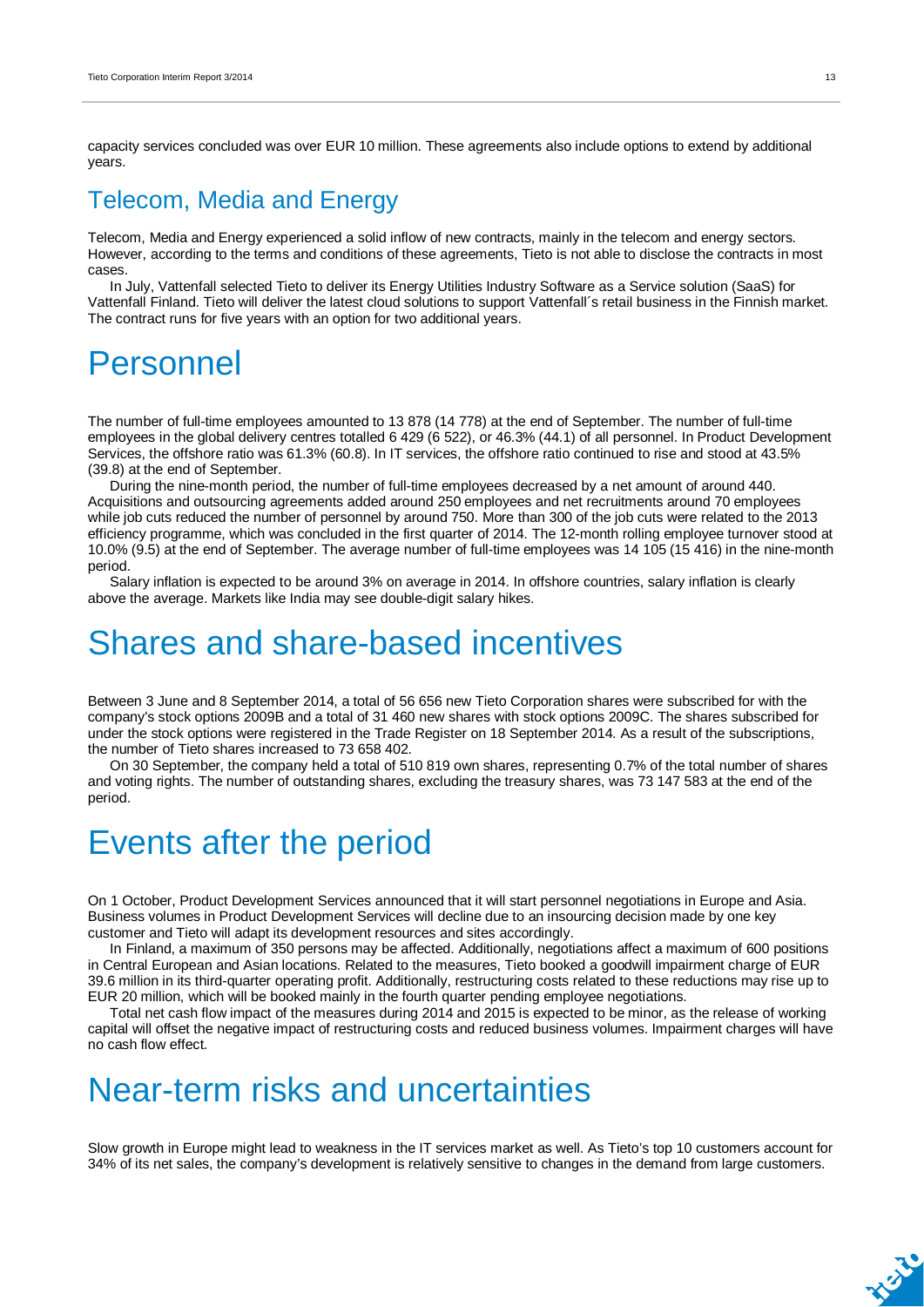The risks related to Russia are limited as the share of sales in Russia is less than 1%. However, if the crisis were to affect the Finnish economy, it would have an indirect impact on the IT services market in Finland.

As is typical of Product Development Services, visibility is weak due to the short order backlog. The insourcing decision made by one large customer is anticipated to have a negative impact on the company in 2015. Overall, the growth in insourcing in the telecom sector and the challenging business environment might affect the company also going forward. The company has initiated efficiency measures to adjust its resources and is closely monitoring the development of demand.

The major transformation of the IT industry may result in continuous actions to renew competences. This change coupled with the offshoring trend may drive continued restructuring within companies. This might create uncertainty among personnel and pose risks related to the company's performance.

As is typical of the industry, the large size of individual deals may have a strong effect on growth, and price pressure might lead to weak profitability. Additionally, new technologies, such as cloud computing, drive customer demand towards standardized and less labour-intensive solutions. All these changes might result in the need for continuous restructuring.

Typical risks faced by the IT service industry involve additional technology licence fees, the quality of deliveries and related project overruns. Transitions to offshore delivery centres as well as the ongoing organizational change pose risks of project losses and penalties.

# Full-year outlook for 2014 unchanged

Tieto expects its full-year operating profit (EBIT) excluding one-off items to increase from the previous year's level (EUR 141.2 million in 2013).

# Auditing

The figures in this report are unaudited.

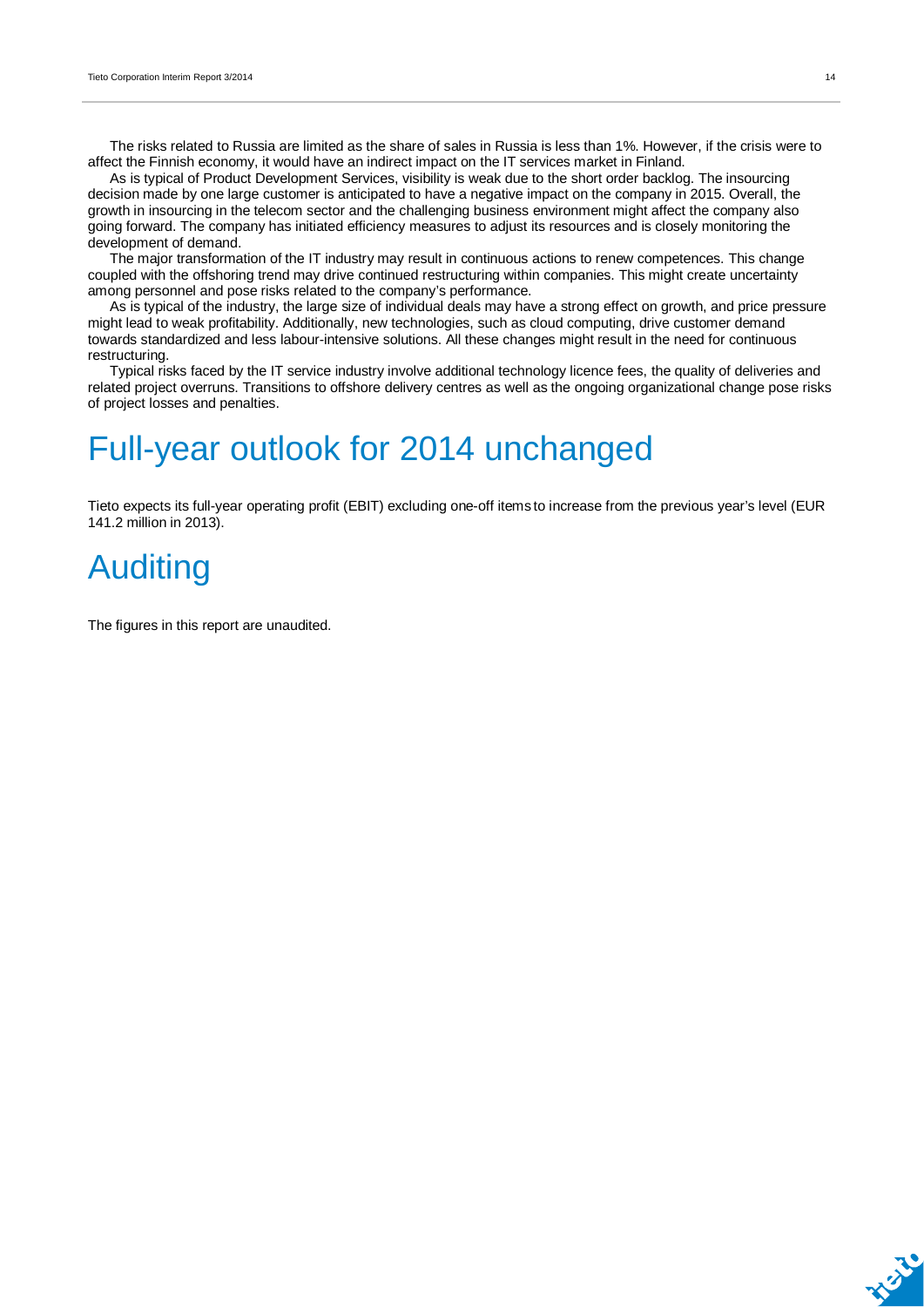## Financial calendar 2015

| 5 February 2015 | Interim report 4/2014 and financial statements bulletin for 2014 (8.00 am EET) |
|-----------------|--------------------------------------------------------------------------------|
| Week 8/2015     | Annual Report 2014 on Tieto's website                                          |
| 19 March 2015   | Annual General Meeting                                                         |

Tieto will publish three interim reports in 2015:

| 28 April   | Interim report $1/2015$ (8.00 am EET) |
|------------|---------------------------------------|
| 22 July    | Interim report $2/2015$ (8.00 am EET) |
| 22 October | Interim report $3/2015$ (8.00 am EET) |

# Accounting policies 2014

The interim report has been prepared in accordance with International Accounting Standard (IAS) 34, Interim Financial Reporting, as adopted by the EU. The accounting policies adopted are consistent with those used in the annual financial statements for the year ended on 31 December 2013. The accounting policies, standards, interpretations and amendments taken into use in 2014 are described in the annual financial statements.

IFRS 11 'Joint arrangements' focuses on the rights and obligations of the arrangement rather than its legal form. There are two types of joint arrangements: joint operations and joint ventures. Joint operations arise where a joint operator has rights to the assets and obligations relating to the arrangement and hence accounts for its share of assets, liabilities, revenue and expenses. Joint ventures arise where the joint operator has a right to the net assets of the arrangement and hence equity accounts for its interest. Proportional consolidation of joint ventures is no longer allowed. Tieto reports the results as one line above operating profit (EBIT). Adjusted comparative information is provided concerning the preceding period. Equity accounting decreased the Group's annual net sales 2013 by around 4%. The change mainly affected the Industry Products (around 12% negative) and Managed Services (around 2% negative) service lines. Of the industry groups, the change mainly affected Financial Services (around 10% negative) and Public Healthcare and Welfare (around 7% negative). EBIT is affected by the amount corresponding to Tieto's share of joint ventures' financial items and taxes. The company's net profit for the period is not affected.

Other IFRS changes do not currently have any material impact on the Group's financial statements.

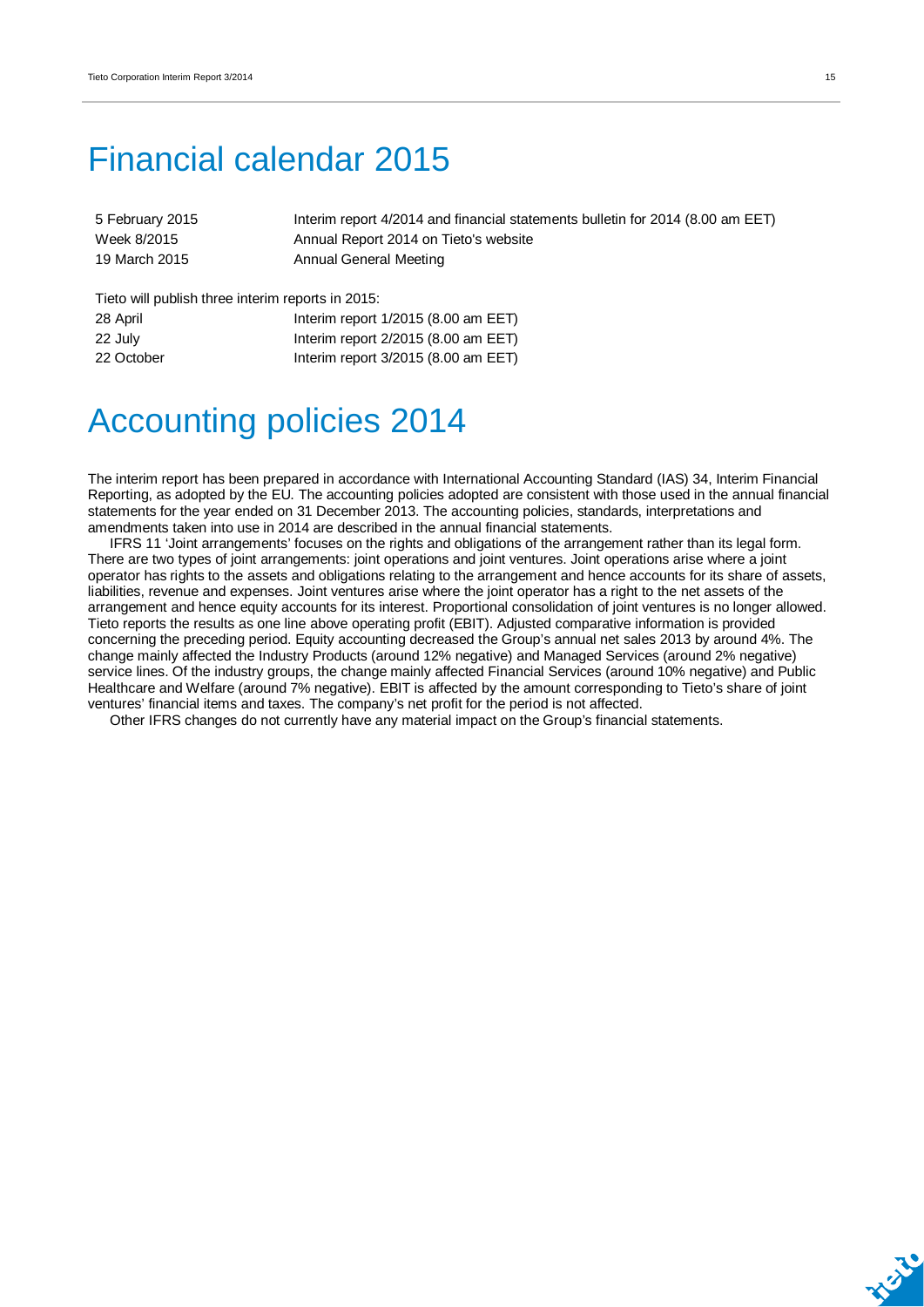## Key figures

|                                                              | 2014<br>$7 - 9$ | 2013<br>$7 - 9$ | 2014<br>$4 - 6$ | 2014<br>$1 - 3$ | 2014<br>$1 - 9$ | 2013<br>$1 - 9$ | 2013<br>$1 - 12$ |
|--------------------------------------------------------------|-----------------|-----------------|-----------------|-----------------|-----------------|-----------------|------------------|
|                                                              |                 |                 |                 |                 |                 |                 |                  |
| Earnings per share, EUR                                      |                 |                 |                 |                 |                 |                 |                  |
| <b>Basic</b>                                                 | $-0.17$         | 0.25            | 0.23            | 0.34            | 0.39            | 0.65            | 0.86             |
| <b>Diluted</b>                                               | $-0.17$         | 0.25            | 0.23            | 0.34            | 0.39            | 0.65            | 0.86             |
| Equity per share, EUR                                        | 6.52            | 7.08            | 6.70            | 6.56            | 6.52            | 7.08            | 7.08             |
|                                                              |                 |                 |                 |                 |                 |                 |                  |
| Return on equity, 12-month rolling, %                        | 8.7             | 5.4             | 15.3            | 13.5            | 8.7             | 5.4             | 12.0             |
| Return on capital employed, 12-month rolling, % <sup>1</sup> | 10.4            | 9.0             | 14.8            | 15.3            | 10.4            | 9.0             | 13.5             |
| Equity ratio, %                                              | 51.4            | 46.7            | 48.7            | 44.9            | 51.4            | 46.7            | 49.3             |
| Interest-bearing net debt, EUR million                       | 25.7            | 52.6            | 30.3            | $-20.5$         | 25.7            | 52.6            | 15.5             |
| Gearing, %                                                   | 5.4             | 10.2            | 6.2             | $-4.3$          | 5.4             | 10.2            | 3.0              |
| Investments, EUR million                                     | 10.1            | 15.5            | 7.1             | 13.4            | 30.6            | 48.1            | 71.7             |

 $^{\circ}$  When calculating Return on capital employed the negative net impact on interest rate swaps and exchange differences are now considered as other financial expenses. The key figure for year 2013 has been correspondingly restated.

The balance sheet items concerning year 2012 in the 12-month average denominator are not restated according to the IFRS 11 'Joint arrangements'.

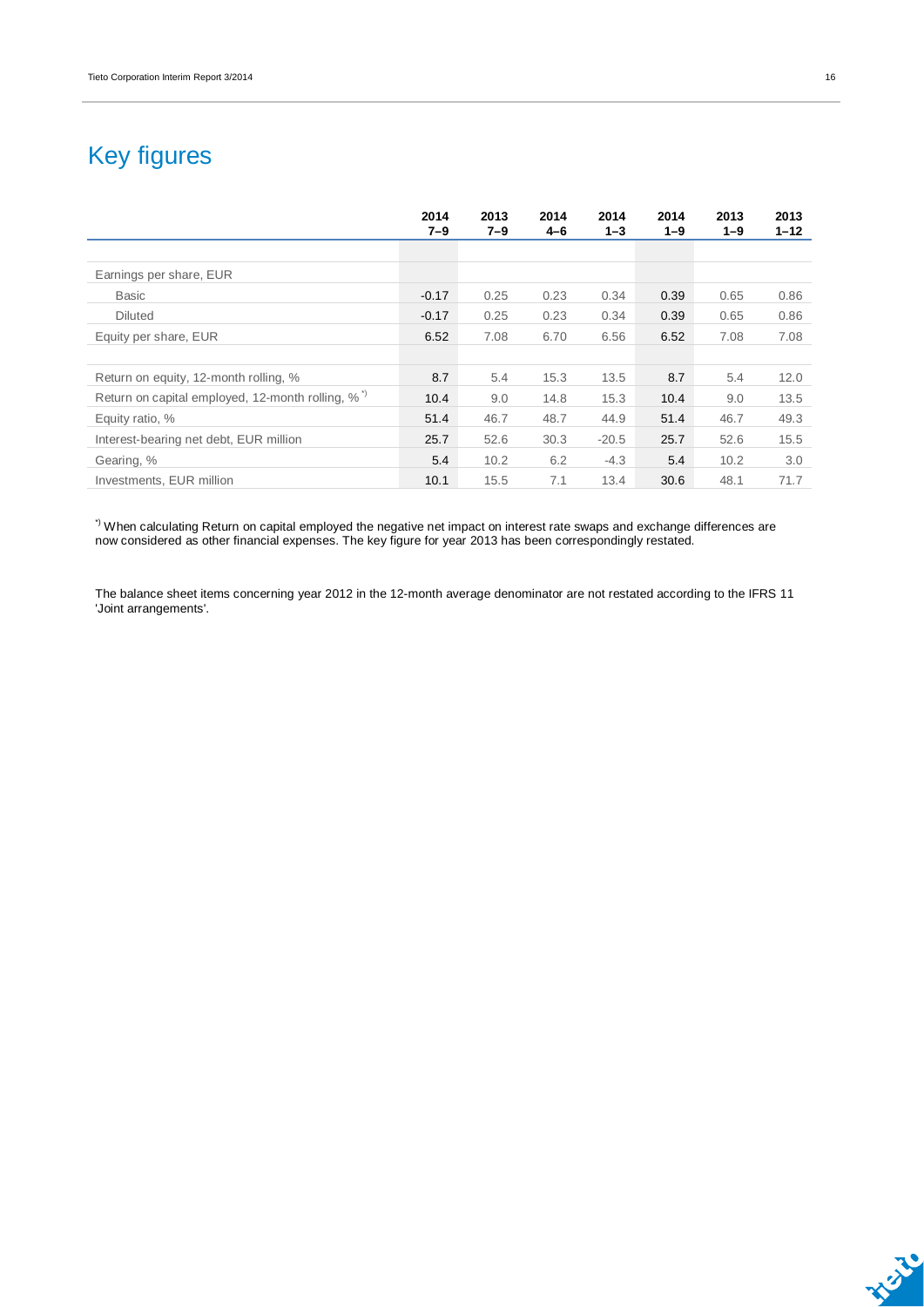## Number of shares

|                                           | 2014<br>$7 - 9$ | 2014<br>$4 - 6$ | 2014<br>$1 - 3$ | 2014<br>$1 - 9$ | 2013<br>$1 - 9$ | 2013<br>$1 - 12$ |
|-------------------------------------------|-----------------|-----------------|-----------------|-----------------|-----------------|------------------|
|                                           |                 |                 |                 |                 |                 |                  |
| Outstanding shares, end of<br>period      |                 |                 |                 |                 |                 |                  |
| <b>Basic</b>                              | 73 147 583      | 73 059 467      | 72 632 648      | 73 147 583      | 72 572 865      | 72 590 573       |
| <b>Diluted</b>                            | 73 384 103      | 73 360 108      | 73 087 532      | 73 384 103      | 72 830 857      | 72 894 452       |
|                                           |                 |                 |                 |                 |                 |                  |
| Outstanding shares, average               |                 |                 |                 |                 |                 |                  |
| <b>Basic</b>                              | 73 071 918      | 72 929 898      | 72 613 122      | 72 873 327      | 72 298 132      | 72 369 221       |
| <b>Diluted</b>                            | 73 344 858      | 73 245 193      | 73 042 223      | 73 169 560      | 72 603 683      | 72 677 909       |
|                                           |                 |                 |                 |                 |                 |                  |
| Company's possession of its<br>own shares |                 |                 |                 |                 |                 |                  |
| End of period                             | 510819          | 510819          | 510819          | 510819          | 540 302         | 541794           |
| Average                                   | 510819          | 510819          | 528 372         | 516 606         | 544 375         | 543 402          |

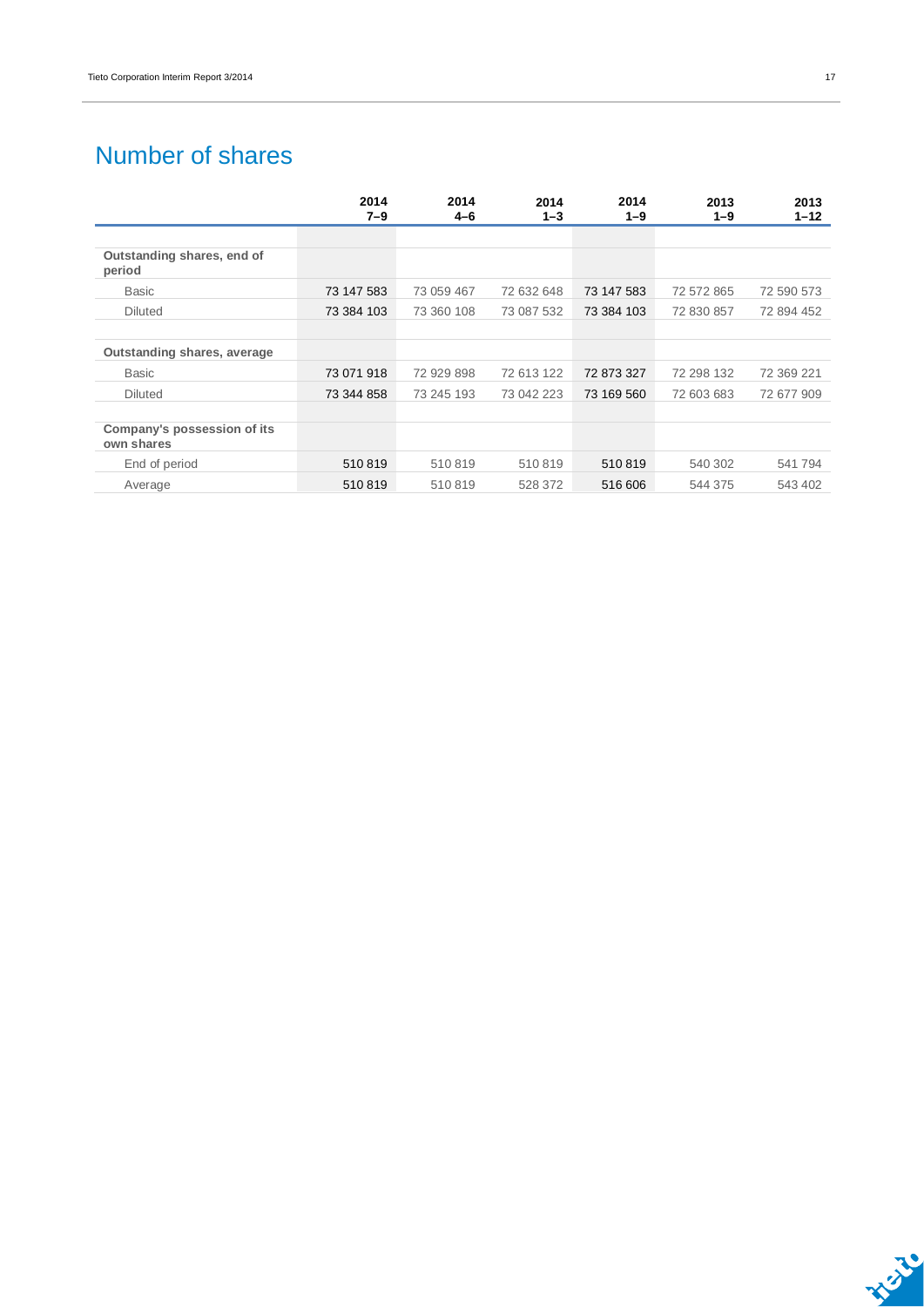## Income statement, EUR million

|                                                                                   | 2014<br>$7 - 9$ | 2013<br>$7 - 9$ | 2014<br>$1 - 9$ | 2013<br>$1 - 9$ | Change<br>%              | 2013<br>1–12 |
|-----------------------------------------------------------------------------------|-----------------|-----------------|-----------------|-----------------|--------------------------|--------------|
|                                                                                   |                 |                 |                 |                 |                          |              |
| Net sales                                                                         | 346.2           | 361.1           | 1 1 1 9.6       | 1 201.7         | $-7$                     | 1 606.8      |
| Other operating income                                                            | 3.5             | 4.5             | 11.1            | 11.6            | $-4$                     | 18.1         |
| Employee benefit expenses                                                         | 182.8           | 199.8           | 619.5           | 693.0           | -11                      | 923.7        |
| Depreciation, amortization and impairment charges                                 | 55.0            | 19.3            | 86.0            | 69.1            | 24                       | 89.7         |
| Other operating expenses                                                          | 117.4           | 123.5           | 377.6           | 388.7           | -3                       | 533.1        |
| Share of profit from investments accounted for using the<br>equity method         | 1.6             | 1.3             | 4.0             | 5.9             | -32                      | 7.3          |
| Operating profit (EBIT)                                                           | $-3.9$          | 24.3            | 51.6            | 68.4            | $-25$                    | 85.7         |
| Interest and other financial income                                               | 0.3             | 1.3             | 0.8             | 3.9             | $-79$                    | 5.3          |
| Interest and other financial expenses                                             | $-1.1$          | $-3.4$          | $-3.7$          | $-9.5$          | -61                      | $-12.7$      |
| Net exchange gains/losses                                                         | $-0.6$          | 0.4             | $-0.7$          | 0.6             | $\overline{\phantom{a}}$ | 0.8          |
| Profit before taxes                                                               | $-5.3$          | 22.6            | 48.0            | 63.4            | -24                      | 79.1         |
| Income taxes                                                                      | $-7.5$          | $-4.2$          | $-19.7$         | $-16.2$         | 22                       | $-16.9$      |
| Net profit for the period                                                         | $-12.8$         | 18.4            | 28.3            | 47.2            | -40                      | 62.2         |
|                                                                                   |                 |                 |                 |                 |                          |              |
| Net profit for the period attributable to                                         |                 |                 |                 |                 |                          |              |
| Shareholders of the Parent company                                                | $-12.8$         | 18.4            | 28.3            | 47.2            | -40                      | 62.2         |
| Non-controlling interest                                                          | 0.0             | 0.0             | 0.0             | 0.0             | $\overline{\phantom{a}}$ | $0.0\,$      |
|                                                                                   | $-12.8$         | 18.4            | 28.3            | 47.2            | -40                      | 62.2         |
|                                                                                   |                 |                 |                 |                 |                          |              |
| Earnings per share attributable to the shareholders<br>of the Parent company, EUR |                 |                 |                 |                 |                          |              |
| <b>Basic</b>                                                                      | $-0.17$         | 0.25            | 0.39            | 0.65            | $-40$                    | 0.86         |
| <b>Diluted</b>                                                                    | $-0.17$         | 0.25            | 0.39            | 0.65            | -40                      | 0.86         |
|                                                                                   |                 |                 |                 |                 |                          |              |
| Statement of comprehensive income, EUR million                                    |                 |                 |                 |                 |                          |              |
| Net profit for the period                                                         | $-12.8$         | 18.4            | 28.3            | 47.2            | $-40$                    | 62.2         |
| Items that may be reclassified subsequently to profit or loss                     |                 |                 |                 |                 |                          |              |
| <b>Translation differences</b>                                                    | 5.6             | $-3.6$          | 0.3             | $-15.3$         | $\overline{\phantom{a}}$ | $-21.2$      |
| Cash flow hedges (net of tax)                                                     | 0.5             | 0.9             | 1.5             | $-0.2$          | $\sim$                   | $-1.8$       |
| Items that will not be reclassified subsequently to profit or<br>loss             |                 |                 |                 |                 |                          |              |
| Actuarial gain/loss on post employment benefit<br>obligations (net of tax)        | $-7.5$          | 13.6            | $-7.5$          | 10.2            |                          | 3.3          |
| <b>Total comprehensive income</b>                                                 | $-14.2$         | 29.3            | 22.6            | 41.9            | -46                      | 42.5         |
|                                                                                   |                 |                 |                 |                 |                          |              |
| Total comprehensive income attributable to                                        |                 |                 |                 |                 |                          |              |
| Shareholders of the Parent company                                                | $-14.2$         | 29.3            | 22.6            | 41.9            | -46                      | 42.5         |
| Non-controlling interest                                                          | 0.0             | 0.0             | 0.0             | 0.0             |                          | 0.0          |
|                                                                                   | $-14.2$         | 29.3            | 22.6            | 41.9            | -46                      | 42.5         |

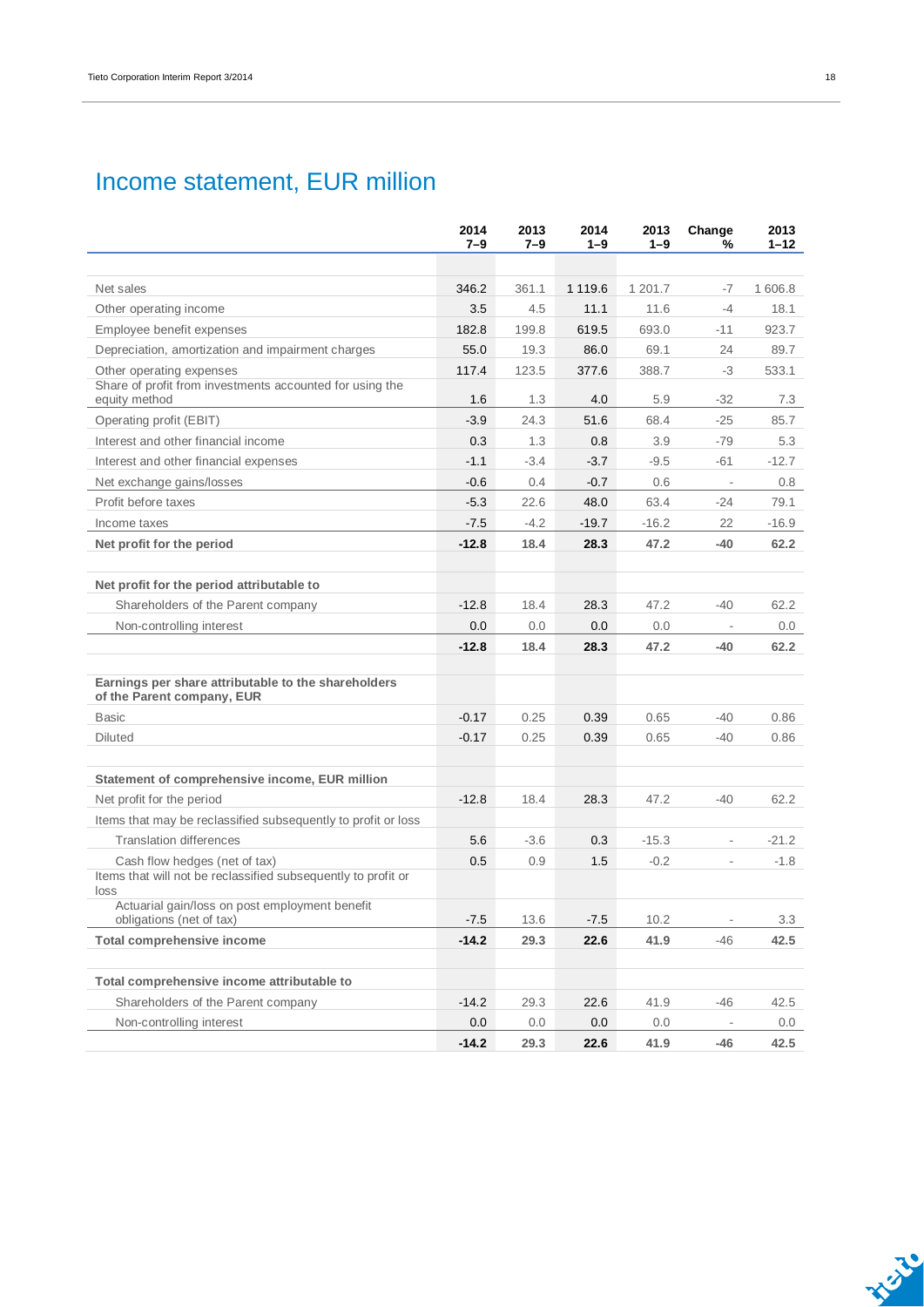## Balance sheet, EUR million

|                                                            | 2014<br>30 Sep | 2013<br>30 Sep | Change<br>%              | 2013<br>31 Dec |
|------------------------------------------------------------|----------------|----------------|--------------------------|----------------|
|                                                            |                |                |                          |                |
| Goodwill                                                   | 329.5          | 376.7          | $-13$                    | 372.3          |
| Other intangible assets                                    | 39.5           | 40.3           | $-2$                     | 44.1           |
| Property, plant and equipment                              | 82.2           | 96.4           | $-15$                    | 94.6           |
| Investments accounted for using the equity method          | 19.7           | 20.2           | $-2$                     | 21.5           |
| Deferred tax assets                                        | 23.4           | 28.7           | $-18$                    | 27.3           |
| Finance lease receivables                                  | 6.0            | 3.6            | 67                       | 1.9            |
| Other interest-bearing receivables                         | 1.1            | 1.6            | $-31$                    | 1.6            |
| Available-for-sale financial assets                        | 0.7            | 0.7            | $\mathbf 0$              | 0.7            |
| Total non-current assets                                   | 502.1          | 568.2          | $-12$                    | 564.0          |
| Trade and other receivables                                | 374.9          | 417.1          | $-10$                    | 395.9          |
| Pension benefit assets                                     | 1.6            | 10.5           | $\overline{\phantom{a}}$ | 5.8            |
| Finance lease receivables                                  | 4.7            | 3.2            | 47                       | 4.3            |
| Other interest-bearing receivables                         | 0.3            | 0.4            | $-25$                    | 0.3            |
| Current income tax receivables                             | 8.9            | 8.6            | 3                        | 10.2           |
| Cash and cash equivalents                                  | 84.4           | 150.6          | $-44$                    | 114.1          |
| Total current assets                                       | 474.8          | 590.4          | $-20$                    | 530.6          |
|                                                            |                |                |                          |                |
| Assets classified as held for sale                         |                | 2.0            |                          |                |
| <b>Total assets</b>                                        | 976.9          | 1 1 6 0.6      | $-16$                    | 1 0 9 4.6      |
|                                                            |                |                |                          |                |
| Share capital, share issue premiums and other reserves     | 121.4          | 123.1          | -1                       | 122.3          |
| Share issue based on stock options                         |                |                | $\overline{\phantom{a}}$ | 0.1            |
| Retained earnings                                          | 355.5          | 390.2          | -9                       | 391.7          |
| Parent shareholders' equity                                | 476.9          | 513.3          | $-7$                     | 514.1          |
| Non-controlling interest                                   | 0.1            | 0.2            | -50                      | 0.1            |
| Total equity                                               | 477.0          | 513.5          | -7                       | 514.2          |
| Loans                                                      | 101.7          | 101.0          | 1                        | 103.1          |
| Deferred tax liabilities                                   | 24.9           | 27.9           | $-11$                    | 25.6           |
| Provisions                                                 | 6.3            | 6.4            | $-2$                     | 9.1            |
| Pension obligations                                        | 23.2           | 20.9           | 11                       | 19.1           |
| Other non-current liabilities                              | 2.4            | 3.3            | $-27$                    | 3.0            |
| Total non-current liabilities                              | 158.5          | 159.5          | $-1$                     | 159.9          |
|                                                            |                | 334.4          |                          |                |
| Trade and other payables<br>Current income tax liabilities | 286.0<br>11.4  | 9.5            | $-14$<br>20              | 334.8<br>7.0   |
| Provisions                                                 | 23.5           | 32.5           | $-28$                    | 44.2           |
| Loans                                                      | 20.5           | 111.0          | $-82$                    | 34.5           |
| <b>Total current liabilities</b>                           | 341.4          | 487.4          | $-30$                    | 420.5          |
|                                                            |                |                |                          |                |
| Liabilities classified as held for sale                    |                | 0.2            |                          |                |
|                                                            |                |                |                          |                |
| <b>Total equity and liabilities</b>                        | 976.9          | 1 1 6 0.6      | $-16$                    | 1 0 9 4 . 6    |

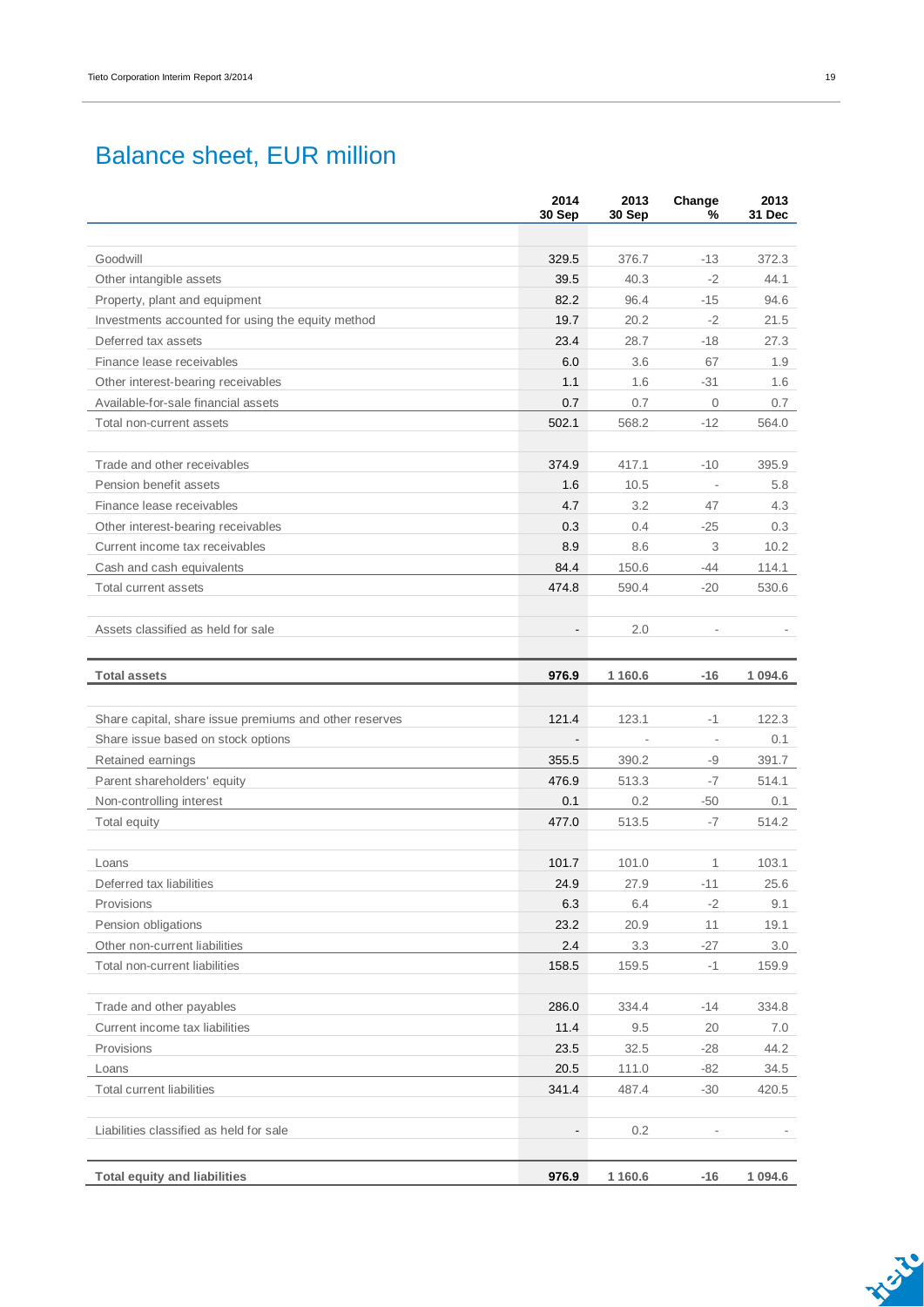## Net working capital in the balance sheet, EUR million

|                                                                       | 2014<br>30 Sep | 2013<br>30 Sep | Change<br>% | 2014<br>30 Jun | 2014<br>31 Mar | 2013<br>31 Dec |
|-----------------------------------------------------------------------|----------------|----------------|-------------|----------------|----------------|----------------|
|                                                                       |                |                |             |                |                |                |
| Accounts receivable                                                   | 273.1          | 295.7          | -8          | 286.0          | 291.1          | 299.1          |
| Other working capital receivables                                     | 98.0           | 107.7          | -9          | 100.6          | 114.8          | 87.6           |
| Working capital receivables included in assets                        | 371.1          | 403.4          | -8          | 386.6          | 405.9          | 386.7          |
|                                                                       |                |                |             |                |                |                |
| Accounts payable                                                      | 60.3           | 70.6           | $-15$       | 74.8           | 74.1           | 84.4           |
| Personnel related accruals                                            | 122.3          | 122.9          | 0           | 142.1          | 148.2          | 131.4          |
| Other working capital liabilities                                     | 133.7          | 173.7          | $-23$       | 151.3          | 184.2          | 172.5          |
| Working capital liabilities included in current<br><b>liabilities</b> | 316.3          | 367.2          | $-14$       | 368.2          | 406.5          | 388.3          |
| Net working capital in the balance sheet                              | 54.8           | 36.2           | 51          | 18.4           | $-0.6$         | $-1.6$         |

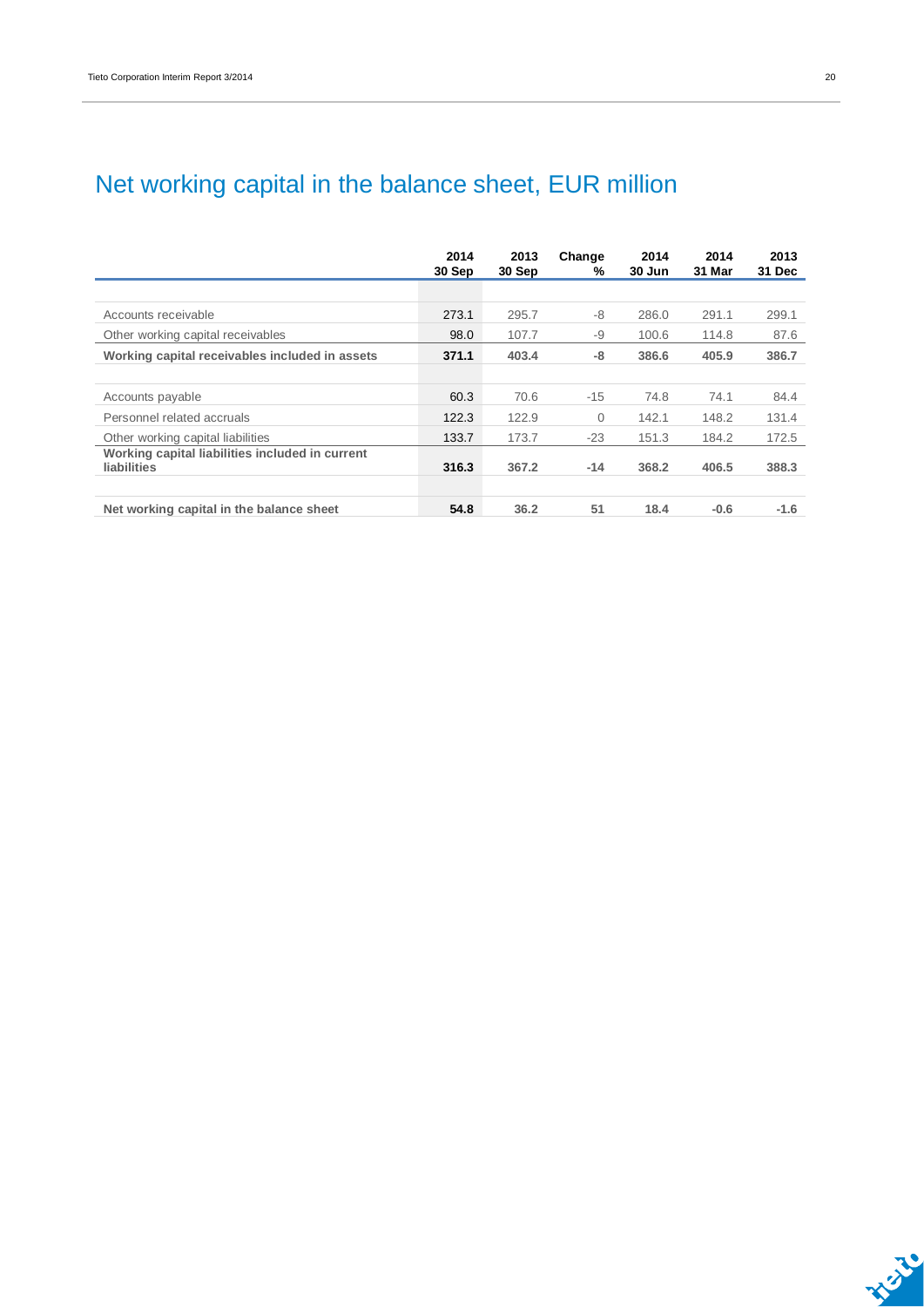## Cash flow, EUR million

|                                                                                              | 2014<br>$7 - 9$          | 2013<br>7–9              | 2014<br>4–6              | 2014<br>$1 - 3$          | 2014<br>$1 - 9$          | 2013<br>$1 - 9$ | 2013<br>$1 - 12$ |
|----------------------------------------------------------------------------------------------|--------------------------|--------------------------|--------------------------|--------------------------|--------------------------|-----------------|------------------|
| Cash flow from operations                                                                    |                          |                          |                          |                          |                          |                 |                  |
| Net profit                                                                                   | $-12.8$                  | 18.4                     | 16.5                     | 24.6                     | 28.3                     | 47.2            | 62.2             |
| Adjustments                                                                                  |                          |                          |                          |                          |                          |                 |                  |
| Depreciation, amortization and impairment<br>charges                                         | 55.0                     | 19.3                     | 15.6                     | 15.4                     | 86.0                     | 69.1            | 89.7             |
| Share-based payments                                                                         | 0.1                      | 0.1                      | 0.0                      | 0.0                      | 0.1                      | 0.6             | 0.8              |
| Profit/loss on sale of fixed assets and shares<br>Share of profit from investments accounted | 0.0                      | $-1.3$                   | $-0.1$                   | $-0.2$                   | $-0.3$                   | $-1.2$          | $-1.4$           |
| for using the equity method                                                                  | $-1.6$                   | $-1.3$                   | $-1.3$                   | $-1.1$                   | $-4.0$                   | $-5.9$          | $-7.3$           |
| Other adjustments                                                                            | $-0.2$                   | $-0.3$                   | $-0.7$                   | $-0.1$                   | $-1.0$                   | $-4.0$          | $-9.2$           |
| Net financial expenses                                                                       | 1.4                      | 1.7                      | 1.0                      | 1.2                      | 3.6                      | 5.0             | 6.6              |
| Income taxes                                                                                 | 7.5                      | 4.2                      | 4.0                      | 8.2                      | 19.7                     | 16.2            | 16.9             |
| Change in net working capital                                                                | $-32.7$                  | 7.6                      | $-18.6$                  | 2.7                      | $-48.6$                  | $-12.2$         | 24.0             |
| Cash generated from operations                                                               | 16.7                     | 48.4                     | 16.4                     | 50.7                     | 83.8                     | 114.8           | 182.3            |
| Net financial expenses paid<br>Dividends received from investments accounted                 | $-0.1$                   | $-1.1$                   | $-3.1$                   | $-0.3$                   | $-3.5$                   | $-6.0$          | $-12.1$          |
| for using the equity method                                                                  | $\overline{\phantom{a}}$ | $\overline{\phantom{a}}$ | $\overline{\phantom{a}}$ | 5.9                      | 5.9                      | 7.6             | 7.6              |
| Income taxes paid                                                                            | $-5.5$                   | $-6.5$                   | 3.3                      | $-6.3$                   | $-8.5$                   | $-14.9$         | $-18.8$          |
| Net cash flow from operations                                                                | 11.1                     | 40.8                     | 16.6                     | 50.0                     | 77.7                     | 101.5           | 159.0            |
| Cash flow from investing activities                                                          |                          |                          |                          |                          |                          |                 |                  |
| Acquisition of Group companies and business<br>operations, net of cash acquired              | $\blacksquare$           | $-1.7$                   | $\overline{\phantom{a}}$ | $\overline{\phantom{a}}$ | $\overline{\phantom{a}}$ | $-1.7$          | $-1.7$           |
| Capital expenditures                                                                         | $-9.6$                   | $-11.7$                  | $-7.2$                   | $-13.4$                  | $-30.2$                  | $-40.7$         | $-58.5$          |
| Disposal of Group companies and business<br>operations, net of cash disposed                 | 2.6                      | 0.5                      | 0.1                      | 0.6                      | 3.3                      | $-19.0$         | $-17.3$          |
| Sales of fixed assets                                                                        | 0.0                      | 0.3                      | 0.5                      | 0.0                      | 0.5                      | 0.3             | 1.2              |
| Change in Ioan receivables                                                                   | $-0.1$                   | 0.3                      | $-4.7$                   | 0.7                      | $-4.1$                   | 1.3             | 2.1              |
| Net cash used in investing activities                                                        | $-7.1$                   | $-12.3$                  | $-11.3$                  | $-12.1$                  | $-30.5$                  | $-59.8$         | $-74.2$          |
| Cash flow from financing activities                                                          |                          |                          |                          |                          |                          |                 |                  |
| Dividends paid                                                                               | $\overline{\phantom{a}}$ | $\overline{\phantom{a}}$ | $-65.4$                  | $\overline{\phantom{a}}$ | $-65.4$                  | $-59.7$         | $-59.7$          |
| Exercise of stock options                                                                    | 1.0                      | 0.0                      | 4.0                      | 0.1                      | 5.1                      | 6.9             | 7.1              |
| Payments of finance lease liabilities                                                        | $-0.9$                   | $-1.1$                   | $-1.0$                   | $-0.9$                   | $-2.8$                   | $-4.5$          | $-5.4$           |
| Change in interest-bearing liabilities                                                       | $-19.2$                  | $-3.5$                   | 19.7                     | $-13.6$                  | $-13.1$                  | 85.9            | 6.0              |
| Net cash used in financing activities                                                        | $-19.1$                  | $-4.6$                   | $-42.7$                  | $-14.4$                  | $-76.2$                  | 28.6            | $-52.0$          |
| Change in cash and cash equivalents                                                          | $-15.1$                  | 23.9                     | $-37.4$                  | 23.5                     | $-29.0$                  | 70.3            | 32.8             |
| Cash and cash equivalents at the beginning of period                                         | 99.6                     | 126.4                    | 136.3                    | 114.1                    | 114.1                    | 75.8            | 75.8             |
| Foreign exchange differences                                                                 | $-0.1$                   | 0.3                      | 0.7                      | $-1.3$                   | $-0.7$                   | 4.5             | 5.5              |
| Change in cash and cash equivalents                                                          | $-15.1$                  | 23.9                     | $-37.4$                  | 23.5                     | $-29.0$                  | 70.3            | 32.8             |
| Cash and cash equivalents at the end of period                                               | 84.4                     | 150.6                    | 99.6                     | 136.3                    | 84.4                     | 150.6           | 114.1            |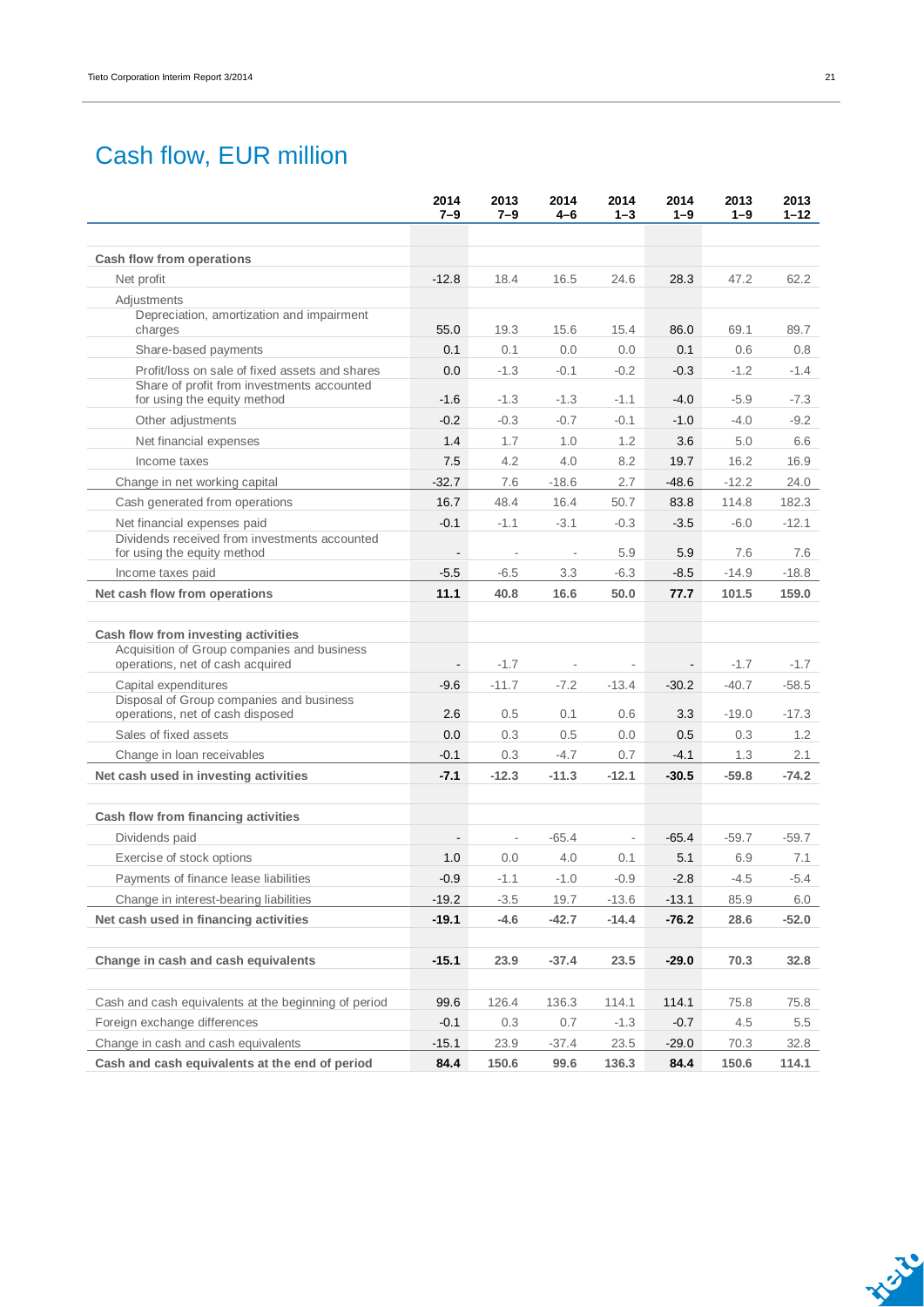## Statement of changes in shareholders' equity, EUR million

|                                                                         |                       |                                                                       |                                                        |               |                                      |                             |                                                                        |                                |         | Non-<br>control-<br>ling<br>inter- | Total   |
|-------------------------------------------------------------------------|-----------------------|-----------------------------------------------------------------------|--------------------------------------------------------|---------------|--------------------------------------|-----------------------------|------------------------------------------------------------------------|--------------------------------|---------|------------------------------------|---------|
|                                                                         |                       |                                                                       |                                                        |               |                                      | Parent shareholders' equity |                                                                        |                                |         | est                                | equity  |
|                                                                         | Share<br>capi-<br>tal | Share<br>issue<br>premi-<br>ums<br>and<br>other<br>re-<br>ser-<br>ves | Share<br>issue<br>based<br>on<br>stock<br>op-<br>tions | Own<br>shares | Trans-<br>lation<br>differ-<br>ences | Cash<br>flow<br>hedges      | In-<br>vest-<br>ed<br>unre-<br>strict-<br>ed<br>equity<br>re-<br>serve | Re-<br>tained<br>earn-<br>ings | Total   |                                    |         |
|                                                                         |                       |                                                                       |                                                        |               |                                      |                             |                                                                        |                                |         |                                    |         |
| At 1 Jan 2013                                                           | 75.9                  | 41.4                                                                  | 1.2                                                    | $-11.6$       | 8.4                                  | 0.1                         | 2.2                                                                    | 406.7                          | 524.3   | 0.2                                | 524.5   |
| Comprehensive<br>income                                                 |                       |                                                                       |                                                        |               |                                      |                             |                                                                        |                                |         |                                    |         |
| Net profit for the period                                               |                       |                                                                       |                                                        |               |                                      |                             |                                                                        | 47.2                           | 47.2    | 0.0                                | 47.2    |
| Other comprehensive<br>income                                           |                       |                                                                       |                                                        |               |                                      |                             |                                                                        |                                |         |                                    |         |
| Actuarial gain on                                                       |                       |                                                                       |                                                        |               |                                      |                             |                                                                        |                                |         |                                    |         |
| post employment<br>benefit obligations                                  |                       |                                                                       |                                                        |               |                                      |                             |                                                                        |                                |         |                                    |         |
| (net of tax)                                                            |                       |                                                                       |                                                        |               |                                      |                             |                                                                        | 10.2                           | 10.2    |                                    | 10.2    |
| Translation                                                             |                       |                                                                       |                                                        |               |                                      |                             |                                                                        |                                |         |                                    |         |
| difference<br>Cash flow hedges                                          |                       | $-0.4$                                                                |                                                        |               | $-23.8$                              |                             |                                                                        | 8.9                            | $-15.3$ |                                    | $-15.3$ |
| (net of tax)                                                            |                       |                                                                       |                                                        |               |                                      | $-0.2$                      |                                                                        |                                | $-0.2$  |                                    | $-0.2$  |
| <b>Total comprehensive</b>                                              |                       |                                                                       |                                                        |               |                                      |                             |                                                                        |                                |         |                                    |         |
| income                                                                  |                       | $-0.4$                                                                |                                                        |               | $-23.8$                              | $-0.2$                      |                                                                        | 66.3                           | 41.9    | 0.0                                | 41.9    |
| <b>Transactions with</b><br>owners<br>Share-based<br>payments           |                       |                                                                       |                                                        |               |                                      |                             |                                                                        |                                |         |                                    |         |
| recognized against                                                      |                       |                                                                       |                                                        |               |                                      |                             |                                                                        | 1.0                            | 1.0     |                                    | 1.0     |
| equity<br>Dividend                                                      |                       |                                                                       |                                                        |               |                                      |                             |                                                                        | $-59.7$                        | $-59.7$ |                                    | $-59.7$ |
| Share subscriptions<br>based on                                         |                       |                                                                       |                                                        |               |                                      |                             |                                                                        |                                |         |                                    |         |
| stock options                                                           | 0.6                   | 5.6                                                                   | $-1.2$                                                 |               |                                      |                             | 0.8                                                                    |                                | 5.8     |                                    | 5.8     |
| Non-controlling interest                                                |                       |                                                                       |                                                        |               |                                      |                             |                                                                        |                                |         |                                    | 0.0     |
| <b>Total transactions</b><br>with owners                                | 0.6                   | $5.6\,$                                                               | $-1.2$                                                 |               |                                      |                             | $0.8\,$                                                                | $-58.7$                        | $-52.9$ | 0.0                                | $-52.9$ |
| Impact on<br>investments<br>accounted for<br>using the equity<br>method |                       |                                                                       |                                                        |               |                                      |                             |                                                                        | 0.0                            | 0.0     |                                    | 0.0     |
|                                                                         |                       |                                                                       |                                                        |               |                                      |                             |                                                                        |                                |         |                                    |         |
| At 30 Sep 2013                                                          | 76.5                  | 46.6                                                                  | $0.0\,$                                                | $-11.6$       | $-15.4$                              | $-0.1$                      | 3.0                                                                    | 414.3                          | 513.3   | 0.2                                | 513.5   |

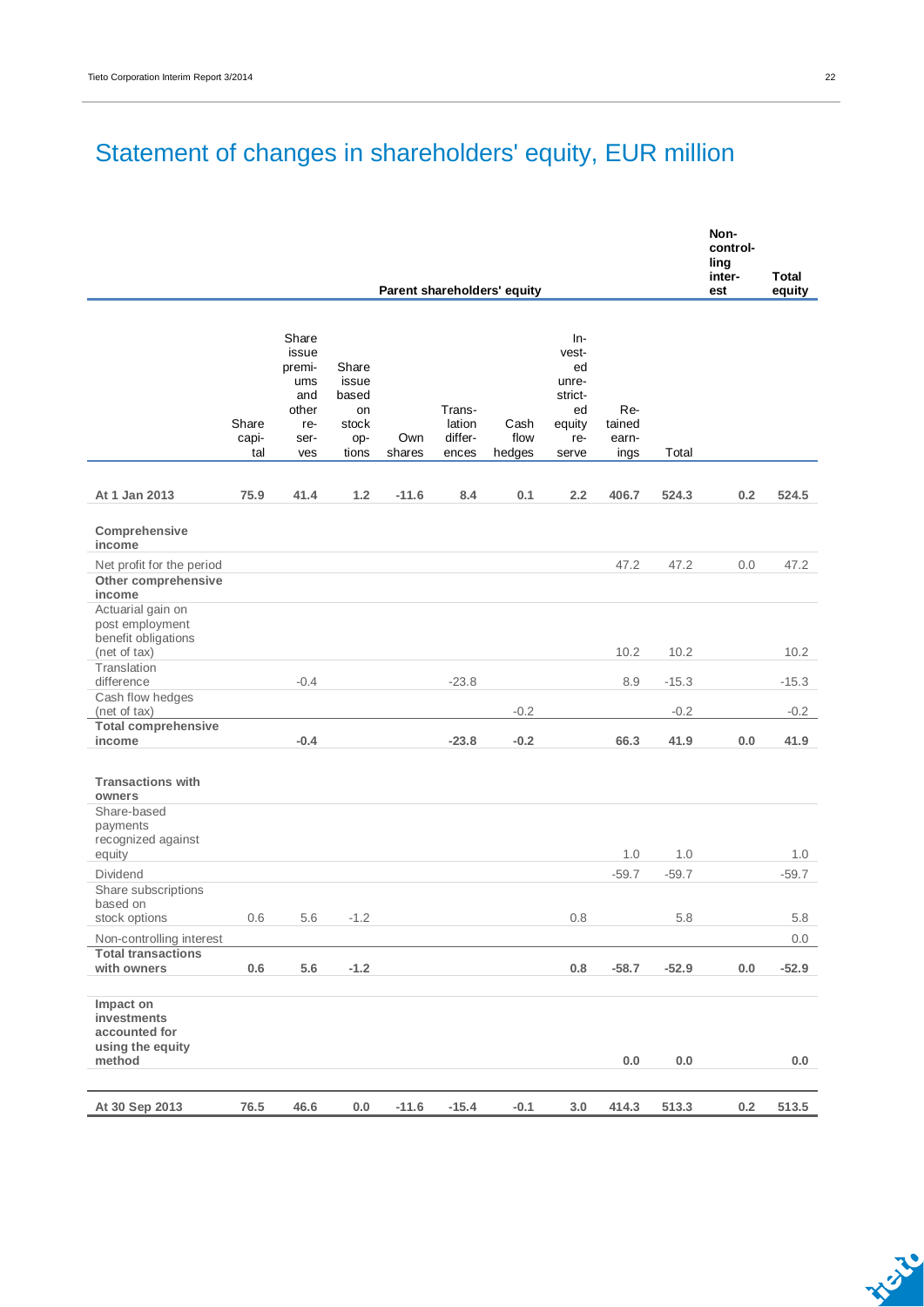|                                                                                  |                       |                                                                       |                                                        |               |                                      |                             |                                                                        |                                |                | Non-<br>control-<br>ling<br>inter- | Total          |
|----------------------------------------------------------------------------------|-----------------------|-----------------------------------------------------------------------|--------------------------------------------------------|---------------|--------------------------------------|-----------------------------|------------------------------------------------------------------------|--------------------------------|----------------|------------------------------------|----------------|
|                                                                                  |                       |                                                                       |                                                        |               |                                      | Parent shareholders' equity |                                                                        |                                |                | est                                | equity         |
|                                                                                  | Share<br>capi-<br>tal | Share<br>issue<br>premi-<br>ums<br>and<br>other<br>re-<br>ser-<br>ves | Share<br>issue<br>based<br>on<br>stock<br>op-<br>tions | Own<br>shares | Trans-<br>lation<br>differ-<br>ences | Cash<br>flow<br>hedges      | In-<br>vest-<br>ed<br>unre-<br>strict-<br>ed<br>equity<br>re-<br>serve | Re-<br>tained<br>earn-<br>ings | Total          |                                    |                |
|                                                                                  |                       |                                                                       |                                                        |               |                                      |                             |                                                                        |                                |                |                                    |                |
| At 31 Dec 2013                                                                   | 76.5                  | 45.8                                                                  | 0.1                                                    | $-11.6$       | $-26.6$                              | $-1.7$                      | 3.1                                                                    | 428.5                          | 514.1          | 0.1                                | 514.2          |
| Comprehensive<br>income                                                          |                       |                                                                       |                                                        |               |                                      |                             |                                                                        |                                |                |                                    |                |
| Net profit for the period<br>Other comprehensive<br>income                       |                       |                                                                       |                                                        |               |                                      |                             |                                                                        | 28.3                           | 28.3           | 0.0                                | 28.3           |
| Actuarial gain on<br>post employment<br>benefit obligations                      |                       |                                                                       |                                                        |               |                                      |                             |                                                                        |                                |                |                                    |                |
| (net of tax)<br>Translation                                                      |                       |                                                                       |                                                        |               |                                      |                             |                                                                        | $-7.5$                         | $-7.5$         |                                    | $-7.5$         |
| difference                                                                       |                       | $-0.9$                                                                |                                                        |               | $-5.1$                               |                             |                                                                        | 6.3                            | 0.3            |                                    | 0.3            |
| Cash flow hedges                                                                 |                       |                                                                       |                                                        |               |                                      |                             |                                                                        |                                |                |                                    |                |
| (net of tax)<br><b>Total comprehensive</b>                                       |                       |                                                                       |                                                        |               |                                      | 1.5                         |                                                                        |                                | 1.5            |                                    | 1.5            |
| income                                                                           |                       | $-0.9$                                                                |                                                        |               | $-5.1$                               | 1.5                         |                                                                        | 27.1                           | 22.6           | 0.0                                | 22.6           |
| <b>Transactions with owners</b><br>Share-based<br>payments<br>recognized against |                       |                                                                       |                                                        |               |                                      |                             |                                                                        |                                |                |                                    |                |
| equity                                                                           |                       |                                                                       |                                                        |               |                                      |                             |                                                                        | 0.6                            | 0.6            |                                    | 0.6            |
| <b>Dividend</b><br>Share subscriptions<br>based on<br>stock options              |                       |                                                                       | $-0.1$                                                 |               |                                      |                             | 5.1                                                                    | $-65.4$                        | $-65.4$<br>5.0 |                                    | $-65.4$<br>5.0 |
| Non-controlling interest                                                         |                       |                                                                       |                                                        |               |                                      |                             |                                                                        |                                |                |                                    | 0.0            |
| <b>Total transactions</b>                                                        |                       |                                                                       |                                                        |               |                                      |                             |                                                                        |                                |                |                                    |                |
| with owners                                                                      | 0.0                   | 0.0                                                                   | $-0.1$                                                 |               |                                      |                             | 5.1                                                                    | $-64.8$                        | $-59.8$        | 0.0                                | $-59.8$        |
| Impact on<br>investments<br>accounted for<br>using the equity<br>method          |                       |                                                                       |                                                        |               |                                      |                             |                                                                        | 0.0                            | $0.0\,$        |                                    | 0.0            |
| At 30 Sep 2014                                                                   | 76.5                  | 44.9                                                                  | 0.0                                                    | $-11.6$       | $-31.7$                              | $-0.2$                      | 8.2                                                                    | 390.8                          | 476.9          | 0.1                                | 477.0          |

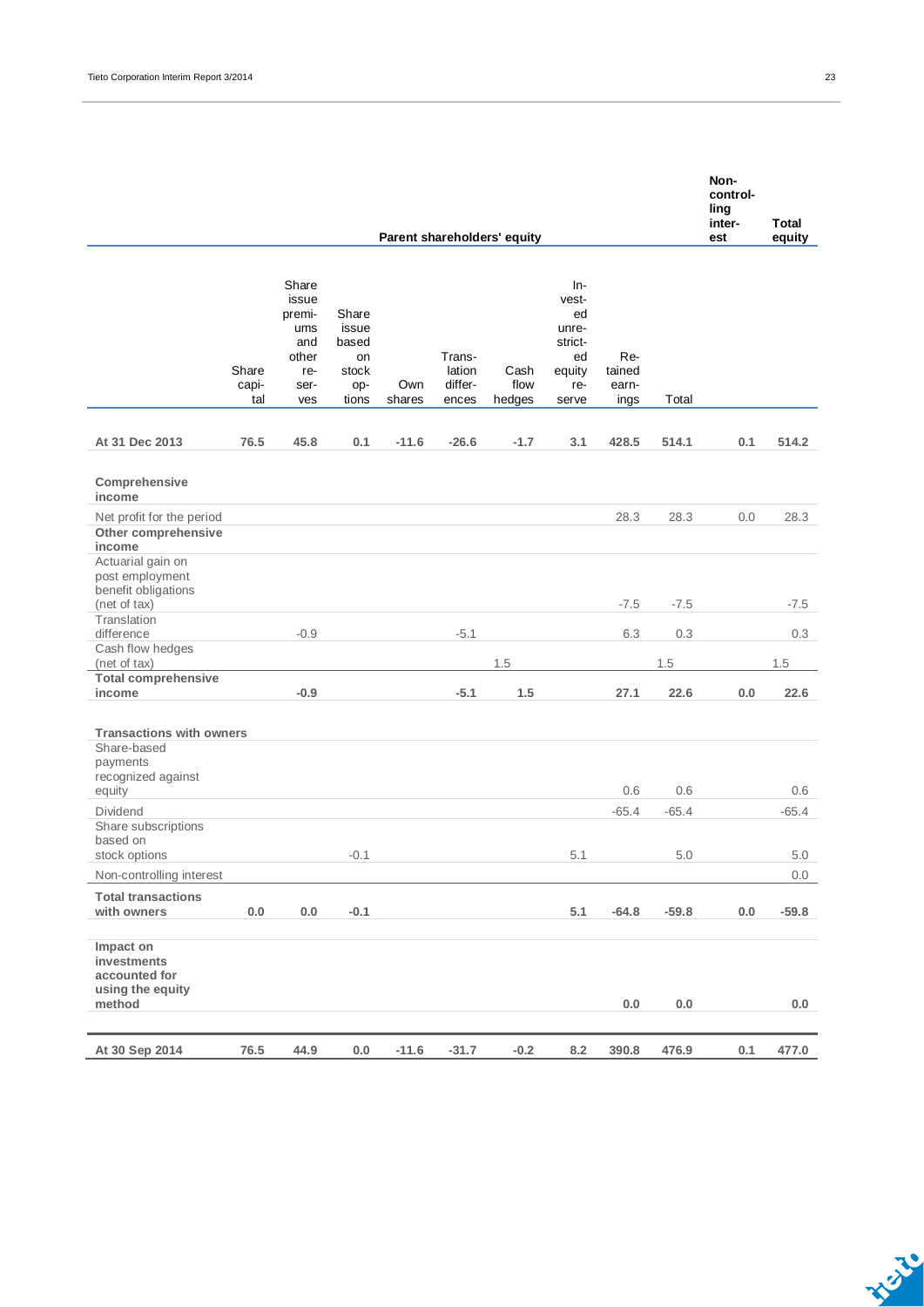## Segment information

#### **Customer sales by service line, EUR million**

|                                     | 2014 | 2013    | Change       | 2014    | 2013    | Change | 2013     |
|-------------------------------------|------|---------|--------------|---------|---------|--------|----------|
|                                     | 7–9  | $7 - 9$ | %            | $1 - 9$ | $1 - 9$ | %      | $1 - 12$ |
|                                     |      |         |              |         |         |        |          |
| <b>Managed Services</b>             | 121  | 117     | 3            | 380     | 362     | 5      | 492      |
| Consulting and System Integration   | 84   | 92      | $-9$         | 281     | 309     | $-9$   | 410      |
| <b>Industry Products</b>            | 91   | 91      | $\mathbf{0}$ | 288     | 305     | $-5$   | 416      |
| <b>Product Development Services</b> | 51   | 60      | $-15$        | 171     | 225     | $-24$  | 289      |
| Group total                         | 346  | 361     | $-4$         | 1 1 2 0 | 1 202   | -7     | 1607     |

No internal sales occur between service lines as in the management accounting, revenue and costs are booked directly to the respective customer projects in the service lines.

The comparison figures 2013 have changed from the figures published initially due to adoption of the new IFRS 11, 'Joint arrangements' as of 1 January 2014.

#### **Customer sales by country, EUR million**

|             | 2014    | Change | <b>Share</b> | 2013    | <b>Share</b> | 2013     |
|-------------|---------|--------|--------------|---------|--------------|----------|
|             | $1 - 9$ | %      | %            | $1 - 9$ | %            | $1 - 12$ |
|             |         |        |              |         |              |          |
| Finland     | 520     | $-4$   | 46           | 541     | 45           | 729      |
| Sweden      | 403     | $-2$   | 36           | 409     | 34           | 555      |
| Other       | 197     | $-22$  | 18           | 251     | 21           | 322      |
| Group total | 1 1 2 0 | $-7$   | 100          | 1 2 0 2 | 100          | 1607     |

In Finland, IT services sales in the nine-month period remained at the previous year's level.

In Sweden, organic growth in local currencies was 4%. IT services grew organically by 8% in local currencies.

In Norway, organic growth in local currencies was 5%.

#### **Customer sales by industry group, EUR million**

|                                     | 2014    | 2013    | Change                   | 2014    | 2013    | Change | 2013     |
|-------------------------------------|---------|---------|--------------------------|---------|---------|--------|----------|
|                                     | $7 - 9$ | $7 - 9$ | %                        | $1 - 9$ | $1 - 9$ | %      | $1 - 12$ |
|                                     |         |         |                          |         |         |        |          |
| <b>Financial Services</b>           | 77      | 77      | 0                        | 245     | 242     |        | 331      |
| Manufacturing, Retail and Logistics | 73      | 70      | 5                        | 230     | 224     | 2      | 305      |
| Public, Healthcare and Welfare      | 91      | 90      | $\overline{\mathcal{A}}$ | 295     | 298     | $-1$   | 403      |
| Telecom, Media and Energy           | 54      | 63      | $-14$                    | 179     | 211     | $-15$  | 279      |
| <b>Product Development Services</b> | 51      | 60      | $-15$                    | 171     | 225     | $-24$  | 289      |
| Group total                         | 346     | 361     | $-4$                     | 1 1 2 0 | 1 202   | -7     | 1607     |

Customer sales to the telecom sector were EUR 275 (343) million during January-September.

Revenues derived from any single external customer during January–September 2014 or 2013 did not exceed the 10% level of the total net sales of the Group.

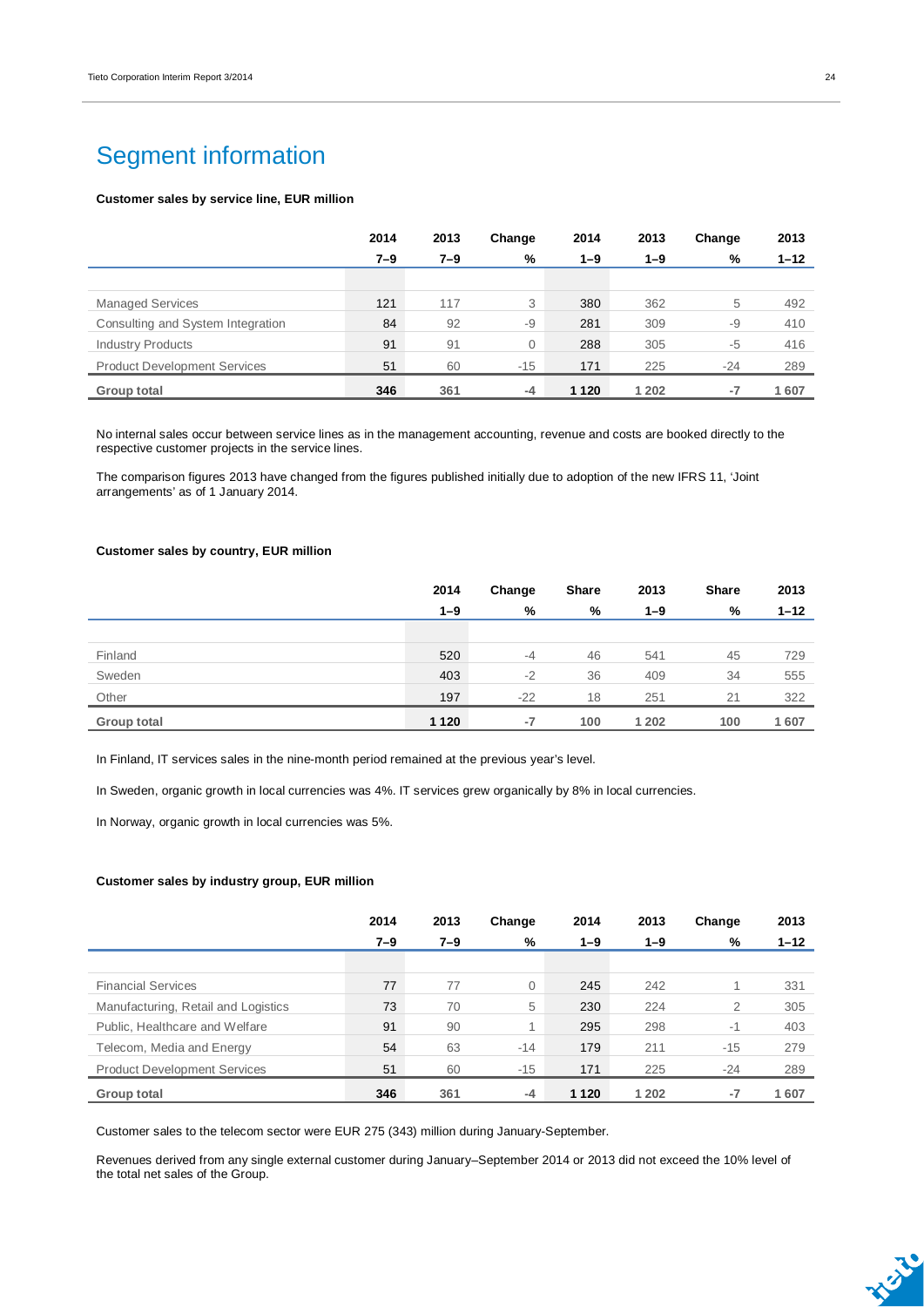### **Operating profit (EBIT) by service line, EUR million**

|                                         | 2014    | 2013    | Change   | 2014    | 2013    | Change                   | 2013     |
|-----------------------------------------|---------|---------|----------|---------|---------|--------------------------|----------|
|                                         | $7 - 9$ | $7 - 9$ | %        | $1 - 9$ | $1 - 9$ | %                        | $1 - 12$ |
|                                         |         |         |          |         |         |                          |          |
| <b>Managed Services</b>                 | 11.0    | 3.7     | 192.6    | 29.4    | 9.8     | 200.1                    | 10.2     |
| Consulting and System Integration       | 7.2     | 4.0     | 80.5     | 24.5    | 10.6    | 130.7                    | 9.0      |
| <b>Industry Products</b>                | 20.3    | 19.9    | 1.8      | 50.7    | 52.9    | $-4.2$                   | 81.2     |
| <b>Product Development Services</b>     | $-37.4$ | 3.0     | $\sim$   | $-38.6$ | 9.7     | $\overline{\phantom{a}}$ | 8.4      |
| Support Functions and Global Management | $-5.0$  | $-6.3$  | 20.8     | $-14.4$ | $-14.6$ | 1.0                      | $-23.0$  |
| <b>Operating profit (EBIT)</b>          | $-3.9$  | 24.3    | $-116.1$ | 51.6    | 68.4    | $-24.6$                  | 85.7     |

### **Operating margin (EBIT) by service line, %**

|                                     | 2014    | 2013    | Change  | 2014    | 2013    | Change  | 2013     |
|-------------------------------------|---------|---------|---------|---------|---------|---------|----------|
|                                     | 7–9     | $7 - 9$ |         | $1 - 9$ | $1 - 9$ |         | $1 - 12$ |
|                                     |         |         |         |         |         |         |          |
| <b>Managed Services</b>             | 9.0     | 3.2     | 5.8     | 7.7     | 2.7     | 5.0     | 2.1      |
| Consulting and System Integration   | 8.6     | 4.3     | 4.3     | 8.7     | 3.4     | 5.3     | 2.2      |
| <b>Industry Products</b>            | 22.4    | 21.9    | 0.5     | 17.6    | 17.4    | 0.2     | 19.5     |
| <b>Product Development Services</b> | $-73.0$ | 5.0     | $-78.0$ | $-22.5$ | 4.3     | $-26.8$ | 2.9      |
| <b>Operating margin (EBIT)</b>      | $-1.1$  | 6.7     | $-7.9$  | 4.6     | 5.7     | $-1.1$  | 5.3      |

### **Operating profit (EBIT) excl. one-off items by service line, EUR million**

|                                         | 2014    | 2013    | Change  | 2014    | 2013    | Change  | 2013     |
|-----------------------------------------|---------|---------|---------|---------|---------|---------|----------|
|                                         | $7 - 9$ | $7 - 9$ | %       | $1 - 9$ | $1 - 9$ | %       | $1 - 12$ |
|                                         |         |         |         |         |         |         |          |
| <b>Managed Services</b>                 | 11.1    | 6.0     | 84.7    | 29.4    | 12.0    | 144.5   | 21.0     |
| Consulting and System Integration       | 9.7     | 9.6     | 0.9     | 28.1    | 24.3    | 15.6    | 32.0     |
| <b>Industry Products</b>                | 20.2    | 20.1    | 0.5     | 50.7    | 54.3    | $-6.6$  | 82.8     |
| <b>Product Development Services</b>     | 4.6     | 4.8     | $-4.3$  | 9.8     | 16.8    | $-41.6$ | 19.4     |
| Support Functions and Global Management | $-4.2$  | $-3.0$  | $-38.8$ | $-12.3$ | $-8.3$  | $-46.9$ | $-14.2$  |
| <b>Operating profit (EBIT)</b>          | 41.3    | 37.5    | 10.4    | 105.8   | 99.1    | 6.7     | 141.2    |

### **Operating margin (EBIT) excl. one-off items by service line, %**

|                                     | 2014 | 2013    | Change | 2014    | 2013    | Change | 2013     |
|-------------------------------------|------|---------|--------|---------|---------|--------|----------|
|                                     | 7–9  | $7 - 9$ |        | $1 - 9$ | $1 - 9$ |        | $1 - 12$ |
|                                     |      |         |        |         |         |        |          |
| <b>Managed Services</b>             | 9.1  | 5.1     | 4.0    | 7.7     | 3.3     | 4.4    | 4.3      |
| Consulting and System Integration   | 11.6 | 10.4    | 1.2    | 10.0    | 7.9     | 2.1    | 7.8      |
| <b>Industry Products</b>            | 22.3 | 22.1    | 0.2    | 17.6    | 17.8    | $-0.2$ | 19.9     |
| <b>Product Development Services</b> | 8.9  | 7.9     | 1.0    | 5.7     | 7.4     | $-1.7$ | 6.7      |
| <b>Operating margin (EBIT)</b>      | 11.9 | 10.4    | 1.6    | 9.5     | 8.2     | 1.2    | 8.8      |

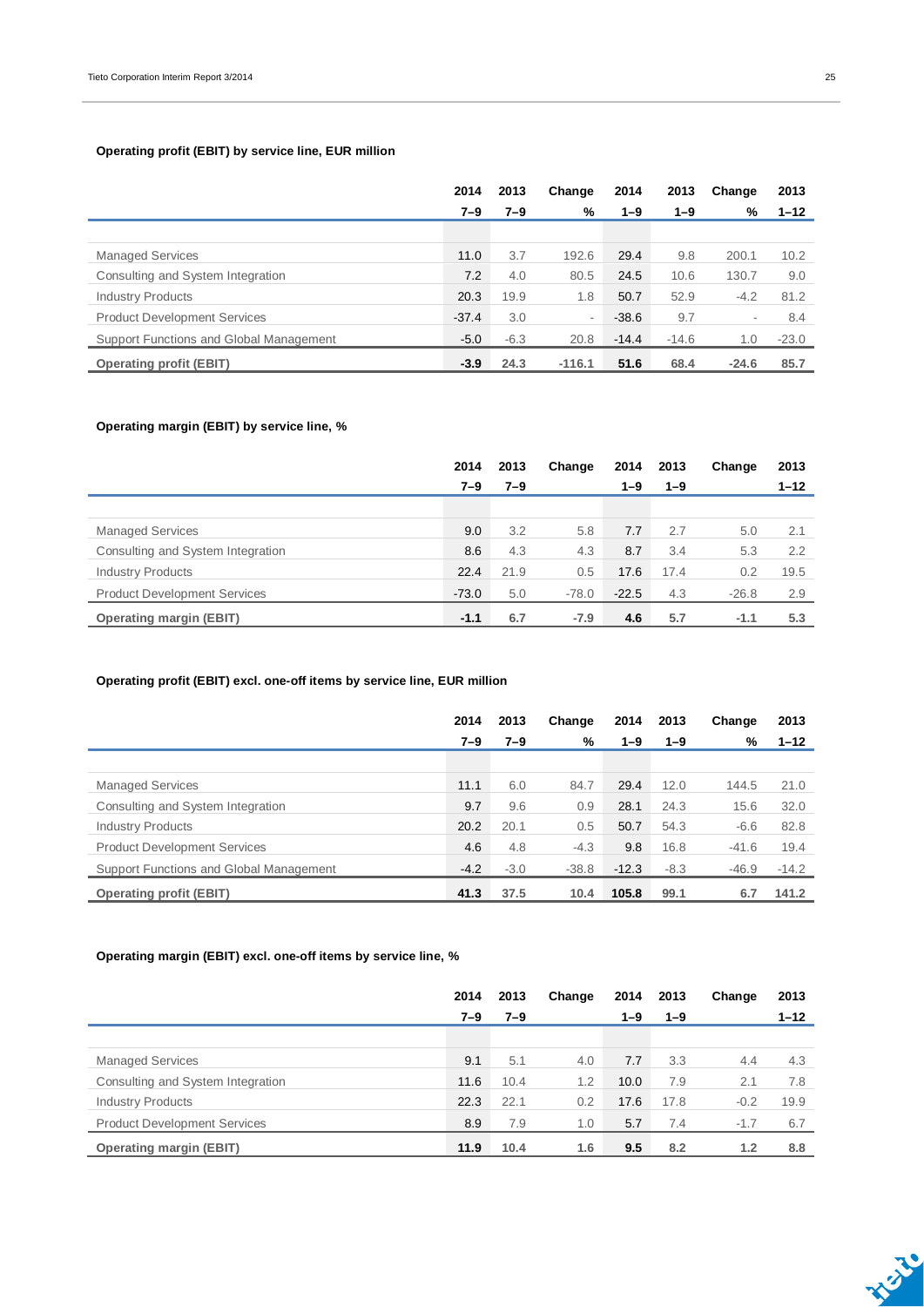### **Personnel by service line**

|                                         | End of period |        |              |         | Average  |         |         |  |
|-----------------------------------------|---------------|--------|--------------|---------|----------|---------|---------|--|
|                                         | 2014          | Change | <b>Share</b> | 2013    | 2013     | 2014    | 2013    |  |
|                                         | $1 - 9$       | %      | %            | $1 - 9$ | $1 - 12$ | $1 - 9$ | $1 - 9$ |  |
|                                         |               |        |              |         |          |         |         |  |
| <b>Managed Services</b>                 | 3 1 9 8       | 2      | 23           | 3 1 4 7 | 3 0 9 0  | 3 1 2 9 | 3 1 1 5 |  |
| Consulting and System Integration       | 3894          | -6     | 28           | 4 1 5 2 | 3986     | 3894    | 4 2 3 8 |  |
| <b>Industry Products</b>                | 3 1 1 3       | 6      | 22           | 2928    | 2919     | 2990    | 3022    |  |
| <b>Product Development Services</b>     | 2527          | $-25$  | 18           | 3 3 6 0 | 3 1 9 3  | 2947    | 3827    |  |
| <b>Service Lines total</b>              | 12732         | -6     | 92           | 13 588  | 13 188   | 12 960  | 14 201  |  |
| <b>Industry Groups</b>                  | 403           | $-1$   | 3            | 408     | 390      | 406     | 426     |  |
| Support Functions and Global Management | 742           | $-5$   | 5            | 782     | 740      | 739     | 789     |  |
| <b>Group total</b>                      | 13878         | -6     | 100          | 14 778  | 14 3 18  | 14 105  | 15 416  |  |

### **Personnel by country**

| End of period         |         |        |                |         |          | Average |         |
|-----------------------|---------|--------|----------------|---------|----------|---------|---------|
|                       | 2014    | Change | Share          | 2013    | 2013     | 2014    | 2013    |
|                       | $1 - 9$ | %      | %              | $1 - 9$ | $1 - 12$ | $1 - 9$ | $1 - 9$ |
|                       |         |        |                |         |          |         |         |
| Finland               | 4 1 7 3 | $-11$  | 30             | 4666    | 4 4 0 5  | 4 3 1 9 | 4744    |
| Sweden                | 2565    | -9     | 18             | 2833    | 2701     | 2597    | 2835    |
| <b>Czech Republic</b> | 2023    | 5      | 15             | 1935    | 1940     | 1984    | 1916    |
| India                 | 1870    | 20     | 13             | 1564    | 1591     | 1685    | 1576    |
| China                 | 551     | $-44$  | 4              | 985     | 949      | 791     | 1 0 7 1 |
| Latvia                | 685     | 0      | 5              | 684     | 689      | 687     | 665     |
| Poland                | 566     | $-27$  | 4              | 775     | 722      | 632     | 935     |
| Norway                | 417     | $-5$   | 3              | 441     | 438      | 427     | 444     |
| Philippines           | 234     | 11     | $\overline{2}$ | 210     | 231      | 236     | 189     |
| Lithuania             | 130     | $-1$   | 1              | 131     | 129      | 127     | 133     |
| Other                 | 664     | 20     | 5              | 554     | 523      | 618     | 907     |
| Group total           | 13878   | -6     | 100            | 14778   | 14 3 18  | 14 105  | 15 416  |
| Onshore countries     | 7449    | $-10$  | 54             | 8 2 5 7 | 7835     | 7884    | 8700    |
| Offshore countries    | 6429    | $-1$   | 46             | 6522    | 6483     | 6 2 2 1 | 6716    |
| Group total           | 13878   | $-6$   | 100            | 14778   | 14 3 18  | 14 105  | 15 416  |

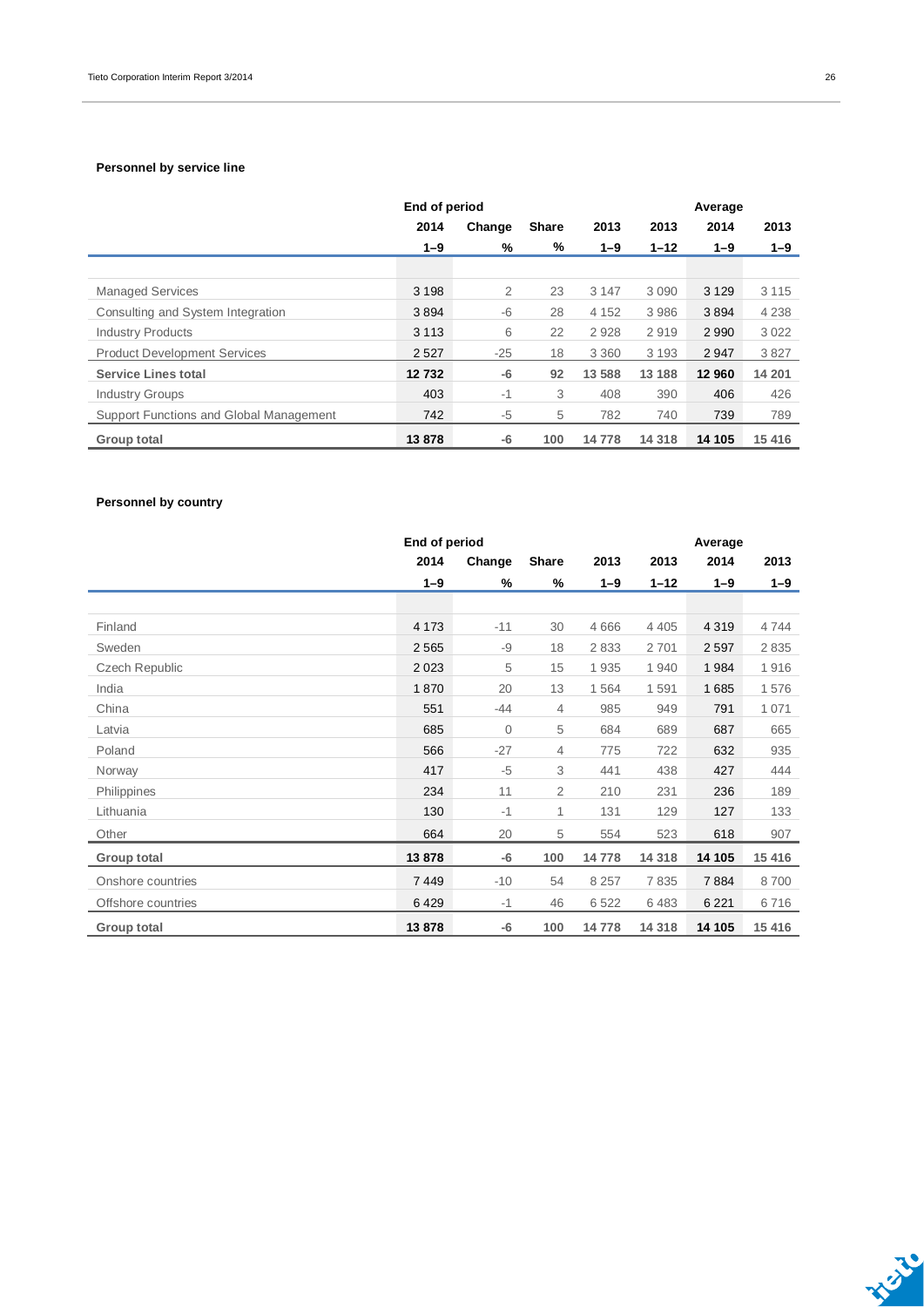### **Non-current assets by country, EUR million**

|                                 | 2014   | 2013   | Change | 2013   |
|---------------------------------|--------|--------|--------|--------|
|                                 | 30 Sep | 30 Sep | %      | 31 Dec |
|                                 |        |        |        |        |
| Finland                         | 88.1   | 96.9   | -9     | 101.5  |
| Sweden                          | 25.8   | 29.7   | $-13$  | 28.0   |
| Other                           | 7.8    | 10.0   | $-22$  | 9.2    |
| <b>Total non-current assets</b> | 121.7  | 136.7  | $-11$  | 138.7  |

Goodwill is allocated to the Cash Generating Units, which include several countries and therefore goodwill is not included in the country specific non-current assets shown above.

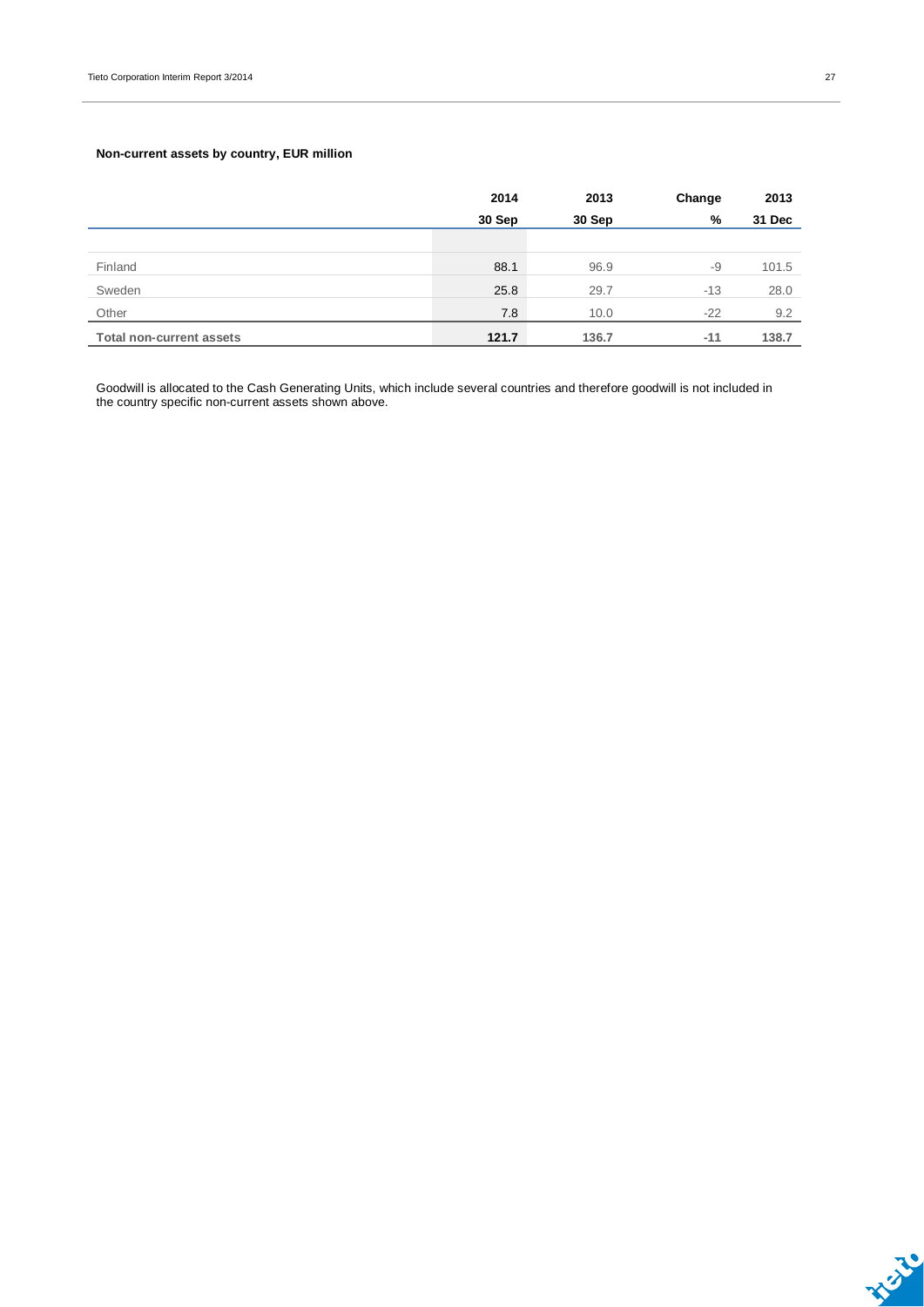### **Depreciation by service line, EUR million**

|                                         | 2014    | 2013    | Change | 2014    | 2013    | Change   | 2013     |
|-----------------------------------------|---------|---------|--------|---------|---------|----------|----------|
|                                         | $7 - 9$ | $7 - 9$ | %      | $1 - 9$ | $1 - 9$ | %        | $1 - 12$ |
|                                         |         |         |        |         |         |          |          |
| <b>Managed Services</b>                 | 12.7    | 15.9    | $-20$  | 38.0    | 50.1    | -24      | 67.1     |
| Consulting and System Integration       | 0.2     | 0.3     | $-36$  | 0.5     | 0.8     | $-31$    | 1.0      |
| <b>Industry Products</b>                | 0.1     | 0.1     | 14     | 0.3     | 0.4     | $-30$    | 0.5      |
| <b>Product Development Services</b>     | 0.1     | 0.2     | $-43$  | 0.3     | 0.5     | $-42$    | 0.7      |
| Support Functions and Global Management | 2.2     | 2.0     | 8      | 6.5     | 6.5     | $\Omega$ | 8.8      |
| Group total                             | 15.2    | 18.4    | $-17$  | 45.6    | 58.3    | $-22$    | 78.1     |

### **Amortization on allocated intangible assets from acquisitions by service line, EUR million**

|                                         | 2014                     | 2013 | Change                   | 2014           | 2013                     | Change | 2013     |
|-----------------------------------------|--------------------------|------|--------------------------|----------------|--------------------------|--------|----------|
|                                         | 7–9                      | 7–9  | %                        | $1 - 9$        | $1 - 9$                  | %      | $1 - 12$ |
|                                         |                          |      |                          |                |                          |        |          |
| <b>Managed Services</b>                 | $\overline{\phantom{0}}$ | 0.5  | $-100$                   | 0.2            | 1.4                      | -84    | 1.8      |
| Consulting and System Integration       | 0.1                      | 0.1  | 4                        | 0.3            | 0.4                      | $-18$  | 0.6      |
| <b>Industry Products</b>                | 0.1                      | 0.2  | $-67$                    | 0.2            | 0.7                      | $-65$  | 0.9      |
| <b>Product Development Services</b>     | -                        | 0.1  | $-100$                   | $\blacksquare$ | 0.3                      | $-100$ | 0.4      |
| Support Functions and Global Management | $\overline{\phantom{a}}$ |      | $\overline{\phantom{a}}$ | ۰              | $\overline{\phantom{a}}$ |        |          |
| Group total                             | 0.2                      | 0.9  | $-79$                    | 0.8            | 2.8                      | $-72$  | 3.7      |

### **Impairment losses by service line, EUR million**

|                                         | 2014                     | 2013   | Change                   | 2014           | 2013    | Change  | 2013     |
|-----------------------------------------|--------------------------|--------|--------------------------|----------------|---------|---------|----------|
|                                         | $7 - 9$                  | 7–9    | %                        | 1–9            | $1 - 9$ | %       | $1 - 12$ |
|                                         |                          |        |                          |                |         |         |          |
| <b>Managed Services</b>                 | $\blacksquare$           | $\sim$ | $\overline{\phantom{a}}$ | $\sim$         | 0.1     | $-100$  | 0.1      |
| Consulting and System Integration       | $\overline{\phantom{a}}$ | ۰      | ۰.                       | $\blacksquare$ | 2.6     | $-100$  | 2.6      |
| <b>Industry Products</b>                | $\overline{\phantom{a}}$ | ۰      | $\overline{\phantom{a}}$ | $\sim$         | 1.3     | $-100$  | 1.3      |
| <b>Product Development Services</b>     | 39.6                     | ۰      | $\overline{\phantom{a}}$ | 39.6           | 3.6     | 1 0 1 4 | 3.6      |
| Support Functions and Global Management | $\overline{\phantom{a}}$ |        | $\overline{\phantom{a}}$ | $\blacksquare$ | 0.4     | $-100$  | 0.4      |
| Group total                             | 39.6                     |        | $\,$                     | 39.6           | 8.0     | 398     | 8.0      |

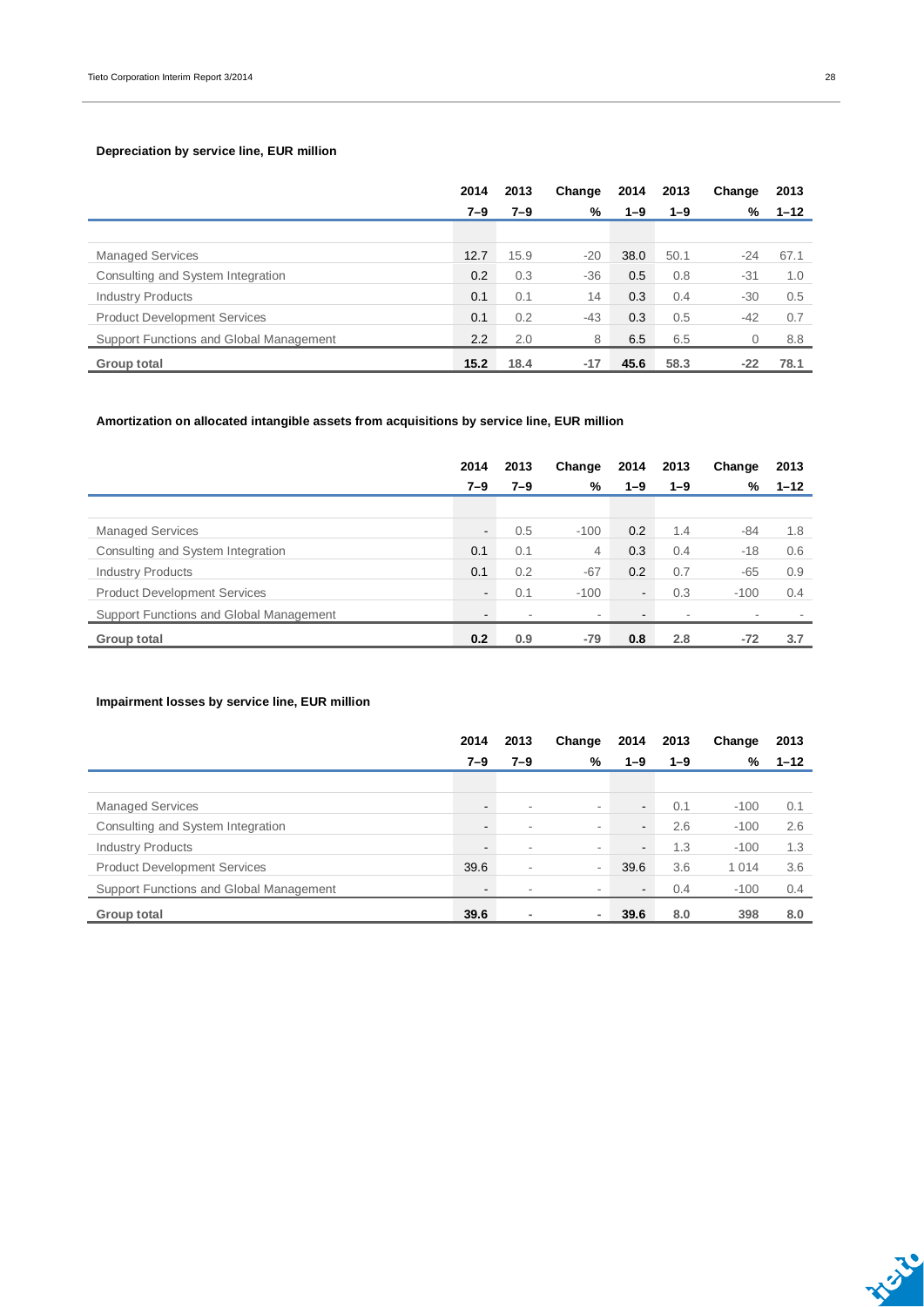|                                               | 30 Sep 2014              | 31 Dec 2013 |
|-----------------------------------------------|--------------------------|-------------|
|                                               |                          |             |
| For Tieto obligations                         |                          |             |
| Guarantees                                    |                          |             |
| Performance guarantees                        | 27.7                     | 39.3        |
| Lease guarantees                              | 10.5                     | 11.1        |
| Other                                         | 0.0                      | 0.4         |
| Other Tieto obligations                       |                          |             |
| Rent commitments due in one year              | 46.2                     | 52.7        |
| Rent commitments due in 1-5 years             | 120.7                    | 117.8       |
| Rent commitments due after 5 years            | 14.0                     | 24.8        |
| Operating lease commitments due in one year   | 5.2                      | 5.3         |
| Operating lease commitments due in 1-5 years  | 7.3                      | 5.7         |
| Operating lease commitments due after 5 years | 0.7                      | 0.8         |
| Commitments to purchase assets                | 4.5                      | 17.5        |
| On behalf of joint ventures                   | $\overline{\phantom{a}}$ |             |
| On behalf of others                           |                          |             |
| Guarantees                                    | 0.7                      | 1.0         |

## Commitments and contingencies, EUR million

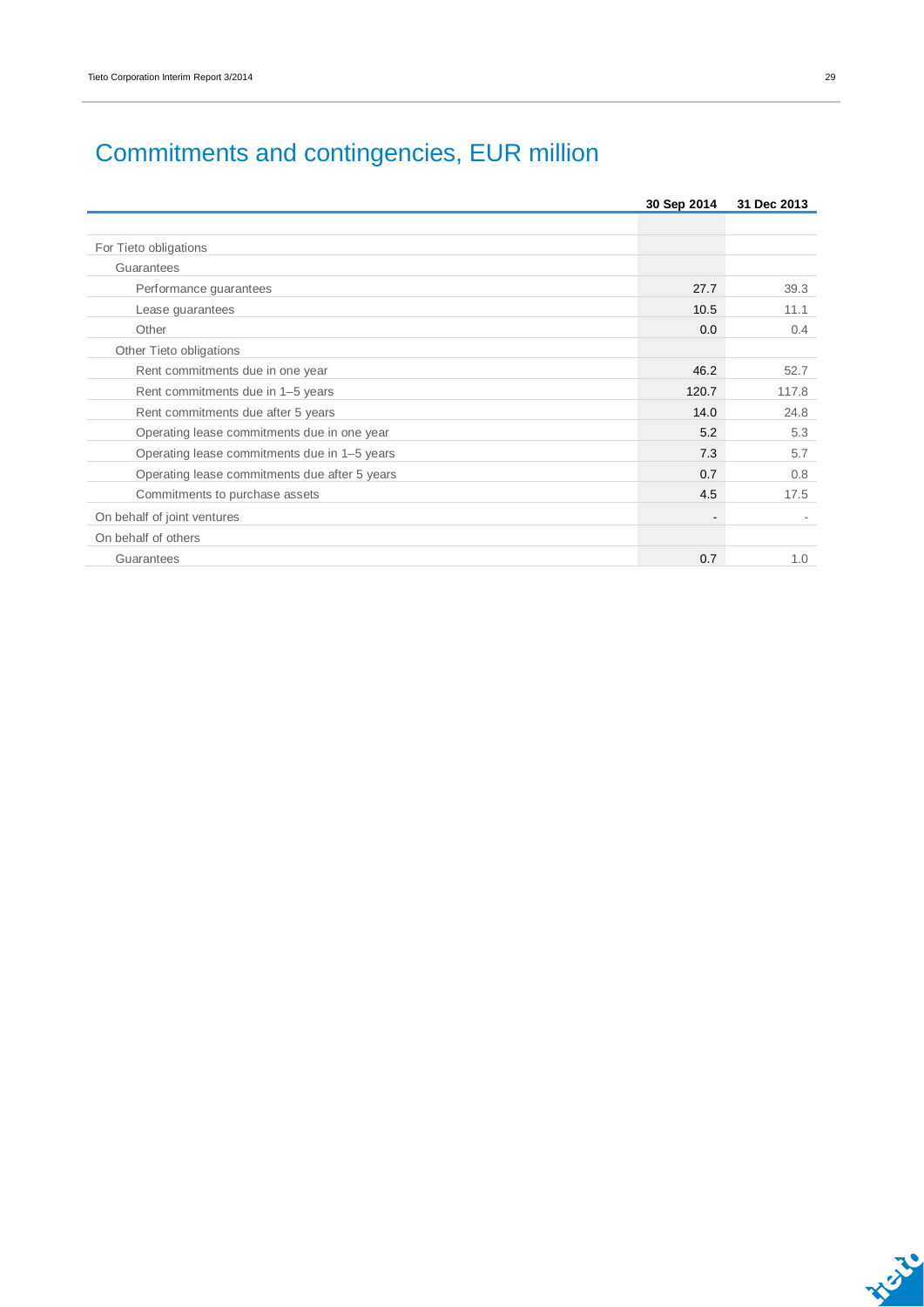## Derivatives, EUR million

#### **Notional amounts of derivatives**

Includes the gross amount of all notional values for contracts that have not yet been settled or closed. The amount of notional value outstanding is not necessarily a measure or indication of market risk, as the exposure of certain contracts may be offset by other contracts.

|                                            | 30 Sep 2014 | 31 Dec 2013 |
|--------------------------------------------|-------------|-------------|
|                                            |             |             |
| Foreign exchange forward contracts         | 149.4       | 180.6       |
| Forward contracts outside hedge accounting | 107.2       | 129.5       |
| Forward contracts within hedge accounting  | 42.2        | 51.1        |
| Electricity price futures contracts        | 0.9         |             |

#### **Fair values of derivatives**

| The net fair values of derivative financial instruments at the balance sheet date were: | 30 Sep 2014 | 31 Dec 2013 |
|-----------------------------------------------------------------------------------------|-------------|-------------|
|                                                                                         |             |             |
| Foreign exchange forward contracts                                                      | 0.4         | $-3.3$      |
| Electricity price futures contracts                                                     | 0.0         |             |

Derivatives are used for economic hedging purposes only.

| Gross positive fair values of derivatives: | <b>Positive</b> | <b>Positive</b> |  |
|--------------------------------------------|-----------------|-----------------|--|
|                                            | 30 Sep 2014     | 31 Dec 2013     |  |
|                                            |                 |                 |  |
| Foreign exchange forward contracts         | 1.1             | 0.6             |  |
| Forward contracts outside hedge accounting | 1.0             | 0.4             |  |
| Forward contracts within hedge accounting" | 0.1             | 0.2             |  |
| Electricity price futures contracts        | $\blacksquare$  |                 |  |

| Gross negative fair values of derivatives:             | <b>Negative</b> | <b>Negative</b> |
|--------------------------------------------------------|-----------------|-----------------|
|                                                        | 30 Sep 2014     | 31 Dec 2013     |
|                                                        |                 |                 |
| Foreign exchange forward contracts                     | $-0.7$          | $-3.9$          |
| Forward contracts outside hedge accounting             | $-0.3$          | $-1.6$          |
| Forward contracts within hedge accounting <sup>*</sup> | $-0.4$          | $-2.3$          |
| Electricity price futures contracts                    | 0.0             | $-0.3$          |
|                                                        |                 |                 |

| Forward contracts within hedge accounting (net)                              | -0.3   |  |
|------------------------------------------------------------------------------|--------|--|
| The amount recognized in equity                                              | $-0.3$ |  |
| Net periodic interest rate difference recognized in interest income/expenses | $\sim$ |  |

Foreign exchange derivatives' fair values are calculated according to FX and interest rates on the closing date.

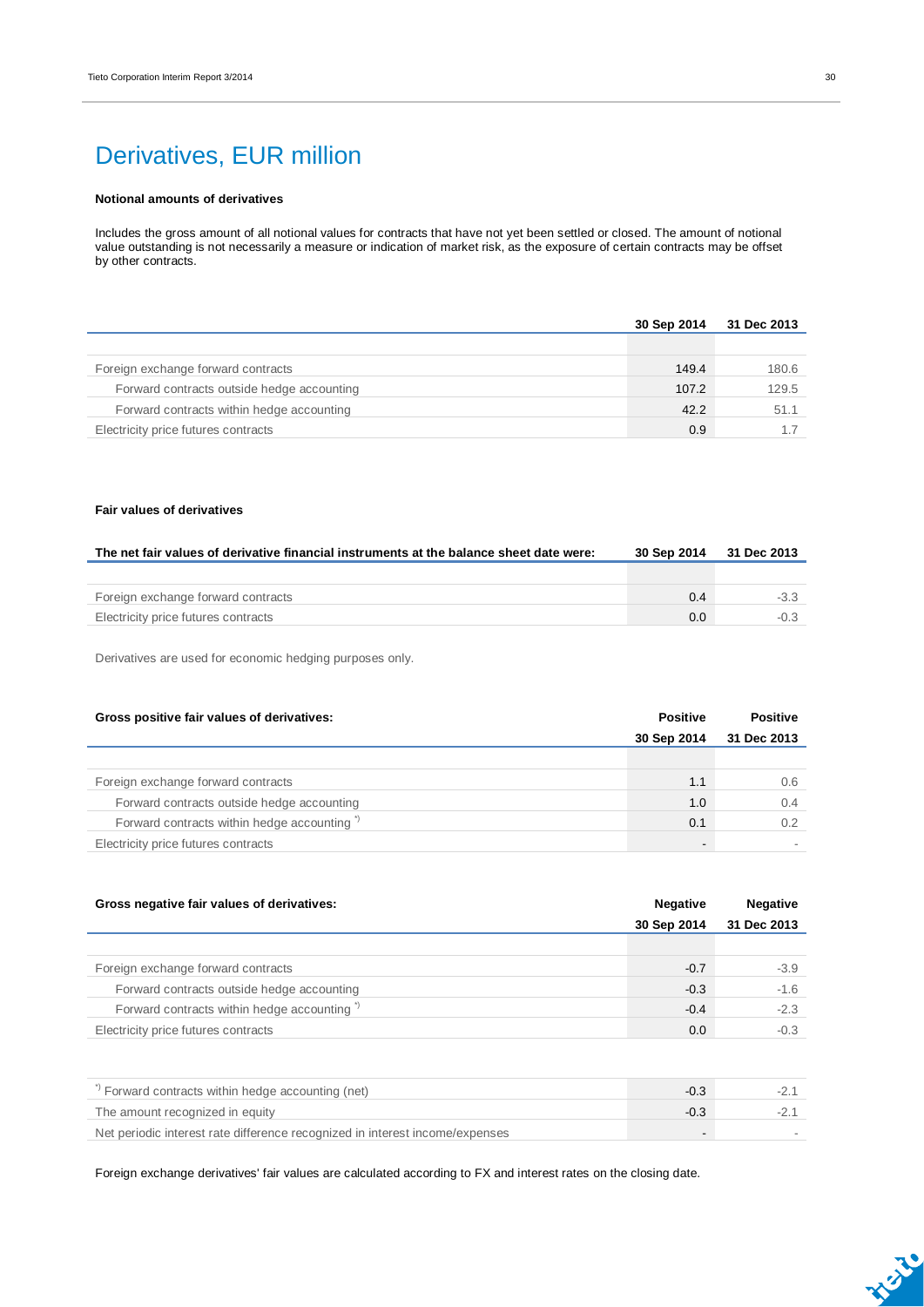The hedged highly probable forecast transactions denominated in foreign currency are expected to occur at various dates during the next 12 months. Gains and losses, recognized in the hedging reserve in equity (note Other reserves) on forward foreign exchange contracts as of 30 September 2014 amounted to net EUR -0.3 million (EUR -2.1 in 31 December 2013). These are recognized in the income statement in the current period or periods during which the hedged forecast transactions affect the income statement. This is usually within 12 months of the end of the reporting period. The hedged cash flows are expected to expire monthly within 12 months.

The efficient portion of cash flow hedges recognized in net sales at 30 September 2014 amounted to a gain of EUR 0.5 million (EUR 0.7 million in 31 December 2013) and a loss of EUR 2.2 million (EUR 1.6 million in 31 December 2013) including the interest rate difference.

The inefficient portion recognized in the other operating income that arises from cash flow hedges amounts to a gain of EUR 0.0 million at 30 September 2014 (EUR 0.3 million gain in 31 December 2013). The inefficient portion recognized in other operating expenses that arises from cash flow hedges amounts to a loss of EUR 0.3 million at 30 September 2014 (EUR 0.2 million in 31 December 2013).

#### **Other reserves**

#### **Cash flow hedges**

| <b>EUR million</b>        | Hedging<br>reserve |
|---------------------------|--------------------|
| Balance at 1 Jan 2013     | 0.2                |
| Fair value gains in year  | 1.6                |
| Fair value losses in year | $-4.0$             |
| Tax on fair value gains   | 0.5                |
| Tax on fair value losses  | 0.0                |
| Balance at 31 Dec 2013    | $-1.7$             |
|                           |                    |
| Balance at 1 Jan 2014     | $-1.7$             |
| Fair value gains in year  | 1.8                |
| Fair value losses in year | 0.0                |
| Tax on fair value gains   | $-0.3$             |
| Tax on fair value losses  | 0.0                |
| Balance at 30 Sep 2014    | $-0.2$             |
|                           |                    |

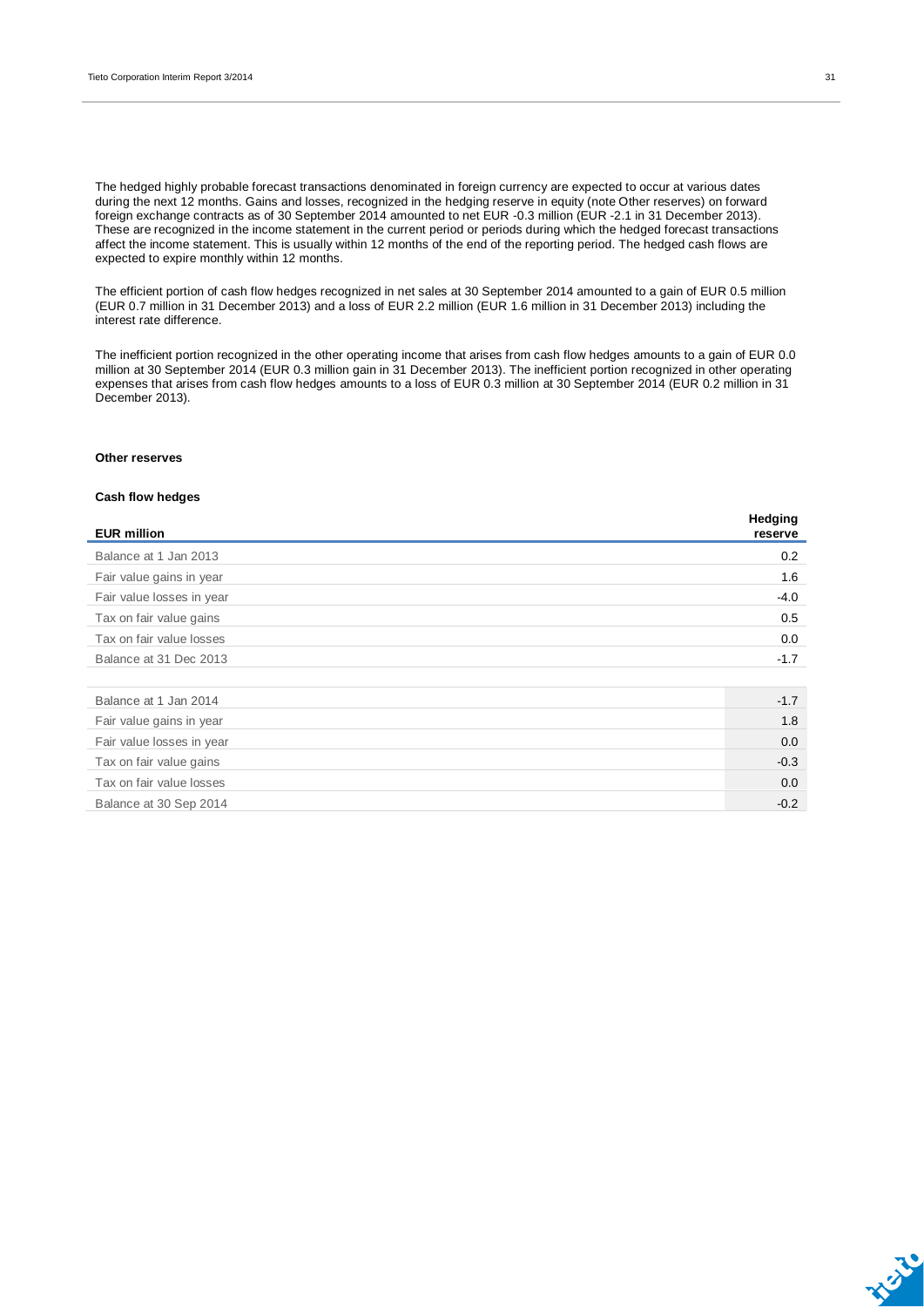#### **Fair value measurement of financial assets and liabilities**

### **EUR million**

| 30 Sep 2014                                                | Level 1                  | Level 2 | Level 3                  | Total |
|------------------------------------------------------------|--------------------------|---------|--------------------------|-------|
|                                                            |                          |         |                          |       |
| Financial assets at fair value through profit or loss      |                          |         |                          |       |
| <b>Derivatives</b>                                         | $\overline{\phantom{a}}$ | 1.1     | $\overline{\phantom{a}}$ | 1.1   |
| Available-for-sale investments                             | ۰                        |         | 0.7                      | 0.7   |
|                                                            |                          |         |                          |       |
| Financial liabilities at fair value through profit or loss |                          |         |                          |       |
| Derivatives                                                |                          | 0.7     |                          |       |

#### **EUR million**

| 31 Dec 2013                                                | Level 1                  | Level 2                  | Level 3                  | Total |
|------------------------------------------------------------|--------------------------|--------------------------|--------------------------|-------|
|                                                            |                          |                          |                          |       |
| Financial assets at fair value through profit or loss      |                          |                          |                          |       |
| Derivatives                                                | ۰                        | 0.6                      | $\overline{\phantom{a}}$ | 0.6   |
| Available-for-sale investments                             | $\overline{\phantom{a}}$ | $\overline{\phantom{a}}$ | 0.7                      | 0.7   |
|                                                            |                          |                          |                          |       |
| Financial liabilities at fair value through profit or loss |                          |                          |                          |       |
| Derivatives                                                |                          | 4.2                      | $\overline{\phantom{a}}$ | 4.2   |

Available-for-sale investments' fair value measurement is based on their initial value. The fair market value cannot be reliably estimated, due to lack of proper market for the assets.

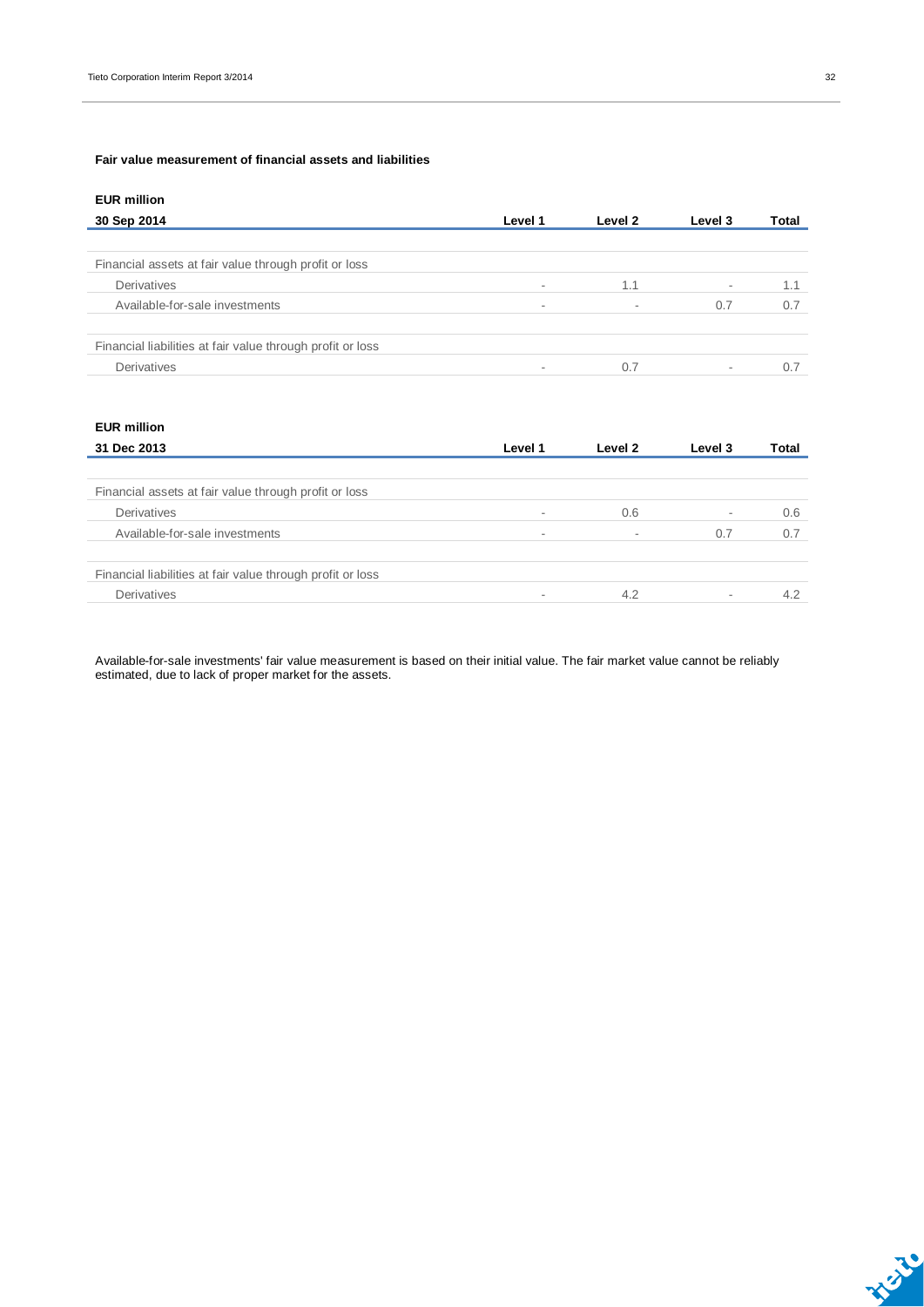## QUARTERLY FIGURES

#### **Key figures**

|                                                              | 2014<br>$7 - 9$ | 2014<br>$4 - 6$ | 2014<br>$1 - 3$ | 2013<br>$10 - 12$ | 2013<br>$7 - 9$ | 2013<br>4-6 | 2013<br>$1 - 3$ |
|--------------------------------------------------------------|-----------------|-----------------|-----------------|-------------------|-----------------|-------------|-----------------|
|                                                              |                 |                 |                 |                   |                 |             |                 |
| Earnings per share, EUR                                      |                 |                 |                 |                   |                 |             |                 |
| <b>Basic</b>                                                 | $-0.17$         | 0.23            | 0.34            | 0.21              | 0.25            | 0.10        | 0.30            |
| <b>Diluted</b>                                               | $-0.17$         | 0.23            | 0.34            | 0.21              | 0.25            | 0.10        | 0.30            |
| Equity per share, EUR                                        | 6.52            | 6.70            | 6.56            | 7.08              | 7.08            | 6.67        | 6.79            |
| Return on equity, 12-month rolling, %                        | 8.7             | 15.3            | 13.5            | 12.0              | 5.4             | 6.6         | 3.7             |
| Return on capital employed, 12-month rolling, % <sup>"</sup> | 10.4            | 14.8            | 15.3            | 13.5              | 9.0             | 10.3        | 8.1             |
| Equity ratio, %                                              | 51.4            | 48.7            | 44.9            | 49.3              | 46.7            | 44.0        | 43.2            |
| Interest-bearing net debt, EUR million                       | 25.7            | 30.3            | $-20.5$         | 15.5              | 52.6            | 81.1        | 18.3            |
| Gearing, %                                                   | 5.4             | 6.2             | $-4.3$          | 3.0               | 10.2            | 16.8        | 3.7             |
| Investments, EUR million                                     | 10.1            | 7.1             | 13.4            | 23.6              | 15.5            | 15.3        | 17.3            |

 $^{\circ}$  When calculating Return on capital employed the negative net impact on interest rate swaps and exchange differences are now considered as other financial expenses. The key figure for year 2013 has been correspondingly restated.

The balance sheet items concerning year 2012 in the 12-month average denominator are not restated according to the IFRS 11 'Joint arrangements'.

#### **Income statement, EUR million**

|                                                                           | 2014<br>$7 - 9$ | 2014<br>$4 - 6$ | 2014<br>$1 - 3$ | 2013<br>$10 - 12$ | 2013<br>$7 - 9$ | 2013<br>$4 - 6$ | 2013<br>$1 - 3$ |
|---------------------------------------------------------------------------|-----------------|-----------------|-----------------|-------------------|-----------------|-----------------|-----------------|
|                                                                           |                 |                 |                 |                   |                 |                 |                 |
| Net sales                                                                 | 346.2           | 386.4           | 387.0           | 405.1             | 361.1           | 416.7           | 423.9           |
| Other operating income                                                    | 3.5             | 3.8             | 3.8             | 6.5               | 4.5             | 3.1             | 4.0             |
| Employee benefit expenses                                                 | 182.8           | 219.3           | 217.4           | 230.7             | 199.8           | 244.7           | 248.5           |
| Depreciation, amortization and impairment charges                         | 55.0            | 15.6            | 15.4            | 20.6              | 19.3            | 28.6            | 21.2            |
| Other operating expenses                                                  | 117.4           | 135.1           | 125.1           | 144.4             | 123.5           | 133.8           | 131.4           |
| Share of profit from investments accounted for using<br>the equity method | 1.6             | 1.3             | 1.1             | 1.4               | 1.3             | 2.1             | 2.5             |
| Operating profit (EBIT)                                                   | $-3.9$          | 21.5            | 34.0            | 17.3              | 24.3            | 14.8            | 29.3            |
| Financial income and expenses                                             | $-1.4$          | $-1.0$          | $-1.2$          | $-1.6$            | $-1.7$          | $-1.8$          | $-1.5$          |
| Profit before taxes                                                       | $-5.3$          | 20.5            | 32.8            | 15.7              | 22.6            | 13.0            | 27.8            |
| Income taxes                                                              | $-7.5$          | $-4.0$          | $-8.2$          | $-0.7$            | $-4.2$          | $-5.6$          | $-6.4$          |
| Net profit for the period                                                 | $-12.8$         | 16.5            | 24.6            | 15.0              | 18.4            | 7.4             | 21.4            |

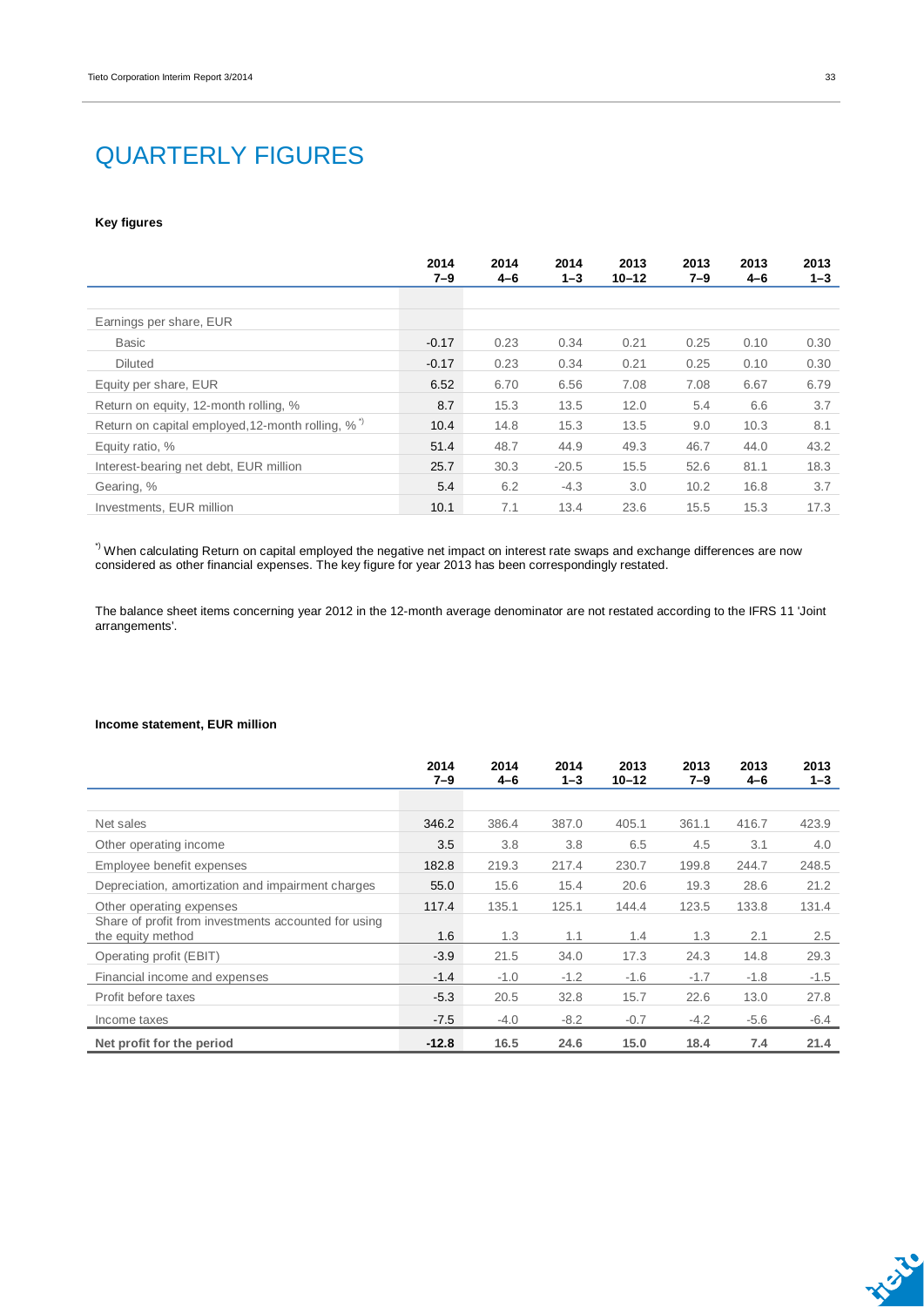#### **Balance sheet, EUR million**

|                                                      | 2014<br>30 Sep           | 2014<br>30 Jun | 2014<br>31 Mar | 2013<br>31 Dec | 2013<br>30 Sep | 2013<br>30 Jun | 2013<br>31 Mar |
|------------------------------------------------------|--------------------------|----------------|----------------|----------------|----------------|----------------|----------------|
|                                                      |                          |                |                |                |                |                |                |
| Goodwill                                             | 329.5                    | 367.5          | 371.1          | 372.3          | 376.7          | 374.8          | 383.9          |
| Other intangible assets                              | 39.5                     | 41.3           | 43.2           | 44.1           | 40.3           | 45.9           | 51.1           |
| Property, plant and equipment                        | 82.2                     | 85.4           | 93.2           | 94.6           | 96.4           | 98.1           | 100.3          |
| Investments accounted for using the equity<br>method | 19.7                     | 18.1           | 16.7           | 21.5           | 20.2           | 20.2           | 18.1           |
| Other non-current assets                             | 31.2                     | 33.9           | 30.5           | 31.5           | 34.6           | 38.1           | 36.6           |
| Total non-current assets                             | 502.1                    | 546.2          | 554.7          | 564.0          | 568.2          | 577.1          | 590.0          |
| Trade receivables and other current assets           | 390.4                    | 411.7          | 437.5          | 416.5          | 439.8          | 463.1          | 482.6          |
| Cash and cash equivalents                            | 84.4                     | 99.6           | 136.3          | 114.1          | 150.6          | 126.4          | 93.1           |
| Total current assets                                 | 474.8                    | 511.3          | 573.8          | 530.6          | 590.4          | 589.5          | 575.7          |
| Assets classified as held for sale                   | $\overline{\phantom{a}}$ |                |                |                | 2.0            |                | 47.3           |
| <b>Total assets</b>                                  | 976.9                    | 1 057.5        | 1 1 28.5       | 1 0 9 4.6      | 1 1 6 0.6      | 1 1 66.6       | 1 213.0        |
|                                                      |                          |                |                |                |                |                |                |
| Total equity                                         | 477.0                    | 489.8          | 476.2          | 514.2          | 513.5          | 483.9          | 488.7          |
| Non-current loans                                    | 101.7                    | 101.6          | 102.1          | 103.1          | 101.0          | 102.1          | 3.8            |
| Other non-current liabilities                        | 56.8                     | 54.3           | 56.5           | 56.8           | 58.5           | 58.0           | 61.2           |
| Total non-current liabilities                        | 158.5                    | 155.9          | 158.6          | 159.9          | 159.5          | 160.1          | 65.0           |
| Trade payables and other current liabilities         | 297.4                    | 346.6          | 439.1          | 341.8          | 343.9          | 379.8          | 468.6          |
| Provisions                                           | 23.5                     | 25.1           | 33.6           | 44.2           | 32.5           | 28.3           | 26.6           |
| <b>Current loans</b>                                 | 20.5                     | 40.1           | 21.0           | 34.5           | 111.0          | 114.5          | 118.5          |
| <b>Total current liabilities</b>                     | 341.4                    | 411.8          | 493.7          | 420.5          | 487.4          | 522.6          | 613.7          |
| Liabilities classified as held for sale              |                          |                | ÷,             | $\overline{a}$ | 0.2            |                | 45.6           |
| <b>Total equity and liabilities</b>                  | 976.9                    | 1 0 5 7.5      | 1 1 28.5       | 1 0 9 4 .6     | 1 1 6 0.6      | 1 1 6 6.6      | 1 213.0        |

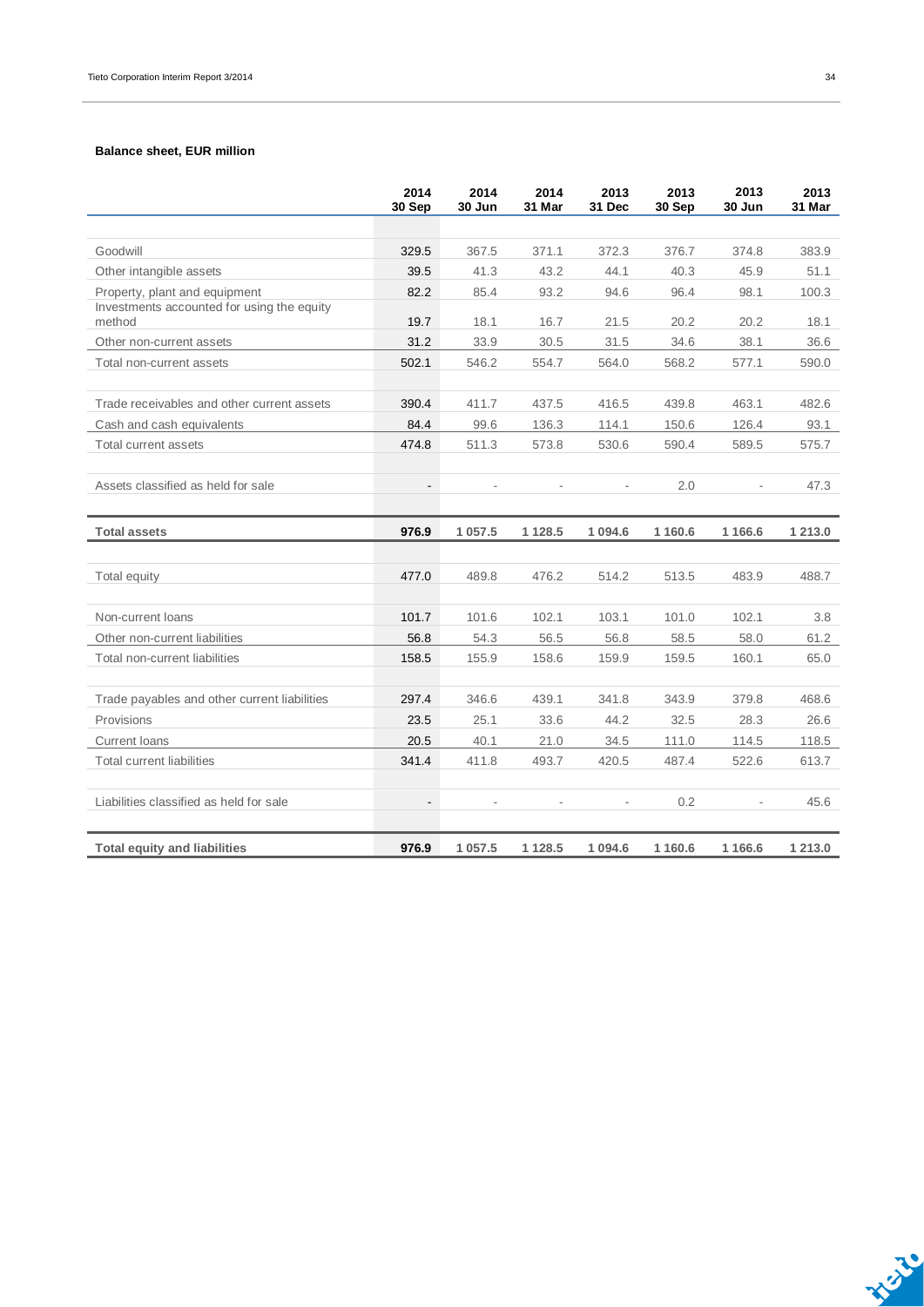### **Cash flow, EUR million**

|                                                                              | 2014<br>$7 - 9$          | 2014<br>$4 - 6$ | 2014<br>$1 - 3$          | 2013<br>$10 - 12$ | 2013<br>$7 - 9$ | 2013<br>$4 - 6$ | 2013<br>$1 - 3$ |
|------------------------------------------------------------------------------|--------------------------|-----------------|--------------------------|-------------------|-----------------|-----------------|-----------------|
|                                                                              |                          |                 |                          |                   |                 |                 |                 |
| Cash flow from operations                                                    |                          |                 |                          |                   |                 |                 |                 |
| Net profit                                                                   | $-12.8$                  | 16.5            | 24.6                     | 15.0              | 18.4            | 7.4             | 21.4            |
| Adjustments                                                                  | 62.2                     | 18.5            | 23.4                     | 16.3              | 22.4            | 29.1            | 28.3            |
| Change in net working capital                                                | $-32.7$                  | $-18.6$         | 2.7                      | 36.2              | 7.6             | $-19.6$         | $-0.2$          |
| Cash generated from operations                                               | 16.7                     | 16.4            | 50.7                     | 67.5              | 48.4            | 16.9            | 49.5            |
| Net financial expenses paid                                                  | $-0.1$                   | $-3.1$          | $-0.3$                   | $-6.1$            | $-1.1$          | $-1.9$          | $-3.0$          |
| Dividends received from investments accounted for<br>using the equity method | $\overline{\phantom{a}}$ |                 | 5.9                      |                   |                 | $\bar{a}$       | 7.6             |
| Income taxes paid                                                            | $-5.5$                   | 3.3             | $-6.3$                   | $-3.9$            | $-6.5$          | $-4.3$          | $-4.1$          |
| Net cash flow from operations                                                | 11.1                     | 16.6            | 50.0                     | 57.5              | 40.8            | 10.7            | 50.0            |
|                                                                              |                          |                 |                          |                   |                 |                 |                 |
| Net cash used in investing activities                                        | $-7.1$                   | $-11.3$         | $-12.1$                  | $-14.4$           | $-12.3$         | $-33.8$         | $-13.7$         |
| Net cash used in financing activities                                        | $-19.1$                  | $-42.7$         | $-14.4$                  | $-80.6$           | $-4.6$          | 40.5            | $-7.3$          |
| Change in cash and cash equivalents                                          | $-15.1$                  | $-37.4$         | 23.5                     | $-37.5$           | 23.9            | 17.4            | 29.0            |
| Cash and cash equivalents at the beginning of period                         | 99.6                     | 136.3           | 114.1                    | 150.6             | 126.4           | 93.1            | 75.8            |
| Foreign exchange differences                                                 | $-0.1$                   | 0.7             | $-1.3$                   | 1.0               | 0.3             | 2.2             | 2.0             |
| Assets classified as held for sale                                           | $\blacksquare$           |                 | $\overline{\phantom{a}}$ |                   |                 | 13.7            | $-13.7$         |
| Change in cash and cash equivalents                                          | $-15.1$                  | $-37.4$         | 23.5                     | $-37.5$           | 23.9            | 17.4            | 29.0            |
| Cash and cash equivalents at the end of period                               | 84.4                     | 99.6            | 136.3                    | 114.1             | 150.6           | 126.4           | 93.1            |

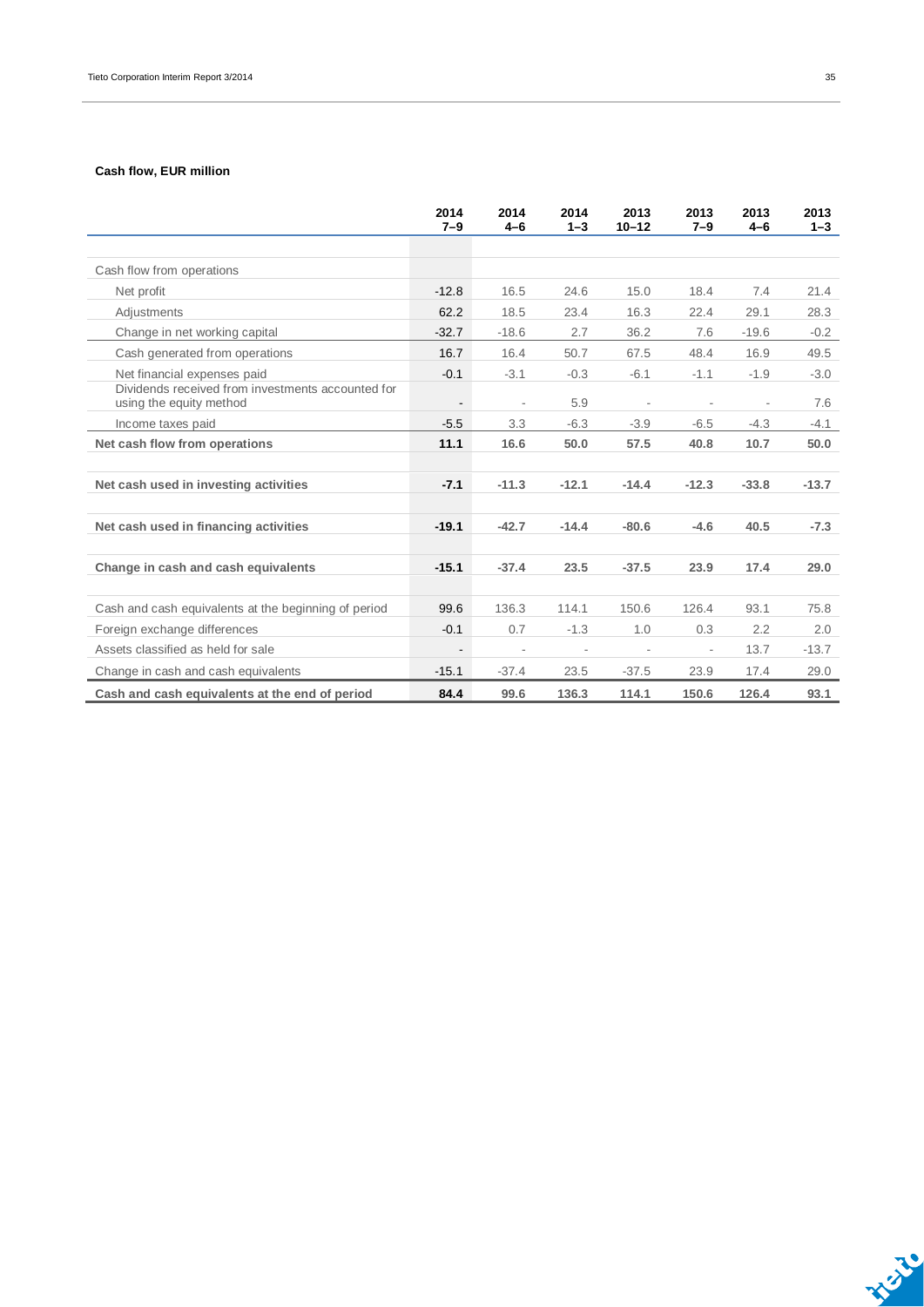## QUARTERLY FIGURES BY SEGMENTS

#### **Customer sales by service line, EUR million**

|                                     | 2014<br>7–9 | 2014<br>$4 - 6$ | 2014<br>$1 - 3$ | 2013<br>$10 - 12$ | 2013<br>7–9 | 2013<br>4-6 | 2013<br>$1 - 3$ |
|-------------------------------------|-------------|-----------------|-----------------|-------------------|-------------|-------------|-----------------|
| <b>Managed Services</b>             | 121         | 132             | 127             | 129               | 117         | 125         | 120             |
| Consulting and System Integration   | 84          | 97              | 100             | 102               | 92          | 108         | 108             |
| <b>Industry Products</b>            | 91          | 97              | 100             | 111               | 91          | 105         | 109             |
| <b>Product Development Services</b> | 51          | 60              | 60              | 63                | 60          | 79          | 86              |
| Group total                         | 346         | 386             | 387             | 405               | 361         | 417         | 424             |

The comparison figures 2013 have changed from the figures published initially due to adoption of the new IFRS 11, 'Joint arrangements' as of 1 January 2014.

#### **Customer sales by industry group, EUR million**

|                                     | 2014<br>7–9 | 2014<br>$4 - 6$ | 2014<br>$1 - 3$ | 2013<br>$10 - 12$ | 2013<br>7–9 | 2013<br>$4 - 6$ | 2013<br>$1 - 3$ |
|-------------------------------------|-------------|-----------------|-----------------|-------------------|-------------|-----------------|-----------------|
| <b>Financial Services</b>           | 77          | 84              | 83              | 89                | 77          | 84              | 80              |
| Manufacturing, Retail and Logistics | 73          | 78              | 79              | 81                | 70          | 78              | 76              |
| Public, Healthcare and Welfare      | 91          | 104             | 100             | 105               | 90          | 102             | 107             |
| Telecom, Media and Energy           | 54          | 60              | 65              | 68                | 63          | 74              | 74              |
| <b>Product Development Services</b> | 51          | 60              | 60              | 63                | 60          | 79              | 86              |
| Group total                         | 346         | 386             | 387             | 405               | 361         | 417             | 424             |

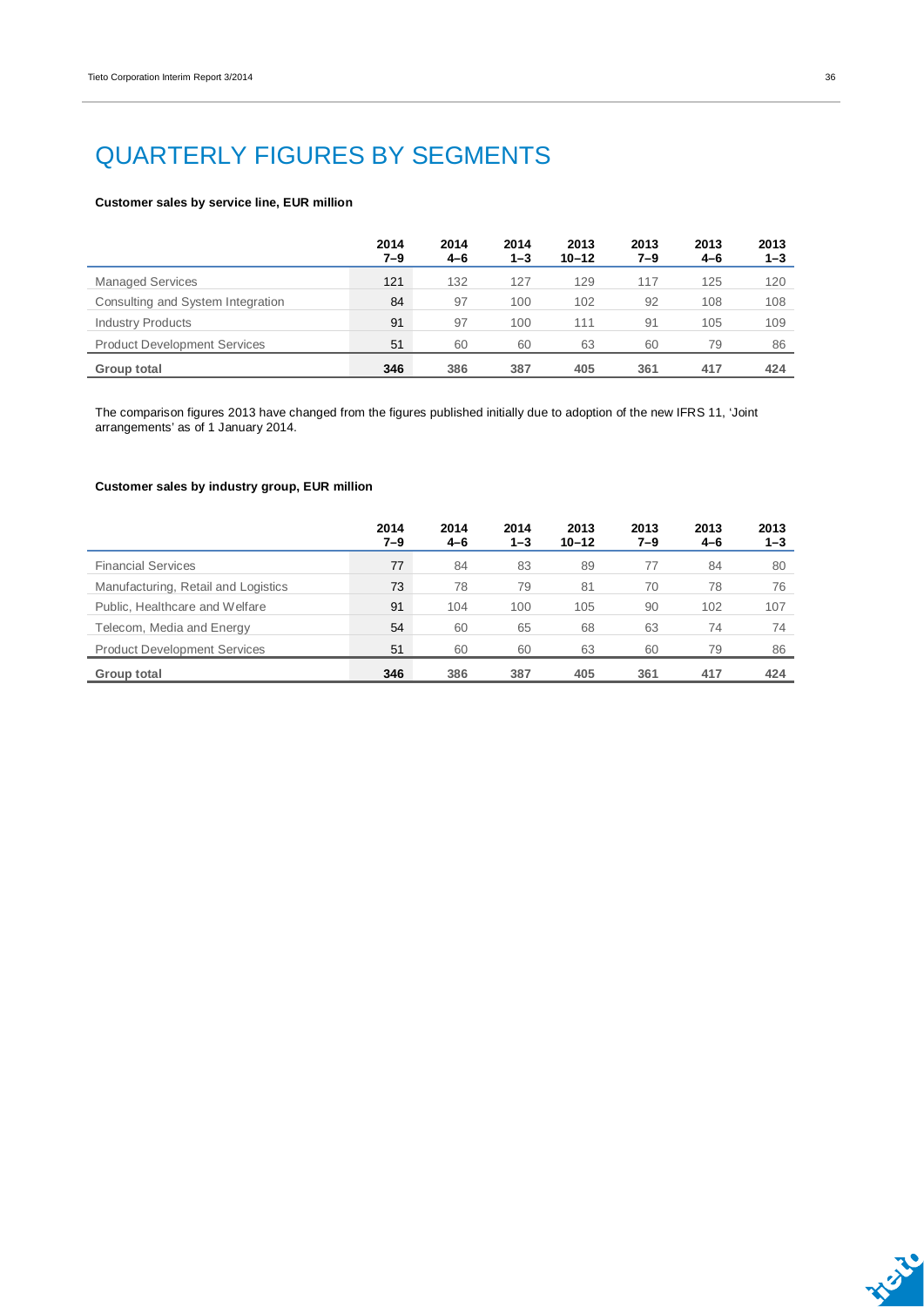### **Operating profit (EBIT) by service line, EUR million**

|                                         | 2014<br>$7 - 9$ | 2014<br>$4 - 6$ | 2014<br>$1 - 3$ | 2013<br>$10 - 12$ | 2013<br>7–9 | 2013<br>$4 - 6$ | 2013<br>$1 - 3$ |
|-----------------------------------------|-----------------|-----------------|-----------------|-------------------|-------------|-----------------|-----------------|
| <b>Managed Services</b>                 | 11.0            | 7.6             | 10.9            | 0.4               | 3.7         | 5.4             | 0.7             |
| Consulting and System Integration       | 7.2             | 6.1             | 11.1            | $-1.6$            | 4.0         | 2.8             | 3.8             |
| <b>Industry Products</b>                | 20.3            | 15.0            | 15.5            | 28.3              | 19.9        | 15.4            | 17.6            |
| <b>Product Development Services</b>     | $-37.4$         | $-2.3$          | 1.1             | $-1.3$            | 3.0         | $-2.6$          | 9.3             |
| Support Functions and Global Management | $-5.0$          | $-4.8$          | $-4.6$          | $-8.5$            | $-6.3$      | $-6.1$          | $-2.1$          |
| <b>Operating profit (EBIT)</b>          | $-3.9$          | 21.5            | 34.0            | 17.3              | 24.3        | 14.8            | 29.3            |

### **Operating margin (EBIT) by service line, %**

|                                     | 2014<br>$7 - 9$ | 2014<br>$4 - 6$ | 2014<br>$1 - 3$ | 2013<br>$10 - 12$ | 2013<br>7–9 | 2013<br>4-6 | 2013<br>$1 - 3$ |
|-------------------------------------|-----------------|-----------------|-----------------|-------------------|-------------|-------------|-----------------|
| <b>Managed Services</b>             | 9.0             | 5.8             | 8.5             | 0.3               | 3.2         | 4.3         | 0.6             |
| Consulting and System Integration   | 8.6             | 6.3             | 11.1            | $-1.6$            | 4.3         | 2.6         | 3.5             |
| <b>Industry Products</b>            | 22.4            | 15.3            | 15.4            | 25.5              | 21.9        | 14.7        | 16.1            |
| <b>Product Development Services</b> | $-73.0$         | $-3.8$          | 1.9             | $-2.0$            | 5.0         | $-3.4$      | 10.8            |
| <b>Operating margin (EBIT)</b>      | $-1.1$          | 5.6             | 8.8             | 4.3               | 6.7         | 3.5         | 6.9             |

### **Operating profit (EBIT) excl. one-off items by service line, EUR million**

|                                         | 2014<br>$7 - 9$ | 2014<br>$4 - 6$ | 2014<br>$1 - 3$ | 2013<br>$10 - 12$ | 2013<br>7–9 | 2013<br>$4 - 6$ | 2013<br>$1 - 3$ |
|-----------------------------------------|-----------------|-----------------|-----------------|-------------------|-------------|-----------------|-----------------|
| <b>Managed Services</b>                 | 11.1            | 7.6             | 10.7            | 9.0               | 6.0         | 5.7             | 0.3             |
| Consulting and System Integration       | 9.7             | 7.2             | 11.2            | 7.7               | 9.6         | 9.6             | 5.1             |
| <b>Industry Products</b>                | 20.2            | 15.2            | 15.4            | 28.5              | 20.1        | 16.6            | 17.6            |
| <b>Product Development Services</b>     | 4.6             | 3.7             | 1.6             | 2.7               | 4.8         | 2.0             | 10.0            |
| Support Functions and Global Management | $-4.2$          | $-3.7$          | $-4.4$          | $-5.8$            | $-3.0$      | $-3.3$          | $-2.0$          |
| <b>Operating profit (EBIT)</b>          | 41.3            | 30.0            | 34.5            | 42.0              | 37.5        | 30.6            | 31.0            |

### **Operating margin (EBIT) excl. one-off items by service line, %**

|                                     | 2014<br>$7 - 9$ | 2014<br>$4 - 6$ | 2014<br>$1 - 3$ | 2013<br>$10 - 12$ | 2013<br>7–9 | 2013<br>$4 - 6$ | 2013<br>$1 - 3$ |
|-------------------------------------|-----------------|-----------------|-----------------|-------------------|-------------|-----------------|-----------------|
| <b>Managed Services</b>             | 9.1             | 5.8             | 8.4             | 6.9               | 5.1         | 4.6             | 0.3             |
| Consulting and System Integration   | 11.6            | 7.4             | 11.2            | 7.6               | 10.4        | 8.9             | 4.7             |
| <b>Industry Products</b>            | 22.3            | 15.6            | 15.4            | 25.7              | 22.1        | 15.8            | 16.1            |
| <b>Product Development Services</b> | 8.9             | 6.1             | 2.6             | 4.2               | 7.9         | 2.6             | 11.6            |
| <b>Operating margin (EBIT)</b>      | 11.9            | 7.8             | 8.9             | 10.4              | 10.4        | 7.3             | 7.3             |

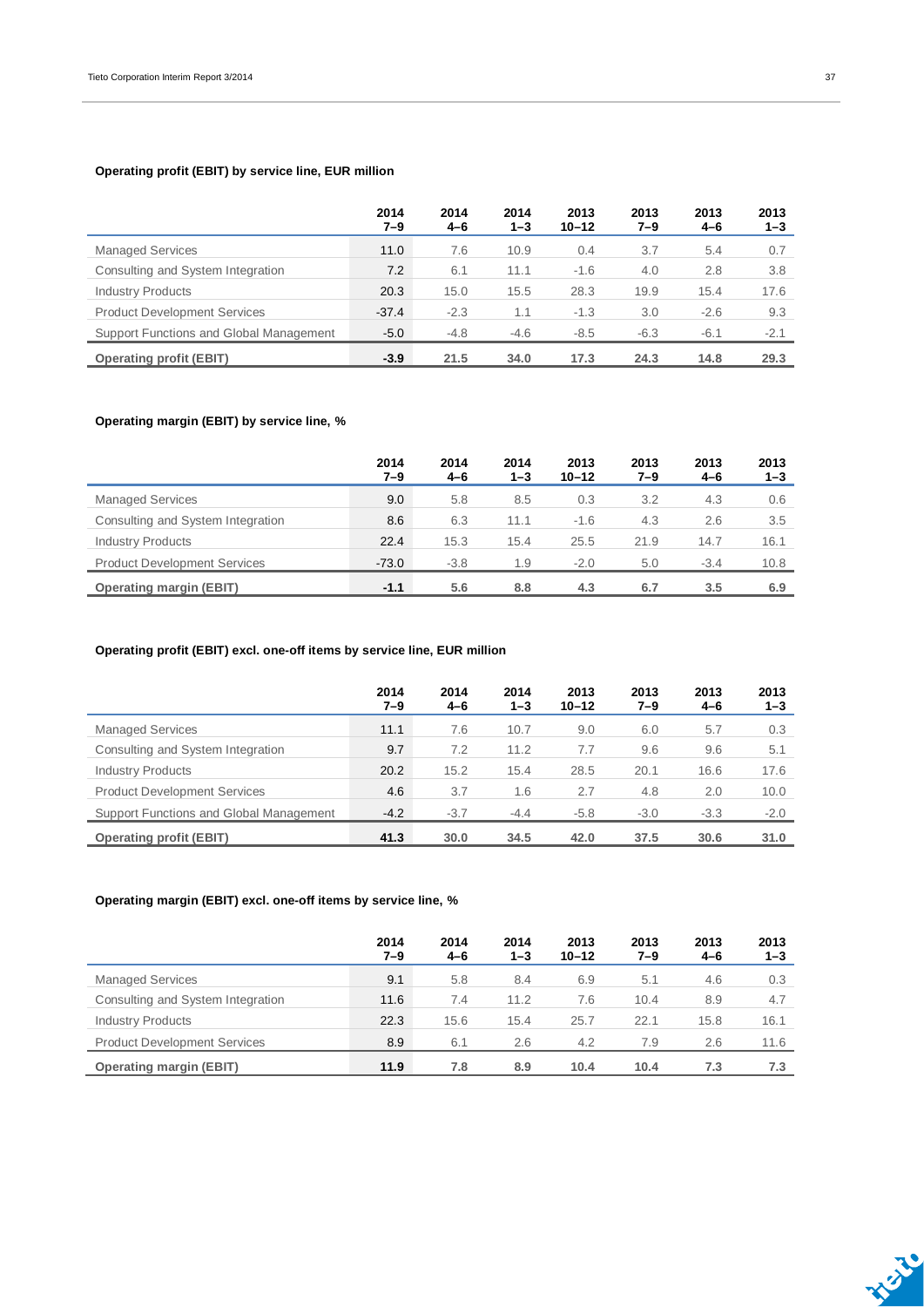### Major shareholders on 30 September 2014

|                |                                            | <b>Shares</b> | %     |
|----------------|--------------------------------------------|---------------|-------|
| 1              | Cevian Capital *)                          | 11 073 614    | 15.0  |
| $\overline{2}$ | Solidium Oy                                | 7 415 418     | 10.1  |
| 3              | Silchester International Investors LLP **) | 3 666 901     | 5.0   |
| 4              | Etera Mutual Pension Insurance Co.         | 2 179 000     | 3.0   |
| 5              | OP-Pohjola Group Central Cooperative       | 2 160 000     | 2.9   |
| 6              | Ilmarinen Mutual Pension Insurance Co.     | 1 655 871     | 2.2   |
| 7              | Swedbank Robur fonder                      | 1 573 449     | 2.1   |
| 8              | The State Pension fund                     | 823 000       | 1.1   |
| 9              | Varma Mutual Pension Insurance Co.         | 793 488       | 1.1   |
| 10             | Evli funds                                 | 651 029       | 0.9   |
|                | Top 10 shareholders total                  | 31 991 770    | 43.4  |
|                | - of which nominee registered              | 16 313 964    | 22.1  |
|                |                                            |               |       |
|                | Nominee registered other                   | 25 083 392    | 34.1  |
|                | <b>Others</b>                              | 16 583 240    | 22.5  |
|                | <b>Total</b>                               | 73 658 402    | 100.0 |

Based on the ownership records of Euroclear Finland Oy and Euroclear Sweden AB.

\*) Based on the ownership records of Euroclear Finland Oy, Cevian Capital's holding on 31 August 2014 was 11 073 614 shares, representing 15.0% of the shares and voting rights.

\*\*) On 17 December 2013, Silchester International Investors LLP announced that its holding in Tieto Corporation was 3 666 901 shares, which represents 5.0% of the shares and voting rights.

#### For further information, please contact:

Lasse Heinonen, CFO, tel. +358 2072 66329, +358 50 393 4950, lasse.heinonen (at) tieto.com Tanja Lounevirta, Head of Investor Relations, tel +358 2072 71725, +358 50 321 7510, tanja.lounevirta (at) tieto.com

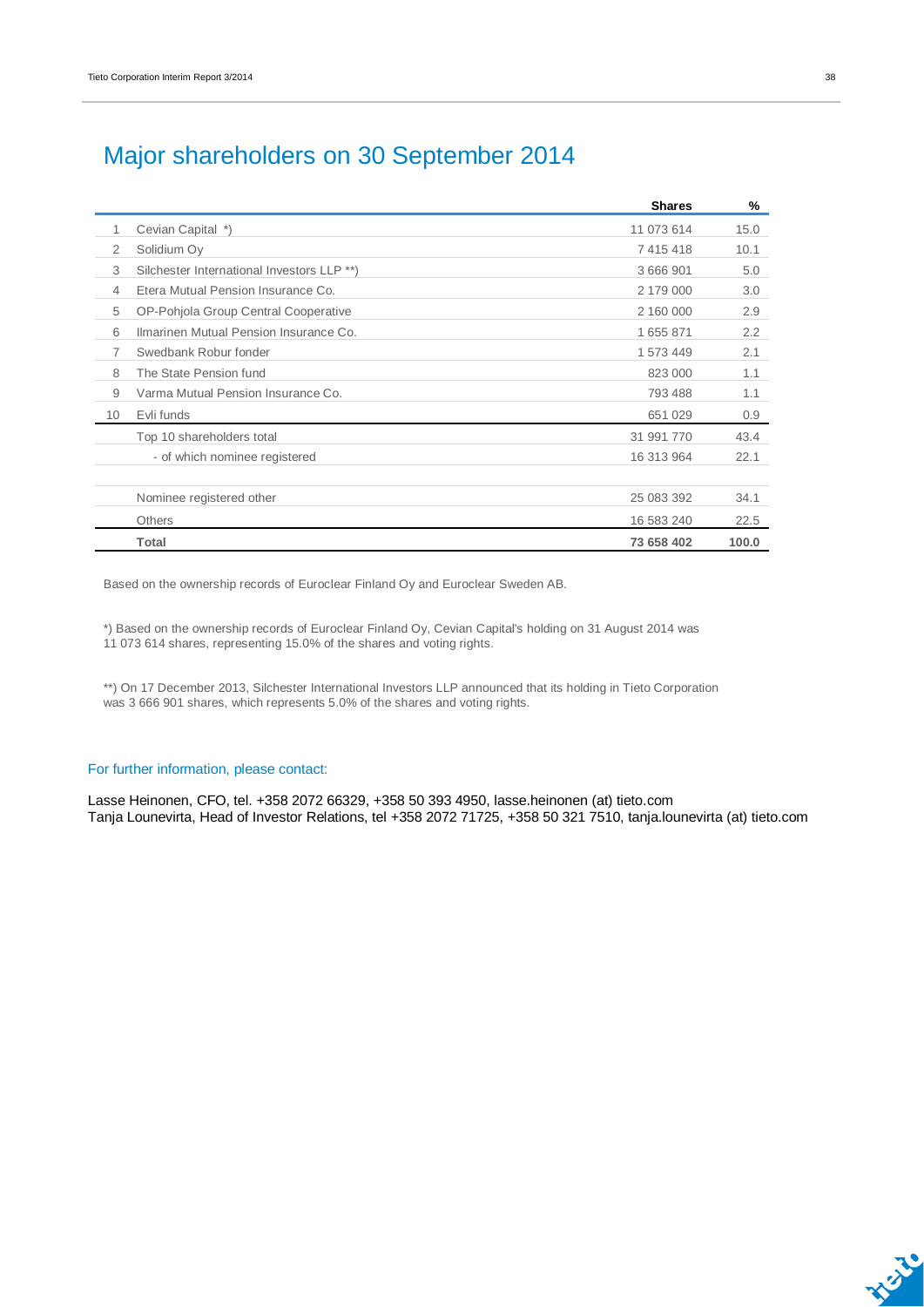**Press conference for analysts and media** will be held at Tieto's premises in Stockholm, address: Fjärde Bassängvägen 15, on Thursday 23 October 2014 at 11.00 am EET (10.00 am CET, 9.00 am UK time). The results will be presented in English by Kimmo Alkio, President and CEO, and Lasse Heinonen, CFO.

The conference will be **[webcasted](http://webcast.tieto.com/quarterlyreport/?q=231014)** and can be viewed live on [Tieto's website.](http://www.tieto.com/investors) Tieto currently provides only Adobe Flash -based webcast and to join the conference, attendees need Adobe Flash plugin version 10.1.0 or newer. In order to ensure access, attendees are requested to [test](http://webcast.tieto.com/flashscore/?video=S201403121637170) compatibility beforehand. In case problems exist, please contact [tieto@reloadmedia.fi.](mailto:tieto@reloadmedia.fi)

The meeting participants can also join a telephone conference that will be held at the same time. The telephone conference details can be found below.

#### **Telephone conference numbers:**

Finland: +358 (0)9 6937 9590 Sweden: +46 (0)8 5065 3937 UK: +44 (0)20 3427 1909 US: +1212 444 0896 Conference code: 8765732

To ensure that you are connected to the conference call, please dial in a few minutes before the start of the press and analyst conference. An on-demand video will be available after the conference.

Tieto publishes financial information in English, Finnish and Swedish. The full interim report with tables is available only in English and Finnish.

#### TIETO CORPORATION

**DISTRIBUTION** NASDAQ OMX Helsinki NASDAQ OMX Stockholm Principal Media

**Tieto** is the largest Nordic IT services company providing full life-cycle services for both the private and public sectors and product development services in the field of communications and embedded technologies. The company has global presence through its product development business and global delivery centres. Tieto is committed to developing enterprises and society through IT by realizing new opportunities in customers' business transformation. At Tieto, we believe in professional development and results.

Founded 1968, headquartered in Helsinki, Finland and with approximately 14 000 experts, the company operates in over 20 countries with net sales of approximately EUR 1.6 billion. Tieto's shares are listed on NASDAQ OMX in Helsinki and Stockholm. Please visit [www.tieto.com](http://www.tieto.com/) for more information.